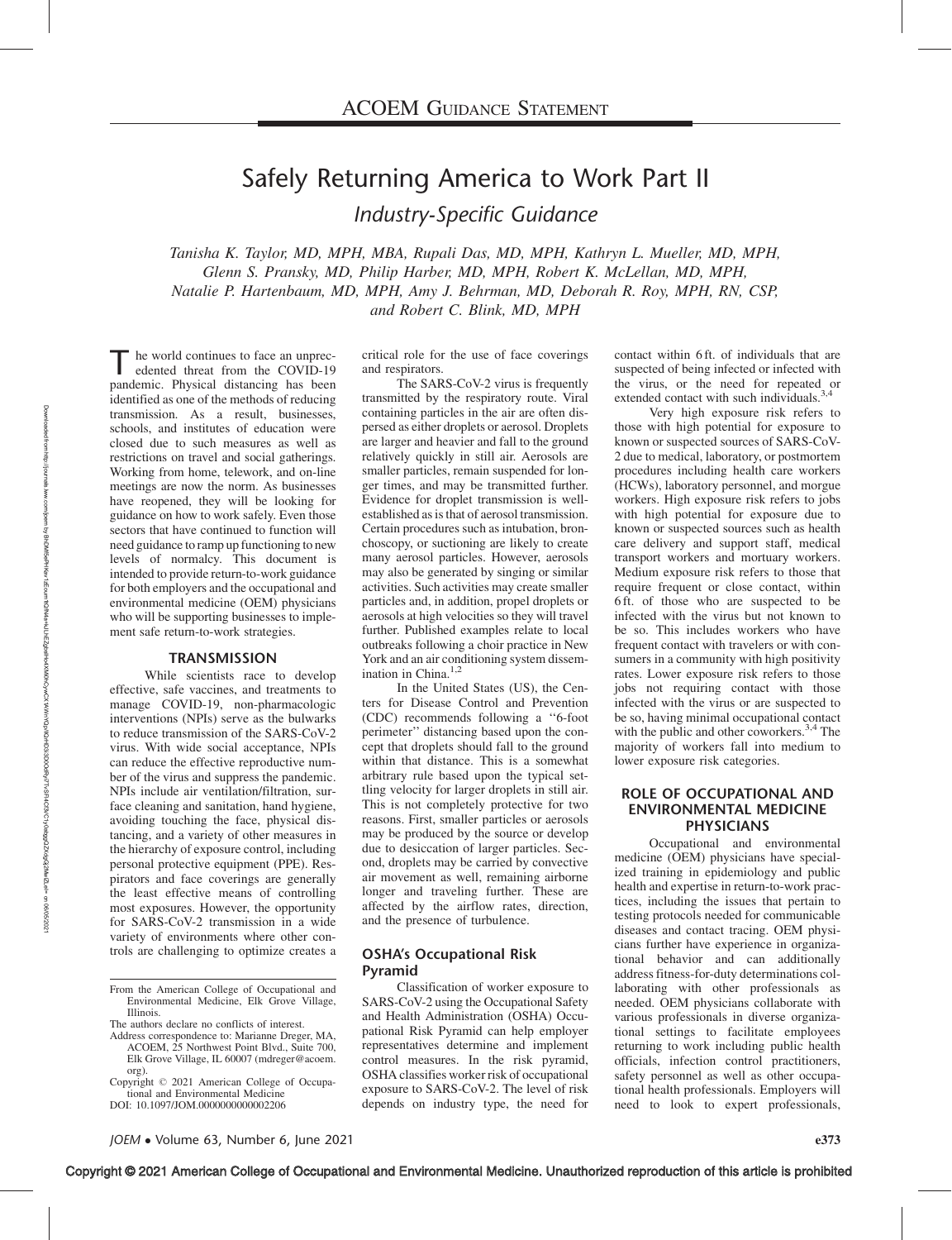including OEM physicians, for guidance regarding testing, contact tracing, and other return to work challenges.<sup>5</sup>

CDC and OSHA have made recommendations for employers regarding workplace considerations.<sup>6</sup> Employers will need to develop and institute policies to facilitate the safety of employees. OEM physicians have various collaborative roles with other health and safety team members including human resources (HR), safety, industrial hygiene, infection control, and management. OEM physicians will have an important role and will advise in various returnto-work considerations.

Policies for return to work after recovering from COVID-19 infection or exposure to an infected person must be established. Employers should put procedures in place and work with OEM professionals on what to do if an employee develops COVID-19 infection or tests positive for the virus, including quarantine and contact tracings. This should include how to handle surrounding privacy issues, stigma, and notifications.

OEM physicians also have expertise in managing work-related illness and injuries as well as establishing work-related causation. Work-relatedness is established with a diagnosis by a treating physician, documented exposure, and evidence that the disease is related to the exposure. States vary on how this is applied during the COVID-19 pandemic. Some states have passed laws that there is a presumption of causation for certain workers. When the traditional workers' compensation criteria are not met in a case, referral to an OEM physician for discussion of the work-relatedness is recommended.

# Role of Safety and Industrial Hygiene

Industrial hygienists (also known as occupational health and safety science professionals) practice the science of anticipating, recognizing, evaluating, confirming, and controlling workplace conditions that may cause injury or illness to workers. The role of safety and occupational health professionals (OSH) professionals include anticipating, identifying, and evaluating hazardous conditions and practices as well as developing hazard control designs, methods, procedures, and programs. Further, both safety and industrial hygiene professionals have a role in implementing, administering, and advising others on hazard controls and subsequently to measure, audit, and evaluate the effectiveness of hazard controls and hazard control programs. Additional resources are available from the American Industrial Hygiene Association and the American Society of Safety Professionals.

Reopening plans include determination of phases to re-populate facilities, preparing to implement basic infection prevention measures, developing policies and procedures for prompt identification and isolation of sick people as well as development, implementation, and communication about workplace flexibilities and protections including wellbeing and mental health services to be offered. Workplace controls are to be implemented based on short-term and long-term risk. OSH professionals should contact OEM professionals with questions pertaining to medical screening, contact tracing, workplace accommodations including as it pertains to high-risk vulnerable employees, and return-to-work evaluations.

# Hierarchy of Controls

One way to categorize approach to exposures in the workplace is in terms of hierarchy of controls. This includes hazard elimination, substitution, engineering controls, administration, and PPE.

## Elimination/Substitution

Hazard elimination in COVID-19 include ways to prevent exposure such as teleworking, postponing certain work, relocating, ensuring that only essential workers are on the job, health screening, and confining infected workers to home. Substitution could be thought of as permitting work alone in a spare room, solo workstation, or facilitating workers' use of individual cars rather than collective transportation.

## Engineering Controls

### Buildings, Facilities, Operations, and Ventilation

Core building infrastructure should be inspected including heating, ventilation, and air conditioning (HVAC), water system, plumbing, and new filters installed.<sup>9</sup> Employers should consider designating separate entrances and exits for buildings and rooms, if possible, and provide unidirectional signage for traffic flow to ensure one-way pedestrian traffic flow along with frequent physical distancing reminders.<sup>9</sup> Increments of acceptable physical distance on floors where lines might form (eg, entrance to building, restrooms, etc) should be designated. Areas of physical bottlenecks should be identified where physical distancing is more difficult and implement plans to alleviate bottlenecks (eg, restrooms, corridors, stairwells). Designating additional break rooms and lunchrooms to limit worker density and allow proper physical distancing should be considered.<sup>9</sup> The workplace should be reconfigured taking physical distancing requirements into account, including occupancy limits, fitting

workstations with Plexiglas if strict physical distancing cannot be maintained. Physical barriers can be installed such as plastic sneeze guards between workspaces that cannot conform to physical distancing guidelines. Consider using sensor technologies to monitor and govern physical distancing throughout a physical location.<sup>9</sup>

Plans should be developed for the safe restart of site assets and equipment including restart procedures, equipment maintenance audits, and preparation checks. Protocols should be developed for the use of confined spaces like elevators (eg, limited capacity of two or three individuals, and guiding workers on proper positioning in the elevators). Furniture should be removed from congregationprone areas to discourage workers being too close to each other (eg, waiting/reception areas, dining/break rooms). Technology should be employed to monitor and govern physical distancing throughout the workplace. A formal assessment should be performed to determine areas that can be closed off that are not needed to do business, and close access to them, for example, gathering areas, and areas dedicated to certain workers.

Motion-detection sensors should be installed in place of switches where possible to reduce touch points. Hands-free armpull or foot-operated door openers in restrooms and for other heavily trafficked doors should be installed. Signage for proper PPE usage, identification (eg, face shield for grinding operations versus plastic barrier for screening), should be prominently displayed.<sup>9</sup> Further, processes for procurement and storage of hazardous materials (eg, hand sanitizer, cleaners, and disinfectants) should be implemented. Protocols should be established for proper disposal of face masks, gloves, and other disposable PPE worn during work shifts. Training programs should be developed, implemented, and monitored to ensure employees wear PPE properly. Procedures should be implemented for proper cleaning and disinfection of PPE if it is able to be reused.<sup>9</sup>

## Administrative Controls

Administrative controls include internal operating controls, the strategy for gradual reopening, management and worker education, training, de-densifying the workplace by staggering shifts, signage, communication strategies, the use of employee assistance program (EAP) services, virtual meetings, and travel restrictions. They also include alternating day schedule, starting with 25% capacity; telework for office workers, change shift start and end times to avoid shift congestion, change break, and lunch times to avoid lines, takeout food with touchless payment,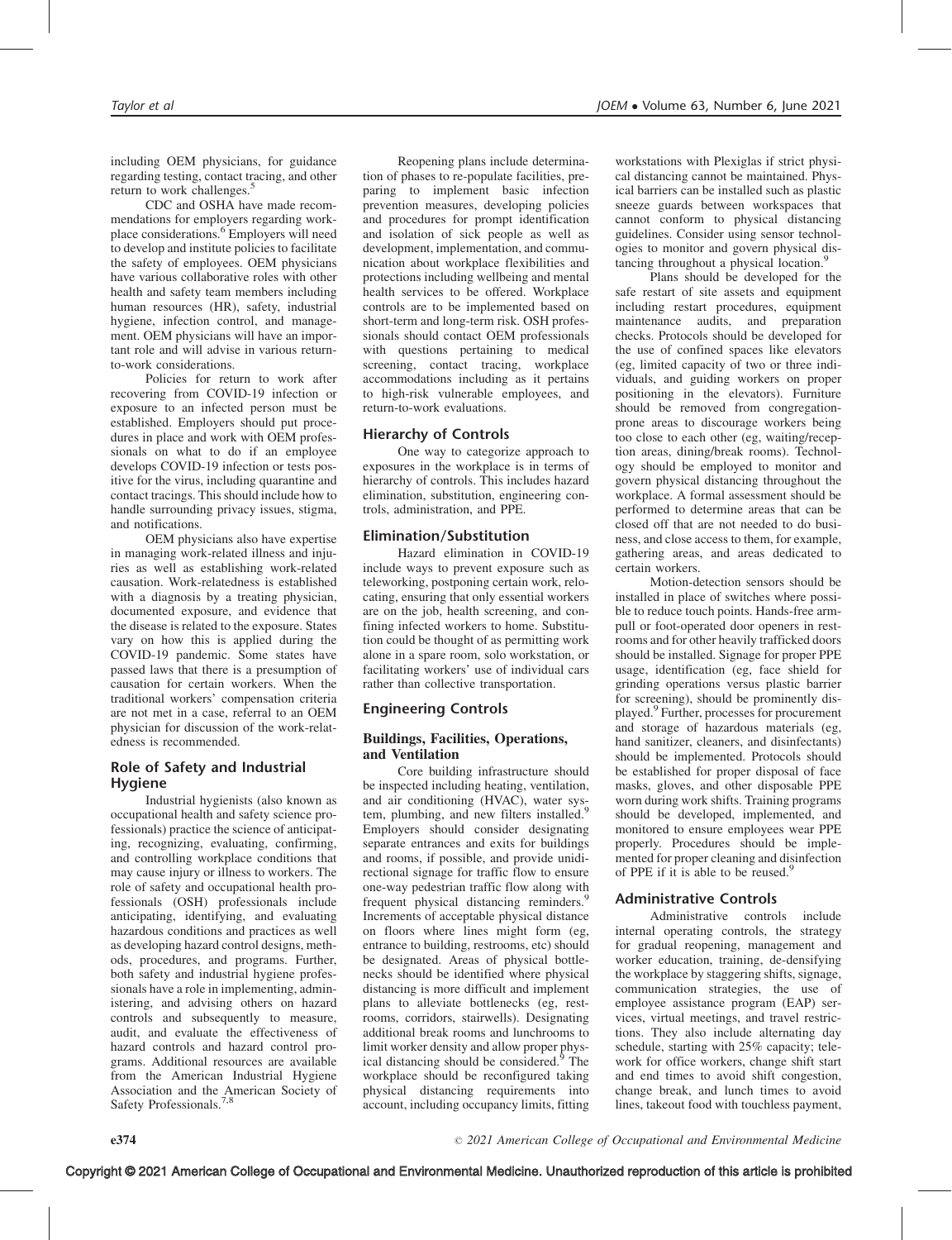individual water bottles, single serve coffee, and snacks. Also, reducing the number of workers in break or lunchrooms (ie, reducing number of chairs) and planning on minimum 36 square feet per person in spaces. Other options include using outdoor facilities or tents for extra break or lunch space and closing or reducing occupancy of meeting rooms and conducting virtual meetings whenever possible. Physical distancing should be observed when moving through the facility with one-way aisles or staircases and the number of individuals allowed in an elevator at one time should be limited. Visual cues and decals on floor in lines with 6 ft. of distance are helpful. Individual tools, workstations, electronics should be sanitized between use by others. The time for tasks where workers need to be within 6 ft. should be limited. Workers can be kept together in small teams to reduce exposures to large numbers of people on a site.

Administrative controls further include screening for symptoms, temperature screening or using an attestation app as well as hand washing, use of sanitizer, respiratory hygiene, no contact greetings, and cloth face coverings. When and how should testing be offered and internal contact tracing are crucial considerations. Cleaning should be regular and enhanced after an exposure case. Accommodations should be made for high-risk workers and will require adequate communication with workers and leaders.

# Physical Distancing

The CDC has developed guidelines for maintaining safe distancing in public that local health departments can use to help businesses implement and subsequently monitor for compliance.<sup>10</sup> Even when lockdowns are relaxed, large public gatherings will remain on hold.<sup>11</sup> Public areas need to ensure appropriate spacing, for example, limiting the number of customers in a business at any one time or the number of passengers in a subway car.<sup>1</sup> Workplaces must be reorganized to minimize crowding by staggering shifts, limiting in-person meetings, appropriate spacing of seating arrangements, and resorting to telework as much as possible.<sup>11</sup> Restaurants and retail stores need to actively plan and manage the spacing of customers, provide hand sanitizing facilities, and ensure appropriate ventilation to prevent viral particles from lingering in the air.<sup>11</sup>

## Hygiene Practices

Frequent handwashing and disinfecting should be adhered to according to local authorities. The correct number of sanitary facilities will be key, for example, hand washing and restroom facilities to facilitate

good hygiene practices. $12$  Employees should be given sufficient time to wash their hands with soap and water for at least 20 seconds or use alcohol-based hand sanitizers.<sup>13</sup> Good respiratory hygiene includes covering nose and mouth when coughing or sneezing and disposing of tissues. Encourage wearing a face mask whenever there is likely interaction between coworkers or the public. Consider allowing employees, where possible, to wear personal face coverings at work (check with applicable local and state requirements). Equipment, tools, and surfaces that are frequently handled must be cleaned and disinfected with standard products; door handles, mouse devices, keyboards, workbenches, handrails, screens, lockers, and forklifts are included. Site cleaning guidelines and frequency must be established, and cleaning chemical inventories maintained.

Environmental Protection Agency (EPA) provides a list of household disinfectants to kill the coronavirus SARS- $CoV-2$ ,<sup>14</sup> and CDC also provides recommendations on environmental cleaning and disinfection.<sup>15</sup> The frequency and intensity of cleaning and disinfecting should be increased in production areas, warehouses, offices as well as bathrooms, dining areas, and reception areas. Employees will need adequate training as well as supervision. Also, there should be a process in place for employees to report issues surrounding illness, hygiene, or physical distancing via telephone or email with prompt and appropriate feedback to the employee.<sup>12,1</sup>

## Screening

The Equal Employment Opportunity Commission (EEOC) has provided guidance allowing for employee testing consistent with it being a business necessity.16 Checking an employee's symptoms, including whether they have a fever, should be permitted during the pandemic, and EEOC should continue to allow this screening tool. While this is not a perfect solution because of the percentage of people who are asymptomatic, it is a helpful tool in determining if a person should not be at work. Guidance from EEOC and US Department of Health and Human Services (HHS) should be clear that temperature taking and symptom checking by a third-party provider retained by the employer, even if the third-party also is a medical provider, medical professional, or medical clinic, is not medical treatment and is not information protected by the Health Insurance Portability and Accountability Act (HIPPA).

A recent study found that a selfreporting symptom application (app, COVID Symptom Study) was 80% successful in predicting who was likely to have COVID-19, with the loss of taste and smell being the top predictor of illness.<sup>17</sup> The US Chamber developed a sample screening questionnaire that can also be used.<sup>18</sup> In order for employees to return to a workplace, many organizations will institute screening (through self-assessments and temperature checks) to clear employees for entry into a building or site. If employers choose or are required to perform onsite temperature screens, they should be aware of the limitations, cautions, and requirements of testing. Temperature screening has not been shown to significantly impact the spread of COVID-19 based on current science. If it is used, it should be part of a larger education and prework screening effort which could include symptom screening and reminders of the importance of physical distancing, good hand hygiene, and face coverings. Organizations should consider certain actions such as providing written communication or webinars to inform employees how, when, and where screenings will be conducted and what will happen should an employee ''fail'' a temperature screening or provide a positive answer on a screening questionnaire. There should be careful attention to follow up steps for those who are instructed not to proceed to work as well as attention to all the concerns described above including how to keep information confidential; how to take temperature and maintain physical distance; how to proceed if an employee refuses to have their temperature taken and the return-to-work procedures if an employee does have an elevated temperature. Workplaces conducting symptom checking can also help identify areas of potential outbreaks and should share their results with public health officials.

Employers should engage safety committees to help assist with creating guidelines. Employers are to ensure mechanisms are in place to track and understand completion and engagement metrics surrounding screening communications and training. Create guidelines for supervisors and managers in the event of a failed screening and ensure the employee has transportation and a place in which to self-isolate. A process should be established, including speaking points for communicating to employees who have been in contact with a symptomatic employee (eg, what steps occur as a result, self-quarantine, area closed for deep cleaning).

Employers should adopt policies and practices that encourage employees to provide complete and accurate answers to questions concerning symptoms and potential COVID-19 exposures. Employers should be flexible with leave policies to ensure employees feel comfortable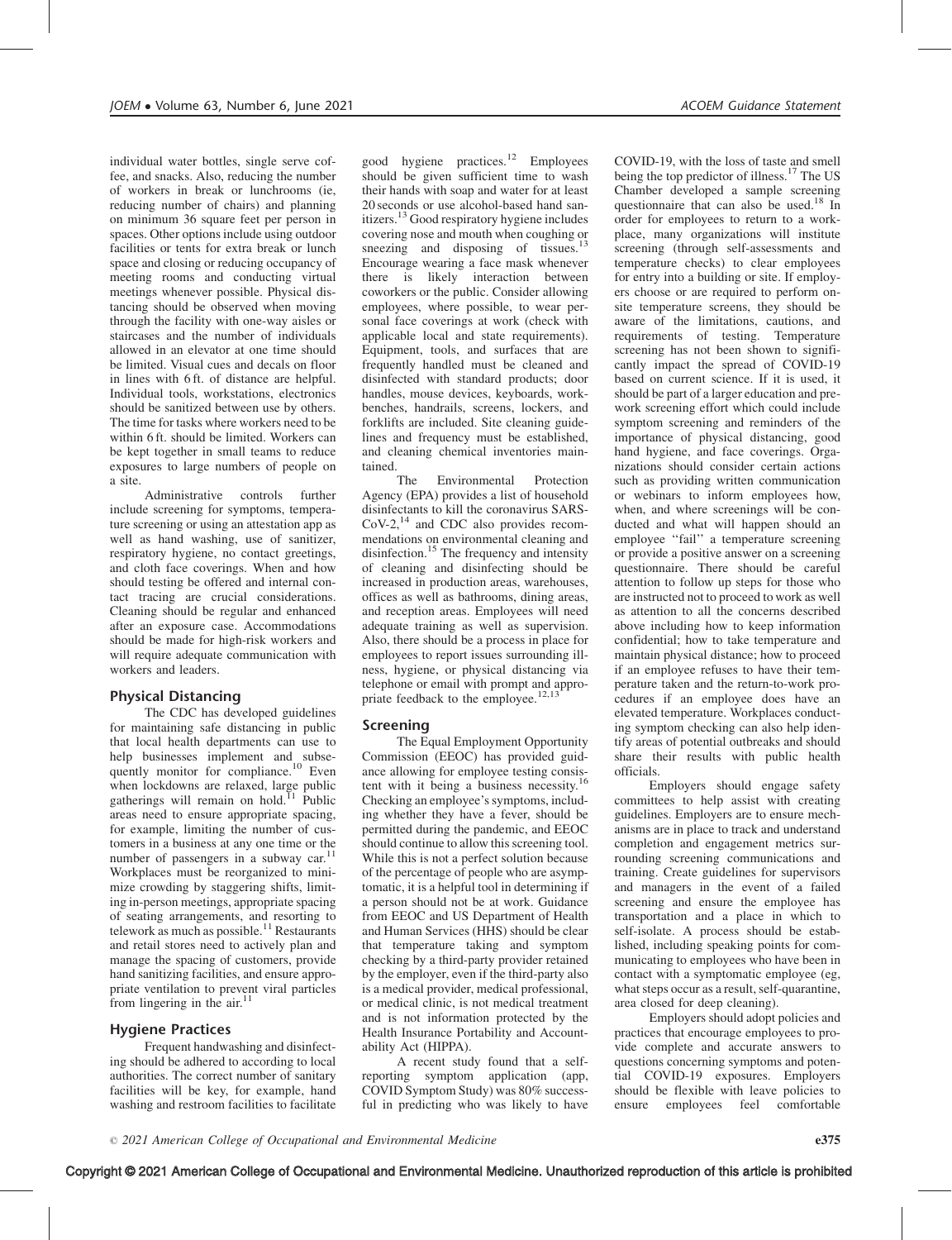proactively sharing their symptoms and making decisions not to come to work at all. Any information maintained is subject to American with Disabilities Act (ADA) confidentiality requirements.<sup>18</sup> Documentation of this information would represent a medical record and would also be subject to OSHA record keeping requirements (employment plus 30 years).

HIPAA protects most health information from being shared publicly, including with employers. HHS has issued guidance during the pandemic to allow sharing of positive COVID-19 test to law enforcement, paramedics, other first responders, and public health entities. This guidance should be clearly extended to include employers as outlined by EEOC, for sharing of test results that constitute a potential direct threat, but not for sharing serology (blood test) results. Employers are responsible for providing safe workplaces to their employees and giving them access to this information will allow them to assist with contact tracing and containment.

# Personal Protective Equipment

If used correctly, PPE such as masks and gloves can help reduce the spread of viruses.<sup>13</sup> Gloves may be used but must be changed frequently and hands must be washed in between glove changes. Wearing gloves may allow bacteria to build up on the hands so handwashing is very important when gloves are removed to prevent subsequent contamination.<sup>13</sup> Workers should avoid touching their eyes, nose, and mouth when wearing gloves.<sup>13</sup> Wearing disposable gloves is not a substitute for handwashing, further removal of gloves could lead to contamination of hands.<sup>13</sup> Wearing disposable gloves could give workers a false sense of security, which may result in staff not washing their hands as frequently as<br>required.<sup>13</sup> Hand sanitizers are an additional measure to handwashing but should not replace handwashing.<sup>13</sup> Other PPE include face masks, hair nets, clean overalls, protective clothing, slip reduction work shoes and may be indicated for high-risk areas. Respirators and eye protection are recommended for two person tasks within 6 ft. and face shields should be added if cloth face coverings are worn instead of respirators. An N95 respirator with valve is appropriate if all workers performing similar tasks are wearing one.

## Medical Care/Physician-Prescribed Interventions

Disease recognition and treatment (including testing) for individuals is a tertiary response/prevention and the hierarchy of controls contain primary and secondary prevention measures. On the other hand, preventing symptomatic people from

entering the workplace and basing return to work on tests (if the predictive value improves in the future) could be either an engineering or administrative control.

## Exposure Controls

The optimal methods for exposure control are source control and engineering controls as described above. Adequate area ventilation combined with attention to air flow direction and mixing efficiency is a central engineering control. This should be accompanied by adequate high efficiency particulate filtration and increasing the fresh (makeup) air. A filtration efficiency of at least MERV 13 is recommended by experts, and additional protection may be afforded by use of HEPA filters.<sup>19</sup> Furthermore, ultraviolet germicidal irradiation (UVGI) has been suggested. Physical barriers to sneeze, cough, and spread from aerosol generating procedures should also be implemented.

Use of respirators may also protect workers from inhaling and potentially being infected by viruses such as SARS-CoV-2. N95 respirators are commonly used for this purpose, but elastomeric dual cartridge respirators or powered air purifying respirators (PAPRs) may also be employed. N95 respirators are certified by the National Institute for Occupational Safety and Health (NIOSH)/National Personal Protection Laboratory. However, because of the pandemic induced shortage of N95 respirators, several that may be considered alternatives have appeared on the market. Some are inadequate and fraudulently labeled as N95 and approved by the National Personal Protective Technology Laboratory (NPPTL). In addition, the US Food and Drug Administration (FDA) has authorized use of devices called KN95, generally produced in China. The FDA emergency use authorization is for health care settings. Users should be sure that it is not a fraudulently labeled device.

Wearing a facial covering that does not qualify as a respirator reduces the likelihood that an infected individual will emit viral particles in their area and as reviewed below and plays an important role as an NPI to mitigate transmission of COVID-19.

## DECISION-MAKING ABOUT USE OF RESPIRATORS AND FACIAL COVERINGS TO SIGNIFICANTLY REDUCE TRANSMISSION OF COVID-19

Although some employers have considerable experience with the choice and deployment of respirators for their workforce, many do not and even those with experience may not understand the use of respirators for management of infectious

diseases. Decision-making should consider the following points:

- Is there a federal regulatory or state order?
- What are the occupational hazards and risks?
- - Will the employer require or permit the use of a respirator or face covering?
- -What device should be used?

## Regulatory Environment

OSHA's Respiratory Protection Standard 29 CFR § 1910.134 outlines the requirements for a comprehensive respiratory protection program for when respirator use is appropriate. Description of the rules associated with respirator use is beyond the scope of this document. The key point here is that if employers require the use of a respirator (as opposed to a facial covering), including an N95, they must comply with the entirety of the 29 CFR § 1910.134. (OSHA has temporarily relaxed enforcement of some aspects of the Respiratory Protection Standard.<sup>20</sup>) The reader should note that the regulatory environment is dynamic and requires close attention to the latest information from OSHA and other pertinent regulatory agencies. The rule also requires that employers who provide respirators to employees for voluntary use or who permit employees to wear their own device must first determine that such use will not create a hazard. OSHA outlines the steps required to assure the safe use of respirators in these settings in its 1910.134 standard. The NIOSH Respirator Selection Logic provides guidance about the choice of the correct respirator for occupational respiratory hazards.<sup>21</sup> However, this publication does not support the selection for protection from infectious diseases or terrorist agents. Instead, CDC provides guidance for the use of respirators and face masks for blocking transmission of infectious disease.<sup>2</sup>

States and municipalities have added to the regulatory environment with respect to face coverings and other NPIs during the COVID-19 pandemic. These mandates and recommendations have changed frequently. The reader is advised to consult a reliable source for the most up-to-date mandates specific to their site of operations.<sup>23</sup>

# What Are the Hazards and Occupational Risks?

The decision about respiratory protection should be based on an appropriate hazard and risk assessment. The hazard assessment describes the likelihood of a significant concentration of viral particles in the air. Several factors determine the concentration of particles: presence and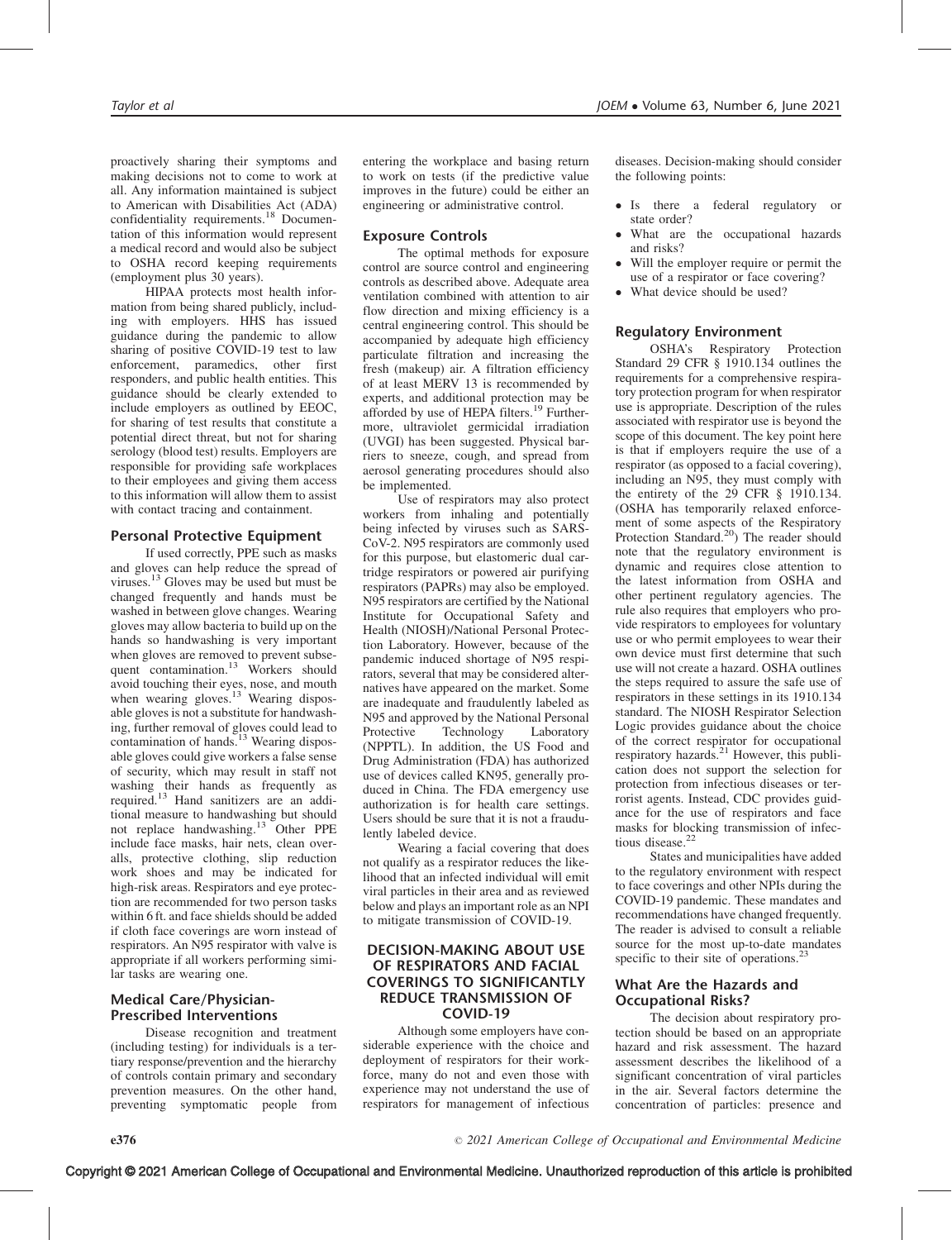number of infected individuals, the infected individual's actions that affect particle emissions (breathing, talking, singing, coughing, sneezing), behavior (use of face covering), and the duration spent in a particular environment. Indoor air is generally more hazardous than outdoor environments given the dilution inherent in outdoor air. Risk assessment should consider the number of people present, their susceptibility, their ventilation rate, their behavior (physical distancing, facial coverings, respirator, hand hygiene), their duration of exposure, and surface sanitation. Although the infectious dose of SARS-CoV-2 is not yet known, there is good reason to believe that risk will depend on both concentration and duration of exposure.<sup>3</sup>

## Will the Employer Require or Permit the Use of a Respiratory or Face Covering?

Some employers may decide to require or permit use of respirators or face coverings when not compelled by local orders or federal regulations. This decision should be based on the emerging science about blocking transmission with these devices. ACOEM's COVID-19 Resource Center is one site to find up-to-date evidence to inform decision-making.<sup>2</sup>

## What Device Should be Used?

PPE is designed to protect its user from exposure to hazardous agents. Very high-risk and some high-risk workers need PPE that includes respirators for protection from SARS-CoV-2. The choice of a respirator for this purpose should be guided by device availability, ability to manage use, the outcome of fit testing, and in some cases medical evaluation. Facial coverings that do not meet the specifications of a respirator include medical grade and non-medical grade face masks or facial coverings such as cloth masks and face shields. Facial coverings primarily block emission of viral particles from their users rather than prevent exposure to viral particles in the air and as such should not be considered PPE. Increasingly robust evidence documents the value of widespread use of facial coverings as an effective NPI in mitigating the spread of the pandemic. $25-28$  Because these types of face coverings do not fit tightly, they cannot protect their user from exposure to fine viral aerosols. However, they may have some role in protecting exposure from droplets.<sup>28</sup>

Studies have evaluated the relative effectiveness of different materials for constructing non-medical grade masks.<sup>29</sup> This evidence can be used to choose facial coverings to optimize their efficacy. Effectiveness, however, depends not just on filtration efficacy but also on factors such as comfort,

fit, and breathability to optimize compliance. For this reason, the most efficacious material may not always be the most effective in the field.

Face shields and goggles have been employed in health care settings to provide additional droplet protection for a HCW wearing a respirator. Goggles only protect the eyes, whereas a face shield offers broader protection. As a device to use instead of a respirator or non-medical face covering, the evidence of efficacy in preventing transmission of infectious diseases is mixed. $30,31$  At this point, the most appropriate use of a face shield without a respirator is as an accommodation for those who cannot tolerate a face mask. If used, it should be made of non-fogging material that completely covers and wraps around the sides of the face and have a comfortable headband.

# Use and Management of Face Coverings

Although face coverings can serve as a key component of a suite of NPIs to reduce transmission of COVID-19, if managed improperly they may increase exposure risk to their users or those around them. Common mistakes while wearing include failing to cover mouth, nose, and chin; touching the front of the mask; and leaving large gaps along the sides by failing to tighten the straps. These and other details about how to properly don and doff, wear for prolonged periods, and reuse are provided in an ACOEM publication designed for employers.<sup>32</sup>

## RESPIRATOR USE FOR OTHER PURPOSES

In addition to respirator use for SARS-CoV-2, many worksites already use respirators for protection against other hazards such as silica or solvents. However, because of shortage of certain respirators, methods to reduce reliance on respirators should be considered. For example, reducing the number of workers in an exposed area or use of enclosure may reduce reliance on respiratory protection. In general, respirator use for other purposes should continue as before the pandemic. The current pandemic does, however, impose several special considerations.

Respirators, particularly N95 filtering face piece respirators, have inadequate supplies. Therefore, it may not be possible to obtain them for workers who would otherwise require them. In addition, HCWs with significant potential exposure should be given very high priority for available N95 respirators, further reducing availability for other workers.

Respirator users should undergo a fit test to ensure that the device will work

effectively. However, due to the pandemic, OSHA has relaxed the requirement for periodic retesting. OSHA has reduced the mandatory requirement for annual fit testing, after an initial fit test as long as the employer demonstrates good faith efforts to comply with this requirement when possible. Workers should also be properly trained to use the respirator. Simply providing a device without training is inadequate.

## FIT TESTING

Fit testing procedures may require modification. CDC has suggested reducing the use of quantitative fit testing for filtering face piece respirator users since this leads to destruction of an otherwise needed respirator. (However, the authors suggest that the sampling port might be carefully plugged, allowing continued use of the respirator). Use of respirators other than filtering face piece respirators should be considered. Loose fitting PAPRs do not require fit testing, and they are reusable. Also, elastomeric cartridge respirators, such as dual cartridge half mask respirators, are reusable and may be easily disinfected between uses.

#### PRACTICAL APPROACHES

The following practical aspects for respiratory protection during the pandemic should be considered:

- If respirators were used for required exposure control before the pandemic, they should continue to be used.
- Particularly for N95 devices, which are in short supply, employers and workers should institute measures to reduce reliance on such respirators, for example, reduce the number of workers requiring use or use engineering controls.
- For workers currently using N95 devices, whether in health care or elsewhere, alternative types should be considered. These include PAPRs and elastomeric respirators.
- - Workers newly assigned to a respirator or a new type of respirator should have fit testing performed. However, routine annual repeat fit testing may be relaxed on a temporary basis per CDC and OSHA guidelines.

Careful attention to hand hygiene and doffing and donning is paramount. The hands must be washed or treated with a hand sanitizer before performing the respirator seal check. In addition, hands should be washed/sanitized before and after removing the respirator. Providing hand sanitizer, training, and enforcement can overcome challenges when there is limited access to sinks.

Respirators that are meant to be single use respirators (eg, N95) may be reused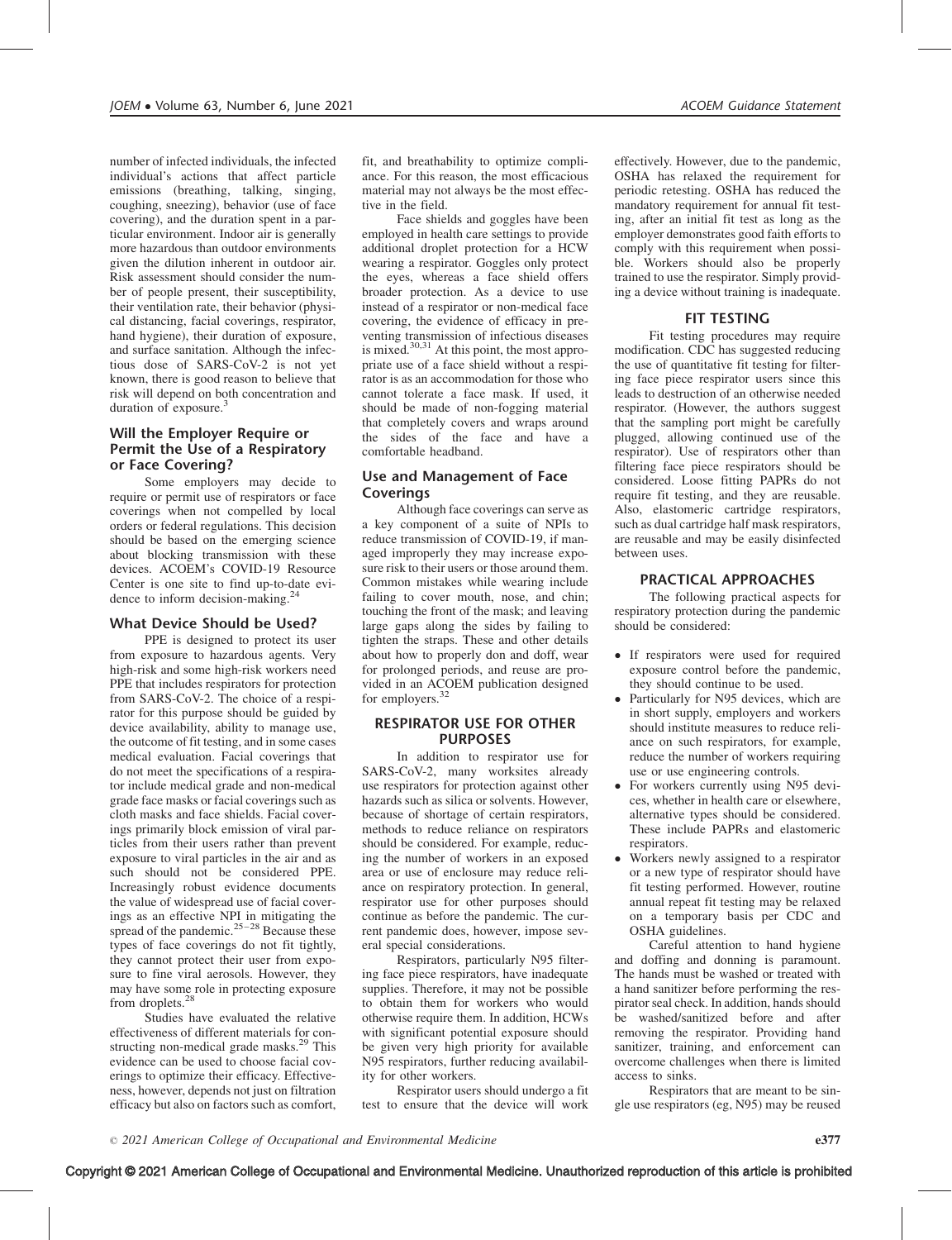on a temporary basis. They should be disinfected between uses using one of several accepted approaches (hydrogen peroxide vapor, ultraviolet treatment, or setting them aside for 5 days in a protected location). Reused respirators should be carefully inspected for damage before use. This damage may include deformation of the cup or damage to the elasticity of the straps.

A specific individual who understands procedures, regulatory requirements, and disease transmission should be designated for each worksite. This is particularly important in construction sites, where multiple contractors and self-employed workers may be present.

The conditions, availability of respirators, OSHA requirements and guidance, and knowledge are changing rapidly. Therefore, the respirator program should be regularly re-evaluated.

## HR Employment, Legal, and Human Resources Considerations/Communication

The ADA prohibits discrimination against people with disabilities in transportation, public accommodations, communications, employment, and access to government programs and services. EEOC enforces ADAwhen it comes to many of the employment provisions.<sup>16</sup> EEOC states, ''the ADA and Rehabilitation Act rules continue to apply, but they do not interfere with or prevent employers from following the guidelines and suggestions made by the CDC and other public health authorities about steps employers should take regarding the Coronavirus.'' Another EEOC website expands this to other public health guidance too, ''The ADA and the Rehabilitation Act do not interfere with employers following advice from the CDC and other public health authorities on appropriate steps to take relating to the workplace."<sup>16</sup> During the pandemic, SARS-Cov-2 presents a direct threat to the health and safety of workplaces, and EEOC should acknowledge this for the duration of the pandemic declaration.<sup>16</sup> This means employers can prevent an employee with a clear medical diagnosis of coronavirus from coming to work until they are no longer contagious to others, as outlined in recently released guidance from EEOC. They would not be covered by the nondiscrimination provisions of the ADA.

For example, the community is the most common source of COVID compared with the workplace.<sup>33</sup> Employers should be prepared to address how and where employees can be tested when corporate wide screening not available. Employers should provide resources and information for employees working at home temporarily or possibly permanently. Such resources should include but are not limited to EAP resources, ergonomics, home IT setup, social support and supervision, and performance measures.

Employers should develop a plan to reintegrate employees who have recovered from COVID-19. Concerns for higher risk populations and how to phase in high-risk employee profiles (eg, over 65 years old, known medical conditions that are at higher risk) should be navigated following EEOC guidance on protected classes. Resolve potential liabilities (eg, work from home flexibility vs return-to-work requirements, and access to professional development for work from home employees). Workers should be cross trained to perform essential functions so the workplace can operate even if key workers are absent.<sup>9</sup>

Virtual training should be used to introduce employees to new protocols and patterns of behavior before they return to a physical workplace and ensure a method for acknowledgment that the training has been completed prior to returning to the workplace. Employees in any new organizational roles and responsibilities should be informed and trained as precautionary measures against reinfection. Cross-training plans should also be developed for potential fluctuation in the workforce (eg, employees out for quarantine periods) to ensure business continuity and communicate appropriately to help employees understand why. A webpage should be created and updated regularly for employees dedicated to COVID-19 (eg, internal memos, pay codes, EAP, and HR links).<sup>9</sup>

If using a phased approach, employers should describe why certain groups or individuals were chosen to return to work and explain the rationale behind the creation of new roles/positions within the organization for handling the coronavirus. Outline the new responsibilities for existing roles to ensure health and safety in the wake of the pandemic and how employees are expected to engage in the new roles. Convey in detail why certain protocol and design changes were adopted. Explain the benefits of returning to a shared work environment (eg, increased productivity and innovation, access to shared equipment and network).

## External Considerations

Monitor the number of confirmed COVID-19 cases in the community to assess potential interactions of employees with confirmed cases to determine exposure risk. Determine organizationally how community infection rates will impact selfassessment of exposure risk (eg, very high, high, medium, low per OSHA guidelines) and put a plan in place for triggering any protocol changes based on local community

spread. Communicate any changes to organizational policy as a result of changes in community risk exposure clearly and concisely to affected workers before and after policy change. One paradigm proposed is inclusion of vulnerable family members as part of an at-risk unit instead of only the employed individual. In this paradigm, the community as a public health unit would be factored into the equation for consideration for exposure, return to work, and contact tracings.

## Workers' Compensation

As with all workers' compensation causation analyses, HCWs should remember that they are providing a medical causation conclusion. Depending on statutes or case law in specific states, the legal result of a medical conclusion may defer from the medical causation analysis. It is helpful if the causation evaluator has knowledge of the state laws and regulations, but final interpretation of specific language is in the purview of the legal system. Thus, the medical facts in the case and the medical reasoning should be clear to non-medical readers. The final analysis must state if it is medically probable, more than 50% likely, that the work-related factors resulted in the disease and the resultant need for treatment.

Clarifying the diagnosis can be difficult in many early cases. Nasal swab testing, which is recommended for diagnosis and utilizes real-time polymerase chain reaction (RT-PCR), can have a high percentage of false negative results. In a pooled analysis, the probability of a false negative RT-PCR was 38% on the day of symptom onset, decreasing to 20% 3 days later.34,35 In addition, diagnostic testing may not be available for many workers, therefore it may be necessary to make a preliminary diagnosis based on clinical criteria. Criteria that will be used as reasonable evidence of a COVID-19 diagnosis should be developed in advance and applied uniformly for all cases where testing is not available within a reasonable time frame. Serology tests alone are currently not recommended for making a diagnosis of COVID-19 and many state workers' compensation systems will not accept serology results as supporting a diagnosis. Because the false positive ratings for all serology testing are currently at least 30%, it cannot be used as evidence of disease, although it might contribute to a finding already established by clinical findings. ACOEM states that ''When using an antibody test to confirm the diagnosis, it is critical to know which test was performed and the specificity and sensitivity of the test, as many will have high rates of false positives and/or false negatives. It is also important to look at when the test was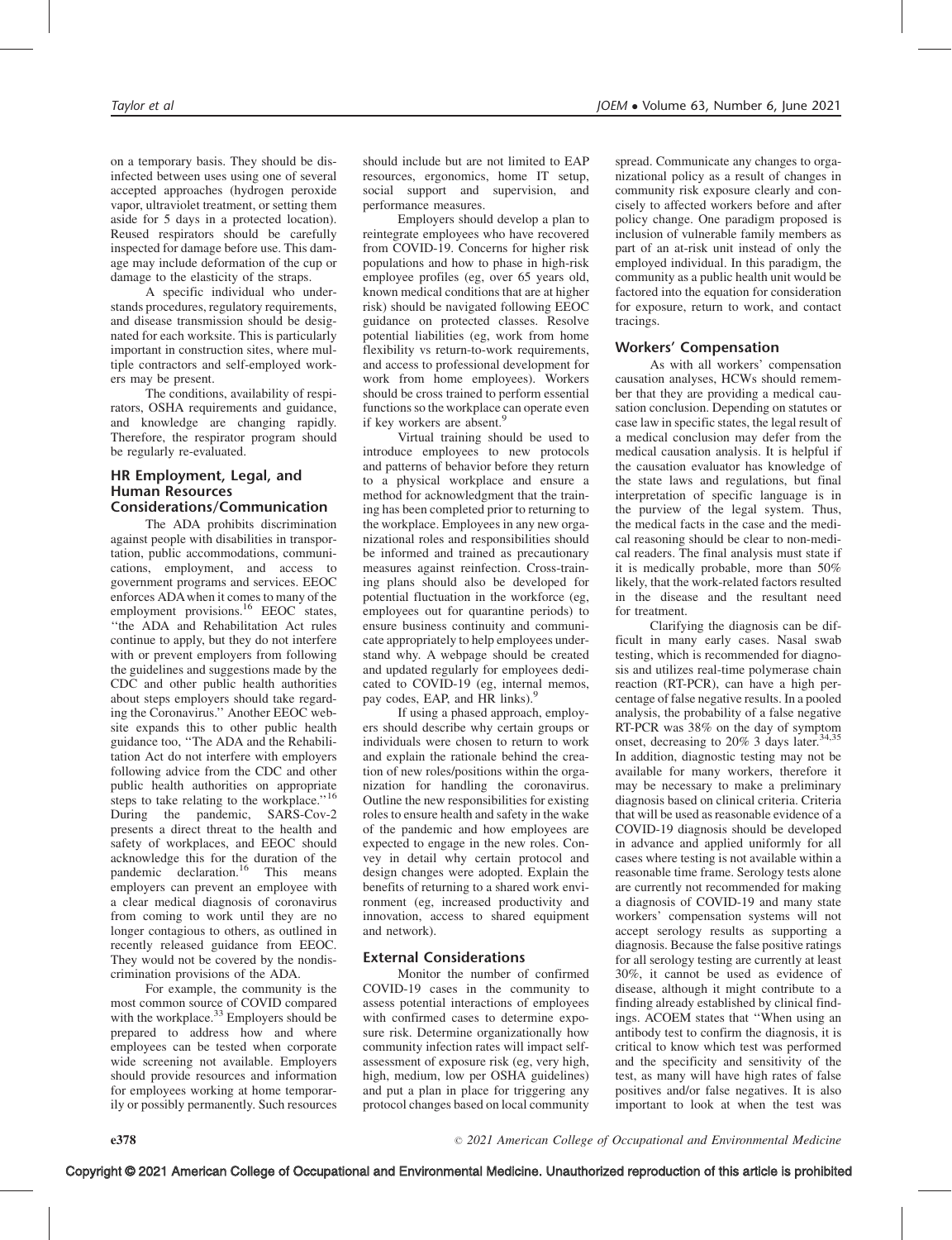performed in the course of illness as positive results are not reliably seen until 2 weeks into the illness. A clinical diagnosis can still be made based on the judgement of the clinician even in the absence of laboratory confirmation." 35,36

The easiest way to reflect on the conclusion is to consider what would have been the result if the patient had never experienced the work-related exposure. If the patient would have had the same medical condition and needed the same medical treatment without the exposure, then one can safely say that this is not a workers' compensation case. In some cases, it may not be possible to say with 50% probability that the worker sustained their condition from work. For example, a grocery store clerk who wears a mask at work tests positive for COVID-19 and has related symptoms. Her community has seen a large increase in COVID-19 cases and not all her customers wore masks. Her son recently came home from college, was not using any mask protection in the household, and became symptomatic 5 days ago. The patient was avoiding close contact with the son, but he was not completely quarantined. In this case, it would be difficult to say exactly how the patient contracted COVID-19 since both exposures may have logically resulted in infection. Thus, a medical examiner could conclude that it was medically possible the patient contracted the disease from the workplace, but it was not clearly medically probable. On the other hand, if the patient with the college-age son was an emergency physician and had to intubate a COVID-19 patient several days before becoming symptomatic, a clear high-risk exposure, it would be reasonable to conclude that she most likely contracted the disease from work.

The medical provider assessment and discussion of both how the diagnosis is made and the likely possible source, including timing of exposure and resultant symptoms, are the most important facts and an essential portion of the report in establishing work-relatedness. Additionally, many states have introduced legal presumptions specific to COVID-19 that would apply to specific types of workers and exposures.

Workers' compensation laws vary by state and provide compensation for occupational diseases that arise out of and in the course of employment. Many state statutes exclude ''ordinary diseases of life,'' such as the common cold, from workers' compensation. Typically, the worker has the burden of proving that an illness or injury arose out of and in the course of employment. In many cases, uncertainty as to whether the disease is related to the work activity or exposure may lead to disputes, delays in

care, and medical-legal expenses. Workers' compensation presumption laws may be introduced with the goal of reducing disputes and reducing delays in medical care. For example, in many states, cancer in firefighters is covered by a workers' compensation presumption.

Presumptions flip the burden of proof and give the benefit of the doubt to the plaintiff (or worker in this case). There are two types of presumptions in workers' compensation. A ''rebuttable presumption'' accepts that the illness or injury is related to work and removes the injured worker's need to prove work-relatedness. Instead, it requires the defendant (in this case the employer) to disprove that the illness or injury is related to work from the outset. Conclusive or non-rebuttable presumptions are legal presumptions that are deemed to be automatically conclusive and definitive, regardless of the evidence presented against it. Presumptions in general are rare. Conclusive or non-rebuttable presumptions are extremely rare.

Since SARS-CoV-2 is easily transmitted and can be community-spread, direct attribution to a specific exposure is often difficult, and proving that COVID-19 is work-related can be resource-intensive. Many states and the federal government have either passed laws or issued administrative orders granting the presumptions of work-related causation of COVID-19 for select occupations. All these states include first responders and others specifically list other occupations such as corrections officers, military/national guard, nursing personnel, other HCWs, grocers, postal workers, etc.<sup>37</sup> Most of the presumption laws expire on specific dates. The degree and extent of coverage differs somewhat among these states, with some limiting the extent and duration of coverage.

While the specifics of COVID-19 presumption laws vary by state, typical requirements for coverage include a positive SARS CoV-2 test and a diagnosis of COVID-19 made by a licensed physician within a specified time-period after the last day worked, and the worker's assertion that the illness is work-related. Some state laws only cover workers who are required by their employer to work outside their home.

In the absence of a conclusive presumption and unless work-relatedness is clearly demonstrated from the outset, employers, or insurers are most likely going to conduct independent investigations to determine work-relatedness to assess whether to accept a claim as work-related and therefore accept financial responsibility. Cases which clearly meet the requirements of the presumption rules may not require any further evaluation to determine work-relatedness. However, there are many situations which may require formal evaluations to determine work-relatedness. These include: (1) cases occurring in states without presumptive rules; (2) cases claimed outside of the presumptive rules (eg, workers not directly covered); (3) those occurring among individuals who claim to have had COVID-19, but who tested negative for the virus by polymerase chain reaction (PCR); and (4) those occurring in individuals who state they were ill and were not tested, or whose exposure at work is not clearly demonstrated.

Physicians who suspect work-related COVID-19 should do their due diligence to record a detailed occupational history describing timing of exposure relative to symptoms and diagnosis (incubation period), why the exposure is suspected to be work-related, potential non-workrelated contacts and exposures, and occupational and personal factors placing them at risk of exposure and adverse outcomes. While physical distancing, use of face masks, and other measures are recommended to prevent transmission of and exposure to SARS CoV-2, they cannot reliably be used as sole measures of whether exposure occurred at work.

Limited data are available to date on occupational COVID-19 claims. The California Workers' Compensation Institute (CWCI), a research organization representing workers' compensation insurers and selfinsured organizations such as schools and public institutions, analyzed data in California.38 As of May 1, 2020, 1077 COVID claims had been submitted to 16 insurers and 12 self-insured organizations in California. Less than a third (27.7%) had been accepted as work-related, 36.9% were under investigation at the time, and 35.5% were denied. The most common reasons for denial were negative SARS-CoV-2 PCR test (70%) and lack of work exposure (14.5%). Other reasons for claim denial included working exclusively at home and lack of symptoms or a physician's determination to support a diagnosis of COVID-19. Data from other states are anecdotal.

The California Workers' Compensation Insurance Rating Board (WCIRB) projected the costs of a rebuttable COVID presumption in that state as \$0.6 to \$2 billion, with a mid-range estimate of \$1.2 billion.<sup>39</sup> The cost drivers were the severe cases which, although projected to be the minority, were estimated to be extremely expensive both for short-term in-hospital treatment as well as long-term health effects and disability. The accurate financial costs of occupational COVID-19 claims are likely to be available a year after the start of the pandemic.

In addition to financial costs, there are unquantifiable and significant social,

Copyright © 2021 American College of Occupational and Environmental Medicine. Unauthorized reproduction of this article is prohibited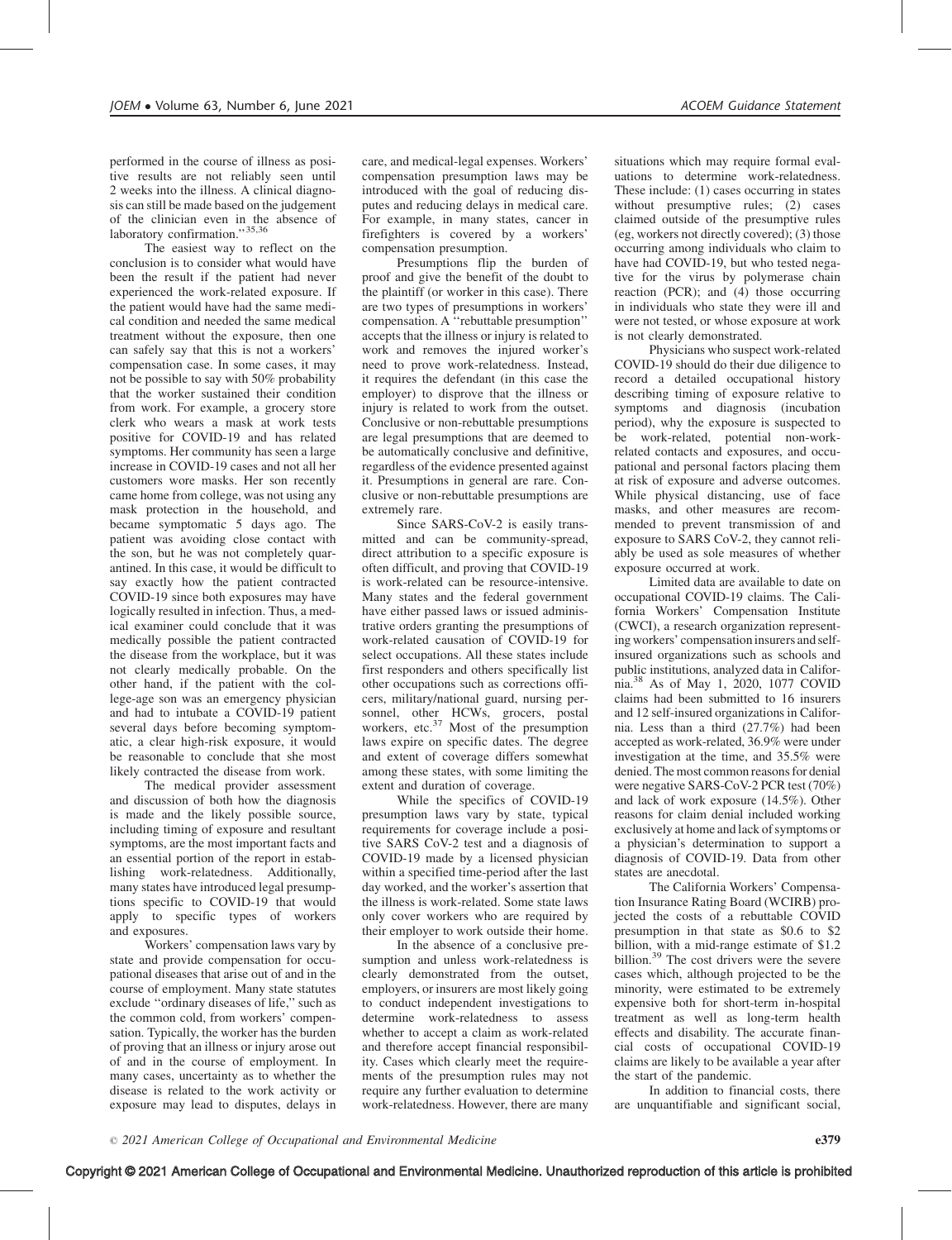emotional, and health costs to society. OEM physicians play a critical role by making accurate diagnoses, risk assessments, and risk attributions. Creating medical/legal reports, that clearly outline the facts and basis for the medical opinion of the physician, will assist the efficient adjudication of workers' compensation claims.

# Connecting Employees to Mental Health Resources

Employers have a unique ability and responsibility to manage their relationship with benefit providers, such as EAPs and health insurance plans to ensure workers have access to the help and support they need. Employers should encourage EAPs and health insurance plans to be very active in promoting their telephone and online counseling services through various communications, and campaigns. As part of EAP, counseling should be provided for substance misuse, fatigue, family stress, and general mental health support. If counseling cannot be provided by the company, ensure policies allow for increased need for off-site counseling. Having employees know their employers are supporting them through these difficult times can make a significant difference for their mental and physical health. Human resources teams and supervisors can help make this difference a reality.<sup>9</sup>

Establish a mental health taskforce with management representation from all functional areas and provide training on how to spot the signs of mental health issues and approaches for handling or starting a conversation with an employee who is exhibiting symptoms and signs of mental illness (consider having an identifier worn or used by every member of the taskforce so employees can easily identify who they can speak with should they want to do so). Employers should communicate frequently to reassure employees from whom they can get help for various problems and promote a culture that normalizes seeking support. Consider using mobile and digital tools to provide resources. Repeatedly share all the resources provided by your benefits providers and local community programs and provide easy links to national support hotlines.<sup>9</sup>

Appropriate HR policies and resources should be adjusted and communicated; a confidential helpline or email address should be provided for employees to get help accessing personal resources and treatment privately. A confidential helpline for employees to raise job-related concerns anonymously should be provided. Employers should be ready to provide assistance or links to local or national resources on common employee concerns, such as applying for unemployment, food insecurity,

childcare, etc. Employers must recognize that stress and mental distraction can pose great hazards to worker safety and take extra precautions for workers performing high-risk tasks. Workers should be provided with education and opportunities to practice ways of reducing stress, such as mindfulness training, deep breathing, and exercise (eg, yoga). Support and information should be provided for employees anxious about leaving the relative safety of quarantine. Employers should allow for flexible policies as employees receive elective and routine medical care that may have been postponed due to the pandemic. Allow for flexibility of employees to utilize paid time off to spend time with family and loved ones they were physically separated from during quarantine to help restore their connection with others, reduce stress, and regain a sense of normalcy. Provide training for all leadership, supervisors, and employees on recognizing the signs of stress and how to create a culture of support and trust.

Educate all leadership, supervisors, and employees on understanding the impacts of COVID-19 on stress levels, mental health, and substance use. Recognize the signs of impairment, substance misuse, or mental health distress. Employees should be advised on how to engage in mental health first aid and suicide prevention efforts and how to refer employees to other resources and support. Recognize that the stress and mental health effects may be prolonged or delayed and allow for a long period of transition over several months.

Almost half of Americans said that worry or stress related to the COVID pandemic has had a negative impact on their mental health—more so in lower-income families.<sup>40</sup> Contributing factors include job change, loss of income, isolation, and loss of support, altered family dynamics during social isolation, negative stories on social media and in the news, uncertainty and fear, and distrust of those in charge. Consequences include insomnia, anxiety, eating disorders, depression, substance abuse, posttraumatic stress disorder (PTSD) activation, and adverse behaviors. Mental health service utilization appears to be decreasing while use of prescription psychotropic medications is increasing.<sup>41</sup>

Employers can begin to address these problems through a multifaceted strategy. They can directly address fears about the safety of return to work through effective communication, using principles honed during past epidemics and crises.<sup>42</sup> Key messages include workers' safety as the number one priority, describing a proactive return to work (RTW) plan that is the result of consensus and expert input, empowering employees to take actions if they feel something is unsafe.

Communication by a senior leader who demonstrates empathy, shares challenges, honest and timely answers, and talks about problems as soon as they emerge is most effective. Address the ''what ifs''—continually asking employees about their concerns to formulate the message is<br>effective.<sup>43</sup>

The following suggestions can be offered to employees to maintain their mental health during these stressful times:

Stress and mental health symptoms are common during this epidemic—you are not unusual. Surveys show that many people are experiencing insomnia, change in eating habits, anxiety, or perhaps more symptoms or worsening of a mental health condition. But that means that more of us need to take positive steps to maintain our mental health.

Keep your focus on what you can control and what you can do, not on things over which you are powerless. Try to stay in the present, not projecting into the future. Meditation—even a short period of relaxation—is proven to improve calmness and quell anxiety. Several sites have released free meditation apps.

Take care of yourself physically by eating regular meals, exercise, get outdoors, and get the sleep you need. Do things you enjoy, as much as you can. These all contribute to good mental health.

Limit news and social media as much online information is designed to engage more than inform and greatly contributes to anxiety. Obtain information from a trusted site, such as CDC, or state health department. Turn off news alerts; instead, set aside a specific time to read news from credible sources, preferably not at night before bed.

Stay connected with friends and family, coworkers, and get the support you need. Take advantage of video conferencing tools that are temporarily free to do this if you can. Loneliness is one of the most common problems faced by those who work remotely.

Share your feelings with trusted friends and colleagues by phone or video; look for opportunities to help others who may be anxious or isolated. Both strategies can lower anxiety and other symptoms.

Practice effective parenting skills by reassuring your children that they are safe. Answer their questions and set an example by calm and reasonable behavior. Maintain their homework and exercise routines as much as possible; avoid using screen time for babysitting. CDC has good recommendations for maintaining a normal home life. $4$ 

Separate work from home as much as possible. If you work remotely from home, set aside specific hours and a specific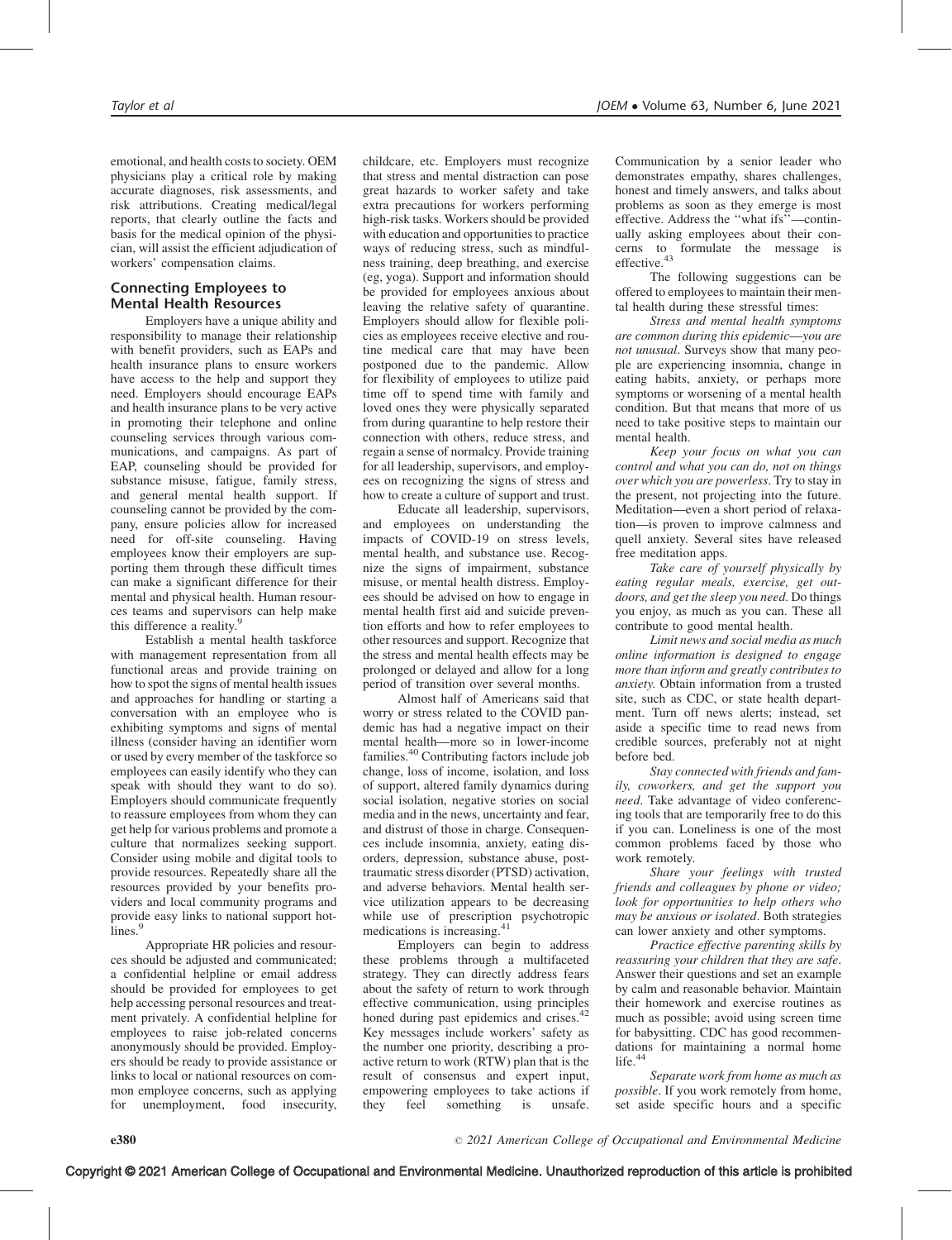location (if possible) for work, so your family knows when you will turn off work emails and be present. Focus on the positive aspects of working at home—no commute, no dress code, perhaps a nicer office space, you can eat what you want and when you want—this helps maintain a good attitude.

Seek help if your anxiety interferes with your ability to function at home or at work, reach out to your EAP program, or other mental health services. There are more telemedicine options readily available now.

Employers seeking to respond to employee mental health issues are considering a continuum model, where the severity of the problem is matched to the right level of service (see [https://www.mental](https://www.mentalhealthfirstaid.org/)[healthfirstaid.org/](https://www.mentalhealthfirstaid.org/)). Healthy, functioning adults receive preventive services such as reassurance and supportive communication from peers and managers using the strategies described above, as well as support others (see [https://www.mindful.org/\)](https://www.mindful.org/). Those who are stressed and mildly affected might receive help from self-management tools, managerial and peer support, and conversations with EAP providers and other professionals. Finally, those who are developing difficulties functioning would ideally receive a more intensive approach, including evaluation and follow-up.

## Industry-Specific Guidance— Special Considerations

#### Food Industry

The food industry is essential, overseeing production and distribution of food, which may not have changed much during the pandemic. Food workers/food handlers cannot work from home and it is essential that measures are implemented to protect staff from spreading COVID-19 among each other, maintain a healthy workforce and exclude infected food handlers from the workplace.<sup>45</sup> As it is critical to keep workers in the food production and supply chains safe,<sup>45</sup> employers must establish contingency and continuity plans concerning hygiene, cleaning, sanitation, suppliers, distribution, transportation, and fitness to work.<sup>12</sup> General guidelines can be applied at the company level.<sup>12</sup> Minimum standards are applied to food businesses during the pandemic, which should be adopted and tailored as needed.<sup>12</sup> Key food hygiene and sanitation practices at each stage of food processing, manufacture, and marketing need to be ensured by food safety authorities.<sup>4</sup>

Key prevention practices include physical distancing to the maximum extent possible, use of face coverings by employees and customers/clients, frequent

handwashing and regular cleaning and disinfection, and training employees on these and other elements of the COVID-19 prevention plan.<sup>46</sup> Policy, training, and signage must be supported with enforcement of physical distancing (such as verbal warning, and corrective action).

In terms of hygiene guidance there is no evidence that food is a vector for transmission of the disease and there is no evidence of fecal-oral transmission even though SARS-CoV-2 RNA has been isolated from the stool samples of infected patients.<sup>47</sup> As with other potentially infectious agents, good hygiene practices including appropriate sanitation measures should be implemented to minimize transmission.<sup>12,45</sup> Handwashing after using the bathroom is an essential practice especially in food preparation.<sup>45</sup> Transmission occurs via person-to-person contact with direct contact with respiratory droplets from an infected individual whether from coughing or sneezing.45 It is possible that someone could become infected from droplets reaching their nose, mouth, or eyes; alternatively respiratory droplets too heavy to become airborne may land on objects and surfaces, which are in turn touched.<sup>45</sup> The virus can remain viable up to 72 hours on stainless<br>steel or plastic.<sup>48</sup> Therefore, someone may become infected by touching contaminated surfaces and then touching their face.

It is extremely important to adequately communicate to employees about risks, symptoms, physical distancing, quarantine, and travel to reduce the spread of coronavirus.12,45 Employees should receive regular reminders of the advice from federal and or public health authorities made available on posters and handouts or that are downloadable.<sup>12</sup> Specific precautions should be available for everyone via bulletin boards.<sup>12,45</sup> Information sessions are recommended to familiarize employees with the new procedures. Retraining on food hygiene principles is recommended to reduce the risk of food surfaces and packaging materials becoming contaminated with viral particles from food workers.12,45

It has been established that infected persons may be asymptomatic and can be contagious highlighting the need for all personnel working in the food industry regardless of their health status to practice personal hygiene and use PPE.<sup>45</sup> Gloves may be used by food workers but must be changed frequently and hands must be washed in between glove changes.<sup>45</sup> Food wasned in between  $\frac{1}{6}$  between  $\frac{1}{6}$  between their eyes, nose, and mouth when wearing gloves.<sup>4</sup> Hand sanitizers are an additional measure to handwashing but should not replace<br>handwashing.<sup>45</sup> Other PPE include face masks, hair nets, clean overalls, protective

clothing, slip reduction work shoes, and may be indicated for high-risk areas of food premises producing ready-to-eat prepared and cooked foods. Workstations should be spaced out reducing the distance between workers, however, which may require decreasing the speed of production lines and limiting the number of staff in food preparation areas at any given time.<sup>45</sup>

Physical distancing must be implemented at 6 ft. between employees where possible, and at least 3 ft. always. Physical distancing should also be ensured at entrances and exits. $12$  In order to reduce the spread of the virus as much as possible, work hours or shifts should be staggered. Meetings and gatherings among employees should be avoided including during shift changes. Cleaning should be thorough and on a regular basis. Changes to workplace design will be important including use of Plexiglas or other similar material to shield employees from infecting each other or customers.

Access to workspaces and gathering of staff should be limited if possible. Dining services may be continued if physical distancing can be maintained by arranging tables according to requirements. Plexiglas or similar materials must be installed if specified distance cannot be ensured. Breaks and meals should be adequately spaced to ensure physical distancing. Contractors and temporary workers must be made aware of the need to self-report or notify contacts before entering facilities<sup>12</sup> (resources are available for temporary workers $49$ ). In retail aspects, the number of customers must be limited and signs placed for customers not to enter if they are ill. Queue control is important with physical distancing advised inside and outside stores. Hand sanitizers, spray disinfectants, and disposable paper towels are to be placed at store entry points. Floor markings should be used to facilitate compliance with physical distancing especially in usually crowded areas such as counters.<sup>45</sup> Regular announcements should be made to remind customers of physical distancing and regular cleaning of hands. Introduce Plexiglas barriers at counters and check out points as an additional level of protection. Use of contactless payment should be encouraged. Further, customers should be encouraged to bring their own shopping bags where possible, and which should be cleaned between use. High-touch points should be cleaned and disinfected regularly, for example, shopping carts, door handles, scales; other items like ladles, tongs, and condiment holders should be frequently sanitized. Doors should be kept open where possible.<sup>45</sup> Consumers should be advised to wash fruits and vegetables with potable water before use.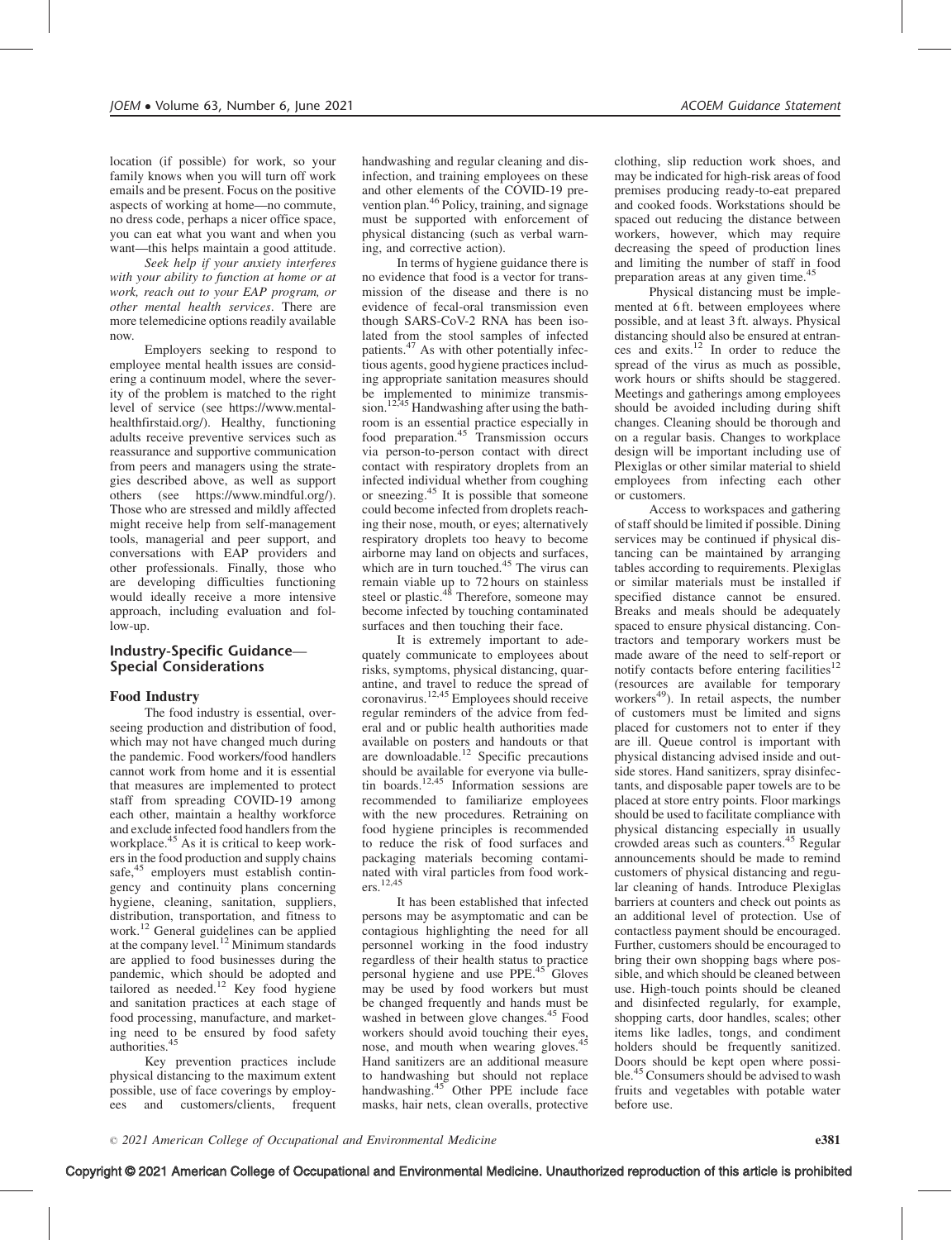Maintaining good hygiene practices around open food displays is crucial, such as salad bars, fresh produce displays, other open food displays and bakery products. All food contact surfaces and utensils should be washed and sanitized frequently. Unwrapped bakery products should not be openly displayed and should be removed from self-service counter; instead, should be placed in plastic, cellophane, or paper packaging. Any loose baked products should be displayed behind Plexiglas cabinets and placed in bags using tongs when serving customers.<sup>45</sup>

Staff cafeterias may need to remain open where there are no practical alternatives and frequent handwashing, and respiratory etiquette needs to be maintained. Physical distancing between workers should be facilitated with seating arrangements, staggering break, and lunch times to reduce the number of workers in the cafeteria at any given time. Non-essential physical contact should be restricted. Notices and reminders should be visible and strategically placed promoting hand hygiene and physical distancing, cleaning, and disinfecting procedures.

Employees in the food sector should be familiar with the symptoms of COVID-19 so symptoms can be recognized early and minimize the risk of infecting coworkers.45 This is imperative as an infected worker who handles food could introduce the virus into the food on which they are working, or onto adjacent surfaces.<sup>45</sup> Workers or contractors should notify appropriate personnel immediately if they develop any symptoms such as fever, cough, shortness of breath before starting work or during work.<sup>12</sup> Also, if contractors or workers had recent exposure, they should notify personnel. Temperature monitoring including telethermographic systems such as infrared cameras as well as symptom screening are widely used.<sup>12,50</sup> If a worker develops symptoms suggestive of COVID-19 or is diagnosed with COVID-19 and is onsite, the worker should practice good respiratory hygiene, be moved to an area away from other people, and with adequate ventilation then sent home or directed to an appropriate medical facility immediately; calling ahead if need be. The area occupied by the ill individual needs thorough cleaning subsequently. If home, the employee should not come to work and can notify appropriate personnel regarding illness via telephone; recommendations for self-isolation and medical consultation should be followed as well as any close contacts followed. Surfaces touched by the infected worker must be cleaned such as bathroom surfaces, door handles, and telephones.<sup>45</sup> Notification of close contacts may be necessary, who can then take appropriate

measures to minimize further spread.<sup>45</sup> Examples of contacts in the food industry include a worker who was face-to-face or had physical contact or who was within 3 ft., working on the same team, cleaned up any body fluids without adequate PPE (eg, gloves, overalls, protective clothing), or in the same household as the confirmed case.<sup>45</sup>

Recommended quarantining based on CDC from the last point of exposure to the confirmed case. Workers who had contact with a confirmed case should be asked to stay home for the recommended duration from the last time they had contact with the confirmed case and practice physical distancing.<sup>45</sup> If such individuals become ill within the isolation period and test positive they too will become a confirmed case and should be managed.<sup>45</sup> A return-to-work policy for staff who have become infected should be implemented. Confirmed cases can be released from isolation once symptoms resolve.<sup>45</sup>

Food businesses should follow procedures per their local health departments. Additional nondiscriminatory measures aligning with health authorities should be anticipated for pregnant workers, employees over 65 years of age or those who have immunosuppression, chronic health issues such as hypertension, heart disease, or pulmonary conditions who are at risk of becoming critically ill.<sup>12</sup> Recommendations apply to all workers including temporary workers and seasonal workers.

Drivers and suppliers must adhere to sanitary rules. If possible, truck drivers should remain in their vehicles and access designated facilities. Drivers should be supplied alcohol-based hand sanitizers, disinfectant and paper towels, and should use hand sanitizer before passing delivery documents to staff on food premises. Disposable containers and packaging should be used to avoid the need for cleaning of any returns. Appropriate hygiene and sanitation procedures should be implemented in the case of reusable containers.<sup>45</sup> Surfaces most likely contaminated with the virus include the steering wheel, door handles, mobile devices, and adherence to strict hygiene standards is of paramount importance to prevent cross-contamination. Drivers must further be aware of physical distancing when picking up deliveries and passing deliveries on to customers.<sup>45</sup>

Use of individual rather than collective transport should be facilitated where possible to limit exposure. Employers may facilitate safe travel arrangements if the company organizes transport service to minimize infection risk by guaranteeing physical distancing. This may be applicable in settings where employees provide housing, for example, for temporary workers.

Stress the importance of practicing physical distancing while taking public transportation to and from work.

## General Office Settings/ Warehouses

## Guidance for General Office Settings

Employers in office settings should be preparing the workplace for operations to occur during the pandemic (eg, enhanced disinfection measures), as well as focus on the indoor environmental quality (IEQ) of the workspace as well as employee readiness and workforce management.<sup>51</sup> For such businesses with indoor workplaces, IEQ is a concern for buildings that have been unoccupied and/or dormant for extended periods. Employers should also consider the comfort of employees as they return to work because they may be in a heightened state of concern.

Employers should also consider developing a team of professionals to monitor, assess, and implement new COVID-19 transmission risk mitigation strategies as they become available and consider how they relate to IEQ. Aspects to reopening an office that should be emphasized during the pandemic include workplace configuration, conference rooms, lobby and common areas, kitchens, ventilation, and enhanced cleaning practices.

Regarding general office space configuration, reception seating areas could be eliminated, or plastic partition installed at reception areas. Review floorplans and reconfigure or remove furniture, seats, and workstations to ensure recommended physical distancing. Temporarily replace amenities frequently accessed such as water coolers, and coffee makers replacing them with alternatives. Vending machines should be wiped down after each use if not turned off. Reduce tasks requiring large number of people to be in one area. Virtual meeting tools should be used in lieu of in-person meetings whenever possible.<sup>51</sup> In-person meetings should be limited to 10 people or less and should be brief. Conference rooms should be disinfected daily as should surfaces and equipment touched in the conference room. Kitchen areas and equipment should be cleaned daily at a minimum. Coffee machines, refrigerator, and ice machine handles should be cleaned at the beginning and end of each shift. Water faucets that require workers to operate them should be disinfected three times per day. Disposable silverware is preferred; if not available, silverware should be cleaned in a dishwasher. Congregating in kitchen areas should be discouraged.

Multi-stall restrooms should be able to be opened without touching the handles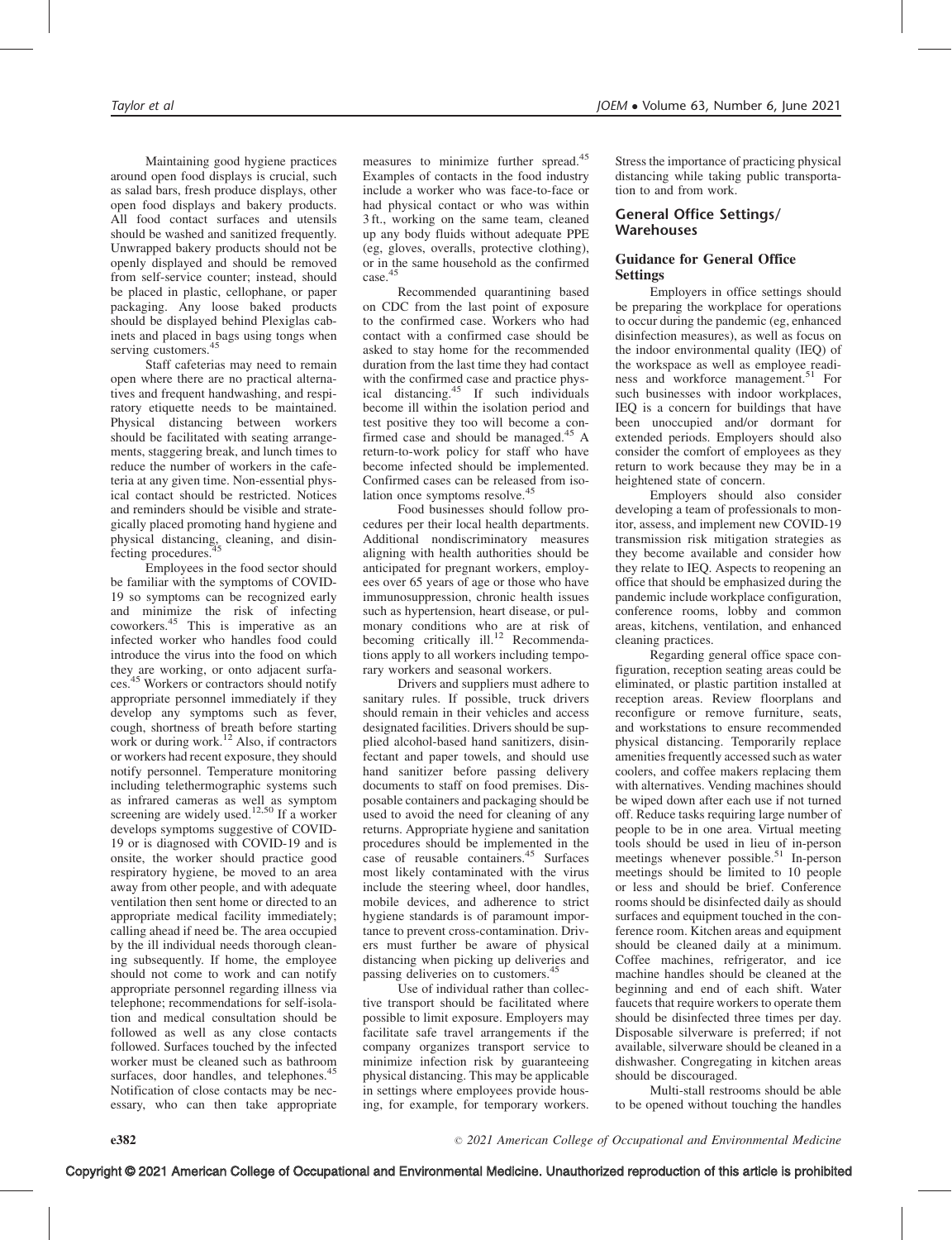if possible. Consider a key for single restrooms so disinfection measures can be better controlled. Signage should instruct employees to wash hands before resuming work. Air dryers should be disconnected or taped off.<sup>51</sup>

Adequate airflow into workspaces should be ensured. Restrooms should be under negative pressure and proper filtration should be used to help control SARS-CoV-2 transmission. All HVAC intakes and returns should be cleaned and disinfected daily. HVAC professionals and American Society of Heating, Refrigerating and Air-Conditioning Engineers provide updates that are useful.<sup>52</sup> If fans are disabled or removed, attention should be paid to heat hazards.<sup>51</sup> Additional guidance on general office settings is available. $5$ 

#### Retail

Special considerations in retail include limiting contact by using flexible working hours and split shift teams to minimize the risk of people gathering. Use every other counter to allow optimal 6 ft. spacing. Contactless payment systems are preferred—no cash. Credit card online payments are preferred with collection times booked. Products to be picked up are to be made ready ahead of collection. Collections should be limited to two at a time, using every other parking space depending on the size of the site. One staff member should be responsible for managing the flow. Customers should remain in their vehicles while preordered goods are retrieved; external customer queue should adhere to physical distancing guidelines. Once goods have been left by their vehicle and the attendant is 6 ft. away, the customer may then exit their vehicle and load merchandise themselves. A one-way system should be implemented to prevent people passing each other.<sup>54</sup>

Customer queue locations should have signs or tape demarcating 6 ft. intervals. A one-way system marking floor and aisles with arrows should be implemented to prevent people from passing each other. There should be clear signage at point of entry detailing new operating rules and procedures including where to stand while collecting merchandise, and directional signage to hand sanitizer. Plexiglas screens should be installed along the counter and staff should be briefed on what to do if a customer comes to the counter.<sup>54</sup>

Regarding receipt of supplier deliveries during COVID-19, there should be separate material handling equipment for individual users if possible and company sanitation rules for mechanical equipment applied. Forklift should be wiped down regularly with anti-bacterial wipes including the truck, steering wheel, gear stick,

operating controls, and access handles. Wipes should be disposed of in a waste bin after being placed in a refuse sack and tied. Supplier drivers should call to confirm arrival and directed to unloading area. Unloading should be done without interaction with team or customers.<sup>5</sup>

## Health Care

HCWs and their employers have necessarily led the way in developing successful strategies to mitigate workplace risk and safe return to work because they were forced to do so while caring for COVID-19 patients and simultaneously maintaining other critical functions throughout the pandemic. Some of these strategies are unique to health care, but many are applicable to other industries. Medical center occupational health (MCOH) physicians play a central role in maintaining workforce readiness and workplace safety for HCWs during this time of unprecedented risk. An unintended consequence of their ongoing efforts has been escalating recognition of MCOH value and improved institutional resource allocation in many cases.

Infectious disease prevention, exposure management, medical clearances, and care are core functions for MCOH in all eras. As we grappled with existential challenges to HCWs' well-being in the first half of 2020, comparisons to prior epidemics were unavoidable. Increased risk of illness and death among physicians during epidemics has been recognized since antiquity (Thucydides), and is globally relevant at this time.<sup>55</sup> Public events and compliance (or non-compliance) with non-pharmaceutical interventions massively impacted HCWs' experience during prior outbreaks, with the devastating global influenza pandemic of 1918 providing the most recent parallel.<sup>56</sup> A century later, geography, politics, travel, communications, public actions, social inequities, and supply chain vulnerabilities are impacting HCWs during the COVID-19 pandemic independent of medical advances.

The epidemiology of COVID-19 infection, morbidity, and mortality among HCWs is driven by occupational and nonoccupational factors, which can be modified to improve outcomes. An array of studies has shown that direct patient care can be associated with increased rates of HCW infection, hospitalization, and death in acute and ambulatory care settings.<sup>57,58</sup> Fortunately, improved understanding of transmission mechanisms and risk mitigation within the classic hierarchy of controls, as described earlier in this guideline, has greatly reduced workplace transmission. Source control, defined as consistent masking of all HCWs at work and all visitors and patients (as clinically possible), can

substantially limit workplace infection risk. Eye protection adds additional significant protection. Aerosol generating procedures continue to be associated with elevated transmission risk and require higher levels of administrative control and PPE use for HCW safety.<sup>59,60</sup> Specifically, HCWs who perform these procedures must wear respirators appropriate to airborne isolation pathogens as well as eye protection. Gowns and gloves provide additional protection. Close dynamic collaboration between MCOH physicians, public health authorities, and hospital infection preventionists can optimize staff safety. Indeed, improved cross-disciplinary partnerships may be one of the pandemic's few developments.

In most US hospitals, the initial horrific shortages of PPE in general, and respiratory protection in particular,  $61$  have partially improved. At the time of writing, improved supply chains, stewardship policies to avoid inappropriate overuse of respirators in low-risk settings, increased use of reusable respirators and eye protection, and systematic implementation of sterilization and reuse protocols (for masks and N95 respirators previously considered to be single-use items) have alleviated scarcities to some extent. Training and data-driven improvements in administrative controls (such as pre-procedure testing, cohorting infected patients, and isolating persons under investigation) have enhanced staff safety in patient care settings.

Policies requiring HCWs to mask in non-clinical settings, and interventions with distancing and barriers to avoid potential staff-to-staff transmission during meals and meetings, are also crucial to control transmission from asymptomatic coworkers. Thermal and/or symptom screening before all shifts may also decrease the risk of transmission from infected HCWs to coworkers and patients, although data are not robust for this intervention.<sup>62</sup>

Over time, as occupational infection control strategies have improved in the context of essentially uncontrolled community spread in the United States, community-acquired infections in HCWs have become proportionally more common. Managing household and community exposure and COVID-19 infections in HCWs are essential to maintaining a stable workforce and preventing secondary workplace transmission to other HCWs and patients. Health care employers must maintain updated evidence-driven policies to guide quarantine and return-to-work protocols, and these policies must address non-occupational as well as occupational risks to be effective.

COVID-19 testing options for HCWs continue to evolve, but the gold standard for diagnosis currently remains

Copyright © 2021 American College of Occupational and Environmental Medicine. Unauthorized reproduction of this article is prohibited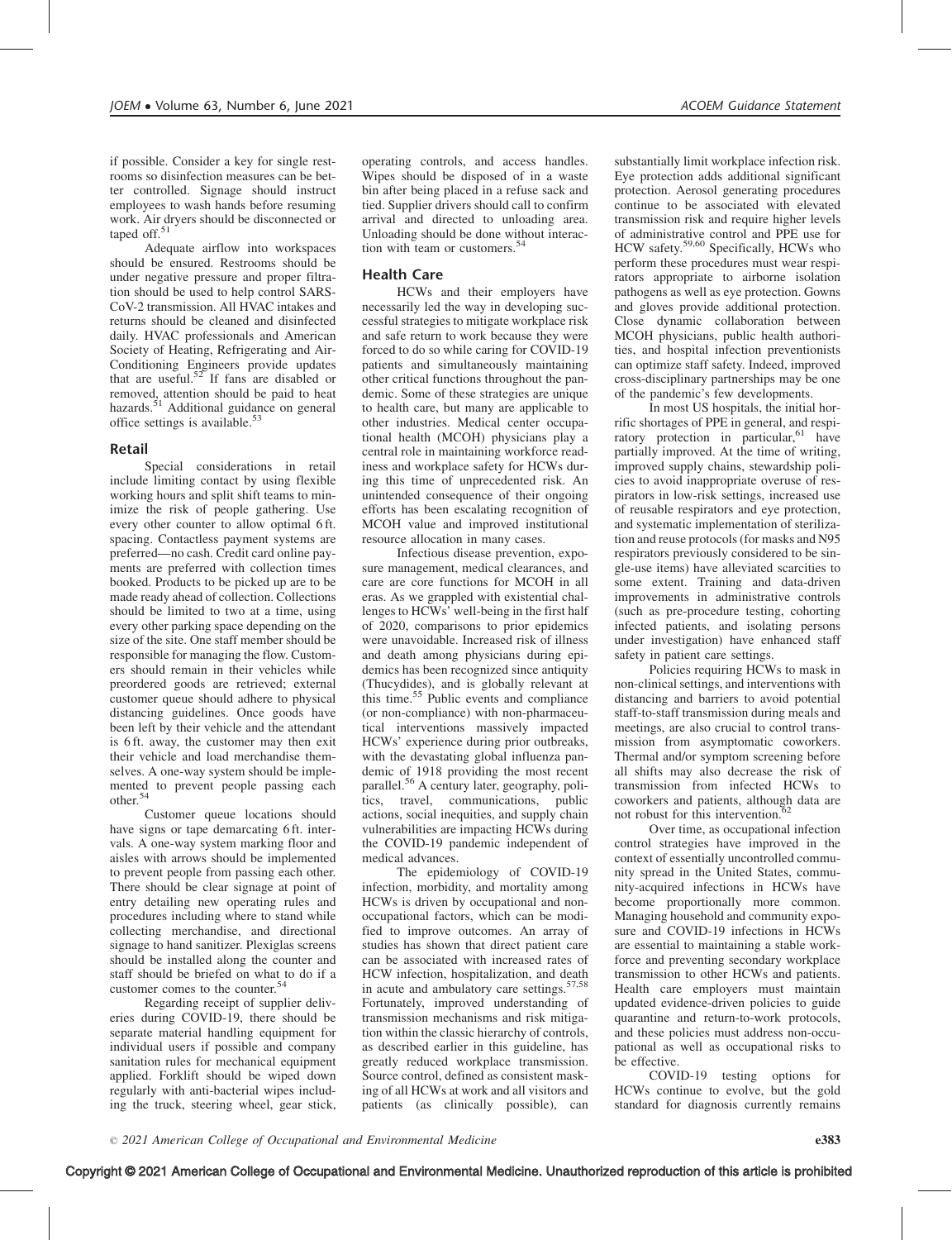nucleic acid testing of nasal or oral secretions with RT-PCR. At the time of writing, rapid antigen testing still requires confirmatory RT-PCR in many cases, and antibody tests remain of unclear value for managing HCWs' quarantines or treatment. Ideally, HCWs test access should be prompt, convenient, and free with timely results available to HCWs and their MCOH providers. Reagent shortages, restricted access and delayed turn-around times remain common in many parts of the country, although larger medical centers are likely to have in-house capability to guide quarantine management. Symptomatic HCWs should be quarantined pending RT-PCR testing. Asymptomatic exposed HCWs should have access to testing on a voluntary basis following current CDC guidance as it evolves. Surveillance testing of asymptomatic HCWs is likely to become more common and should help control workplace transmission.

MCOH practices must utilize robust data to manage COVID-19 exposures, furloughs, infections, and work restrictions. Rapidly accruing knowledge combined with ongoing uncertainties has led to ever-changing guidance on quarantine length, testing, and clearance criteria. (Readers should consult current CDC, public health, and infectious disease guidance rather than depending on any specific prior reference for these criteria.) Robust and editable information technology (IT) tools are essential to maintaining consistency, managing individual cases, and tracking workforce status. Prior methodologies for managing ordinary nosocomial infections and risks are likely to be inadequate to the pandemic's complexity. Stakeholders from MCOH, infection prevention, human resources, and senior leadership should be included in IT selection and development to succeed in their linked but separate missions. Privacy must be maintained appropriately within the context of contact tracing and public health reporting requirements.

When staffing shortages and pandemic-related workload become critical, health care employers may need to implement contingency or crisis staffing. This implies that usual guidance to keep HCWs with known infections or high-risk exposures out of work may need to be disregarded. If possible, data should be maintained even in these extreme situations to help with future decision-making.

Differential morbidity and mortality from COVID-19 among racial and ethnic minorities in the United States comprise a particularly tragic aspect of the pandemic.<sup>63</sup> This disparity has been well documented in health care workplaces as well as commu-<br>nity outbreaks.<sup>57</sup> In addition, chronic

medical conditions that worsen COVID-19 outcomes are common among HCWs, including diabetes, obesity, immune-compromise, and cardiovascular conditions. Pregnancy is also common in a health care workforce largely of women in their childbearing years and may be associated with more severe disease from COVID-19.<sup>64,65</sup> In summary, occupational risks, community exposures, underlying medical conditions, and demographic disparities combine to create ongoing hazards for HCWs despite risk mitigation. Employers should provide accommodation for underlying conditions that increase the risk of more severe disease within the context of their legal, ethical, and operational obligations. MCOH providers are central to these evaluations.

Infection and physical hazards are not the only risks for HCWs in this pandemic. Stress, burnout, and psychological distress were critical issues for HCWs before the COVID-19 pandemic.<sup>66</sup> The pandemic, with its associated physical, emotional, and ethical stressors for HCWs accentuates them all. Providing access to confidential psychological support services is crucial to maintain resilience in<br>HCWs, <sup>67,68</sup> and manage crises including suicidality. Every effort should be made to reduce stigma and encourage engagement with a range of behavioral health resources.

Health care employers and their MCOH staff must plan for long-term challenges with the COVID-19 pandemic, including immunizations. At the time of writing, massive advances in medical understanding have not led to meaningful control of community transmission. Case rates and deaths continue to rise across the United States, and health care is increasingly stressed in many locations. MCOH providers must anticipate ever-changing guidance and should strive to communicate this effectively and reassuringly to their HCWs. COVID-19 vaccines are arriving now for HCWs. MCOH providers are central to providing safe, efficient, high-volume vaccination resources, building on their extensive experience with other CDC-recommended vaccines for HCWs. Seasonal influenza vaccine campaigns have always been preparation for a pandemic. Now that it rages among us, we must continue working to protect our front-line HCWs and share any useful strategies with our colleagues in other industries.

# Influenza in the COVID-19 Era

While COVID-19 and influenza are respiratory illnesses, the viral etiologies are different. With the COVID-19 pandemic, the influenza virus represents a second respiratory virus associated with morbidity and mortality three-fold higher than

influenza partially due to its spread among the immunologically naïve. $69$  Influenza is associated with tens of thousands of deaths annually. The possibility of simultaneous COVID-19 and influenza epidemics present public health challenges. Interventions such as face coverings mandates and physical distancing are expected to influence both infections; a decreased influenza incidence was associated with the nonpharmacologic interventions.<sup>69</sup> Continued enforcement of nonpharmacologic interventions is expected to decrease influenza transmission. Influenza vaccination has consistently been lower than 50% and it is particularly significant to minimize the viral reservoir. National education campaigns and community-based vaccinations will prove crucial.<sup>69</sup>

There is overlap of symptoms and it may be difficult to tell the difference between them based on only symptoms.<sup>70</sup> Testing will be required to differentiate between the two. Both COVID-19 and influenza have symptoms ranging from asymptomatic to fever, cough, shortness of breath, fatigue, body aches, sore throat, headache, and runny nose; some individuals may have vomiting and diarrhea.<sup>7</sup> Signs of COVID-19 that differ from influenza include anosmia and ageusia. Individuals with COVID-19 may take longer to develop symptoms than if they have the flu.<sup>70</sup> Influenza patients may develop symptoms from 1 to 4 days after being infected while the COVID-19 patient typically has symptoms 5 days following infection. Both can be spread before onset of symptoms—1 day for influenza and 2 days for COVID-19. Both are spread by respiratory droplets and while spread in similar ways, COVID-19 is more contagious and noted to have super spreaders. Both can cause severe complications including pneumonia and Acute Respiratory Distress Syndrome (ARDS) especially among those at high risk including the elderly, and those with chronic medical conditions. Additional complications associated with COVID-19 include blood clots and multisystem inflammatory syndrome. There are multiple influenza vaccines made available annually to protect against the viruses that circulate annually. Vaccines for COVID-19 are currently in various stages of development and clinical trials and must be authorized for emergency use by the FDA.<sup>70</sup>

There are no specific symptoms that specifically distinguish between early COVID-19 illness and influenza.<sup>69</sup> Distinguishing between the two viruses have implications for return-to-work guidance, quarantine, and COVID-19 contact tracing. Coinfection with both SARS-CoV-2 and influenza has occurred and a positive test result for one does not exclude the other.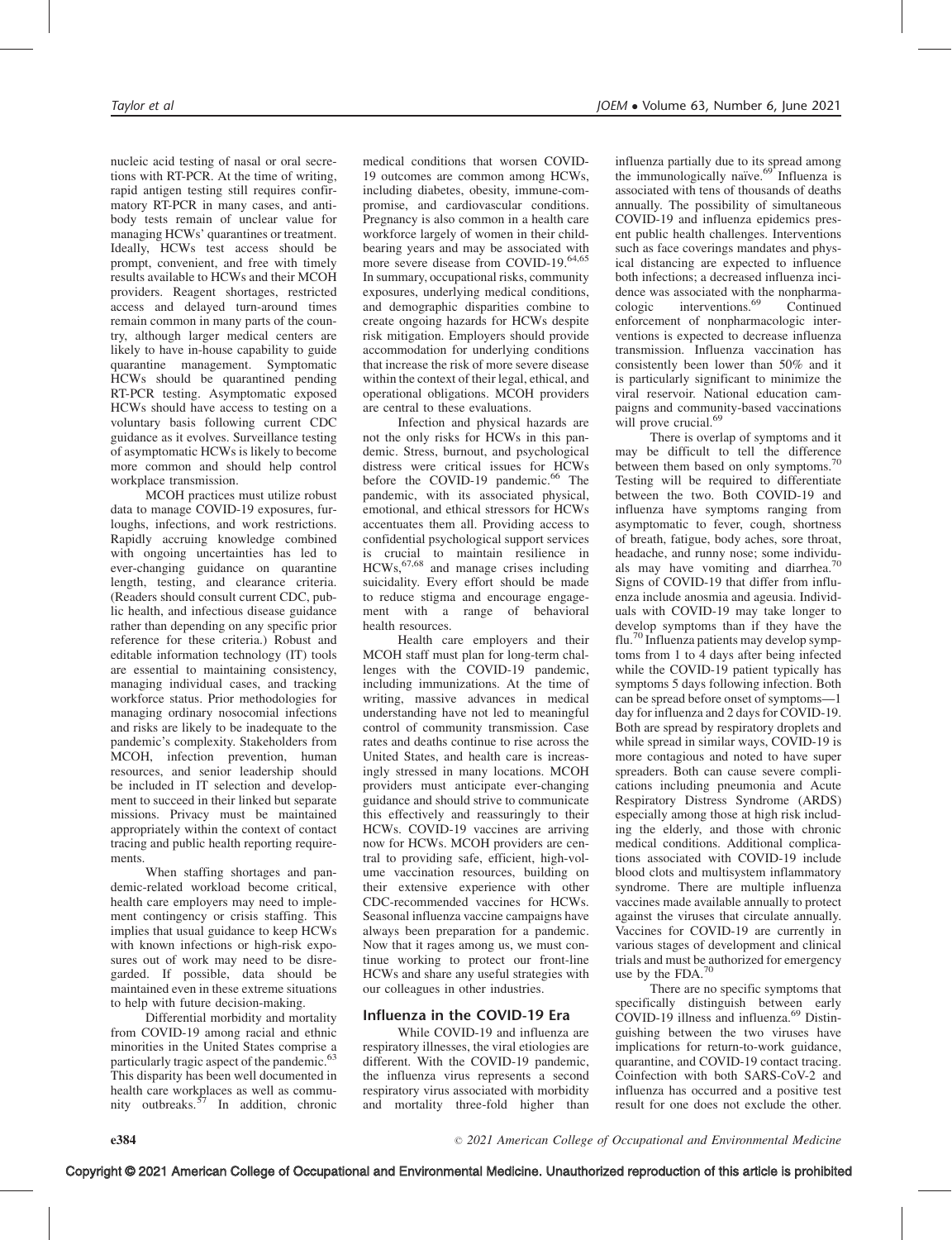Diagnostic tests of both viruses may eventually be needed in a particular case.<sup>69</sup>

# COVID-19 in Long Term Care Facilities

The COVID-19 pandemic had a major impact on nursing homes which are considered high risk. Nursing home deaths account for 40% of US COVID-19 deaths while nursing home residents are less than 1% of the population.<sup>71</sup> Numbers are most likely underestimated, as only about 80% of nursing homes reported, and only federally regulated nursing homes were represented and not assisted-living facilities.<sup>71</sup> Many nursing home worker deaths went unnoticed by the federal agency responsible for protecting workers.<sup>72</sup> Many deaths went unreported with nursing home operators claiming they were unable to determine whether someone became ill at work or contracted the disease elsewhere despite major outbreaks among both residents and employees at the facilities.72 OSHA issued guidance that gives employers permission to not report deaths to the agency if a ''reasonable and good faith inquiry cannot determine whether it is more likely than not'' that an employee's COVID-19 infection was linked to exposure at work.<sup>72</sup>

OSHA, as well as state worker safety programs approved by the agency, has only physically investigated a fraction of nursing home employee deaths.<sup>72</sup> All federally funded nursing homes were directed to regularly test all residents and staff, but follow-through has been uneven across the states. Some experts suggest that routine, repeat testing of staff is the key to controlling COVID-19 in nursing homes, as asymptomatic spread from staff to residents likely introduces the virus into facilities. Nursing homes that followed federal guidelines did not have as poor an outcome as those that did not.<sup>71</sup>

The Centers for Medicare & Medicaid Services (CMS) supplied adult care facilities with rapid POC test kits as most nursing homes were ill-equipped to regularly screen employees and residents. There were concerns that employees often worked while symptomatic and were subsequently found to be positive. $7<sup>3</sup>$  Without widespread testing, outbreaks often begin with asymptomatic staff who unknowingly introduce the virus from the community.

## Transportation and Travel

For employers in the transportation industry, the primary principles for returning to work safely are no different than for other operations, needing to protect both the employees and the customers, in this setting, passengers. Ensuring adequate appropriate supplies and education and

communication on issues of physical distancing, hand/respiratory hygiene, use of face covering, and other barriers. Screening should be considered for and physical distancing in any conveyances as well as in waiting or ticketing areas, employee breakrooms, restrooms, or maintenance facilities. Appropriate cleaning protocols should be observed for any high contact/high touch areas such as kiosks, turnstiles, benches, railings, handrails, garbage cans, door handles, payphones, restroom surfaces (faucets, toilets, counters), poles, handrails, seats, benches, grab bars, and exit buttons, or after identification of an employee of passenger infected with SARS-CoV-2. Equipment and supplies should not be shared and if necessary, thoroughly cleaned between users. To the extent possible, ventilation should be optimized, whether through enhanced HVAC systems or opening windows, doors, etc.

For delivery drivers some considerations might include:

- Limiting time spent outside cab,
- - Using paperless, electronic invoicing when available,
- $\bullet$  Contacting facilities in advance—making an appointment for unloading of cargo,
- - Identifying rest areas or hotels which are following proper protocols in advance,
- $\bullet$  Packing supplies—food and water to limit stops, and
- Keeping truck well ventilated.

Guidance for different transportation modes can be found through the CDC website or other industry-specific sites.<sup>74–83</sup>

It is important that the risk of fatigue is considered in any transportation operation. For some administrations in Department of Transportation, such as the Federal Motor Carrier Safety Administration (FMCSA) and Federal Railroad Administration (FRA), relief from hours of duty requirements were available during the early stages of the pandemic through emergency declaration. For FMCSA, relief continues to be an option through the end of the year for certain operations.<sup>84</sup> However, operators are still required to have sufficient rest and if rest is needed, the employer must ensure the employee has a rest opportunity. There are several excellent sources of information on addressing fatigue during COVID including through CDC or the National Safety Council (NSC). 85-87

Discretion of enforcement for several other DOT requirements such as controlled substance and alcohol testing and medical examination requirements were announced.<sup>74–77,88,89</sup> Check applicable transportation modes administration website to confirm status.

### **Travel**

Many employees in the transportation industry will be performing duties away from their home terminal or base. Considerations for these employees and others that may need to travel as part of their job or chose to travel for personal reasons would be similar.<sup>90,91</sup>

The risks from travel should be carefully considered including the situation at both origin and destination as many countries, states, and even some cities have specific limitations or requirements for travelers from certain areas. $92-98$  Travelers should not only consider the infection rate at their destination but also be certain that they have a plan should they become ill or need to quarantine after an exposure.<sup>99,100</sup> Some areas may be experiencing limitations in hospital or ICU bed capacity which may make travel riskier. Plans should be in place should the individual become ill or exposed while away from home. Those at higher risk of more severe illness should consider carefully whether the need to travel outweighs the risk.<sup>101</sup> International travel can present unexpected challenges if borders close, rules change, or if the traveler becomes ill while abroad. Some important questions to consider include:

- Do I need to quarantine before I arrive?
- Do I need to quarantine when I return?
- $\bullet$ Do I need a COVID-19 test?
- -Do I need to wear a face covering?
- - What is opened/closed? Restaurants/ bars—indoors or only outdoors?
- - Will I need to have my temperature checked?

For all travel, the same core principles to minimize spread of SARS-CoV-2 should be followed:

- Physical distancing (proper spacing and avoiding crowds),
- - Hand washing or use of alcohol-based hand sanitizers (especially after touching high touch items),
- - Wearing a face covering or appropriate (PPE) (and using them properly),
- Symptom monitoring, and
- -Avoiding contact with those who are ill.

For anyone traveling, whether for business or personal, it is important to be certain that rest stops, overnight accommodations, client locations, restaurants are available and are following appropriate steps. Ensure that there is a plan should employees or customers become ill or are exposed to someone with COVID-19 and those traveling should have a plan if they become ill while away from home. Different modes of travel carry different risk. $102-$ 

<sup>104</sup> The safest is probably driving a personal vehicle and while studies suggest that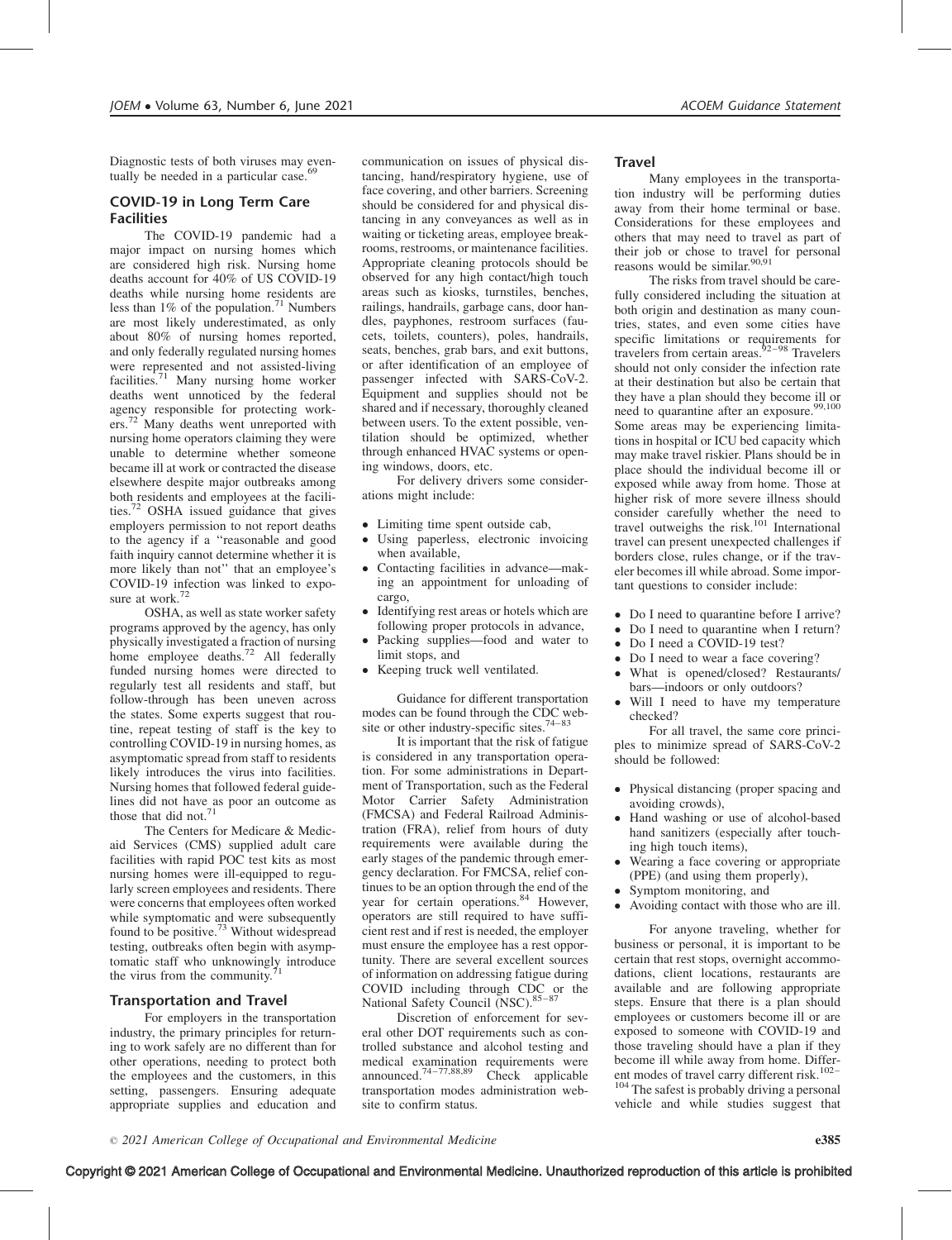certain modes of transportation are safe, there would still be other potential risks. There may be several other potential exposures to the virus such as those associated with the method of getting to and from the station or airport (taxi/ride share, public<br>transportation),  $78-82,102-104$  lines for ticketing or boarding, gathering in waiting areas, or indoor eating settings and accommodations.<sup>105</sup> CDC is now specifically recommending the use of face covering during any public mode of transportation conveyance both at the hub and during conveyance, $106$  and a face shield might be considered in addition to the face covering in some settings.

For any setting, barriers between individuals, avoidance of shared items, using online reservation/check-in processes, cashless payment or ticketing methods, keyless entries, and enhancing ventilation by opening doors or windows should be used when feasible. Avoiding restaurants, travel, or other activities during peak hours will limit exposure to crowds. And of course, continued hand washing (or use of alcohol-based hand sanitizer if soap and water not available), physical distancing, and wearing a face covering.

There are several travel-related activities which are considered higher  $risk^{91}$ :

- Being in an area that is experiencing high levels of COVID-19, including destinations with a Level 3 Travel Health Notice,
- Going to a large social gathering like a wedding, funeral, or party,
- $\bullet$ Attending a mass gathering,
- Being in crowds, and
- Traveling on a cruise ship or river boat.107,108

CDC provides examples of risk levels from lowest to highest for transportation, lodgings, food, and camping. For example, outdoor dining is lower risk than indoor dining and a long walk may be preferable to exercise in a gym. In all situations, risks are lower when limiting exposure to those outside the immediate household, whether in vehicles obtaining food or lodging and risk is lower if physical distance is maintained and if everyone is wearing a face covering. While activities may be permitted in some areas, this does not mean that they are without risk. In some business or even personal travel situations, certain steps might be considered such as pre-travel quarantine and/or testing for groups that will be traveling to remote locations and able to stay within a specific ''bubble.''

Individuals should also bring adequate supplies such as face covering (possibly a face shield) to be used in addition to the face covering or an N95 mask if the individual is high risk.<sup>101</sup> This is also true if the ability to physically distance is difficult, especially if indoors. Similarly, provisions of hand sanitizer, disinfecting wipes which meet EPA criteria, information on how to obtain health care should they become ill (even more important if international), current information on requirements on quarantine, testing, reporting, and other local steps to limit COVID-19 spread as well as general information on precautions they can take.

Other items to bring include a thermometer, forms for symptom logging, an adequate supply of usual medications to permit the duration of quarantine if necessary, contact information for the employer's occupational health representative, emergency contact, and health care provider information in the event this is required by health care providers. If food or beverage may be limited at the destination, food and water should be packed.

In addition to any local requirement, upon returning from travel, passengers, especially if participating in activities considered high risk,<sup>101</sup> or are a high-risk individual or lives or cares for someone who is, should monitor their health and if required or recommended, quarantine. Testing may be considered, but in general should not be used as a replacement for quarantine.<sup>109</sup>

#### Construction

General recommendations for the construction industry especially where 6 ft. physical distancing cannot be adhered to include keeping activity time as short as possible, using back-to-back or side-to-side working rather than face to face whenever possible and reducing the number of people each person has contact with by using fixed teams or partnering. Workers in teams should not be changed if possible. Increasing the frequency of handwashing and surface cleaning remain crucial though not unique to the construction industry.<sup>54</sup>

Staff should be reminded not to touch their faces and not rush or cut corners—safety should be at the forefront of their minds. Managers are to walk the branch to ensure proper physical distancing is being maintained. Desks should be cleared of any items other than keyboard, computer, screen, and phone for ease of cleaning and all other items should be placed in a box under the desk or in a drawer.54 Staff should also be reminded to stay safe once they have left work. Wherever possible workers should travel to site alone using their own transport. If workers have no option but to share transport, journeys should be shared with the same individuals and with the minimum

number of people at any one time. Further, good ventilation should be ensured, for example, keeping the windows open and facing away from each other to help reduce the risk of transmission. The vehicle should be cleaned regularly using gloves and approved cleaning products with particular emphasis on handles and other areas where passengers may touch surfaces. Parking arrangements should be considered for additional vehicles.

Where public transportation is the only option for workers, consideration should be given to changing and staggering site hours to reduce congestion on public transportation as well as avoidance of public transportation during peak times. Workers should be reminded that face coverings are mandatory on all types of public transport.<sup>54</sup> When traveling at work or between site locations, workers should travel alone. If workers have no option but to share a vehicle, then available guidance on Working Safely during COVID-19 in a vehicle should be followed.<sup>110</sup> Vehicles should be shared with the minimum number of people at a time, good ventilation should be maintained, and vehicles should be regularly cleaned.

Non-essential visitors should be discontinued, the number of access points should be changed to reduce congestion and contact. Where loading and offloading arrangements on site will allow it, drivers should remain in their vehicles. Workers should be reminded not to attend work if they have symptoms of COVID-19. Offloading areas should be isolated where ideally, the driver is the only person in the area. Steering wheel, gear stick, crane controller, access handles and devices should be wiped with anti-bacterial wipes after each delivery. Where manual off-load is required, either the driver does it on his own or they remain in the cab while the customer completes the off-load. Two-person lifts are only permitted on products where physical distancing can be maintained.<sup>54</sup> Additional guidance on construction is available.<sup>54</sup>

#### Marine and Offshore Industries

The American Bureau of Shipping (ABS) has created guidance in response to the current pandemic to assist marine and offshore industry in protecting their workforce while continuing crucial operations. Such guidance provide response to exposure cases through isolation, contact tracing, quarantine, cleaning, and disembarking. Mitigation of exposure risks by cleaning, disinfecting, screening, and physical distancing. Commercial vessels must comply with guidance from port authorities to help control the spread of SARS-CoV-2 prior to arrival. If there is a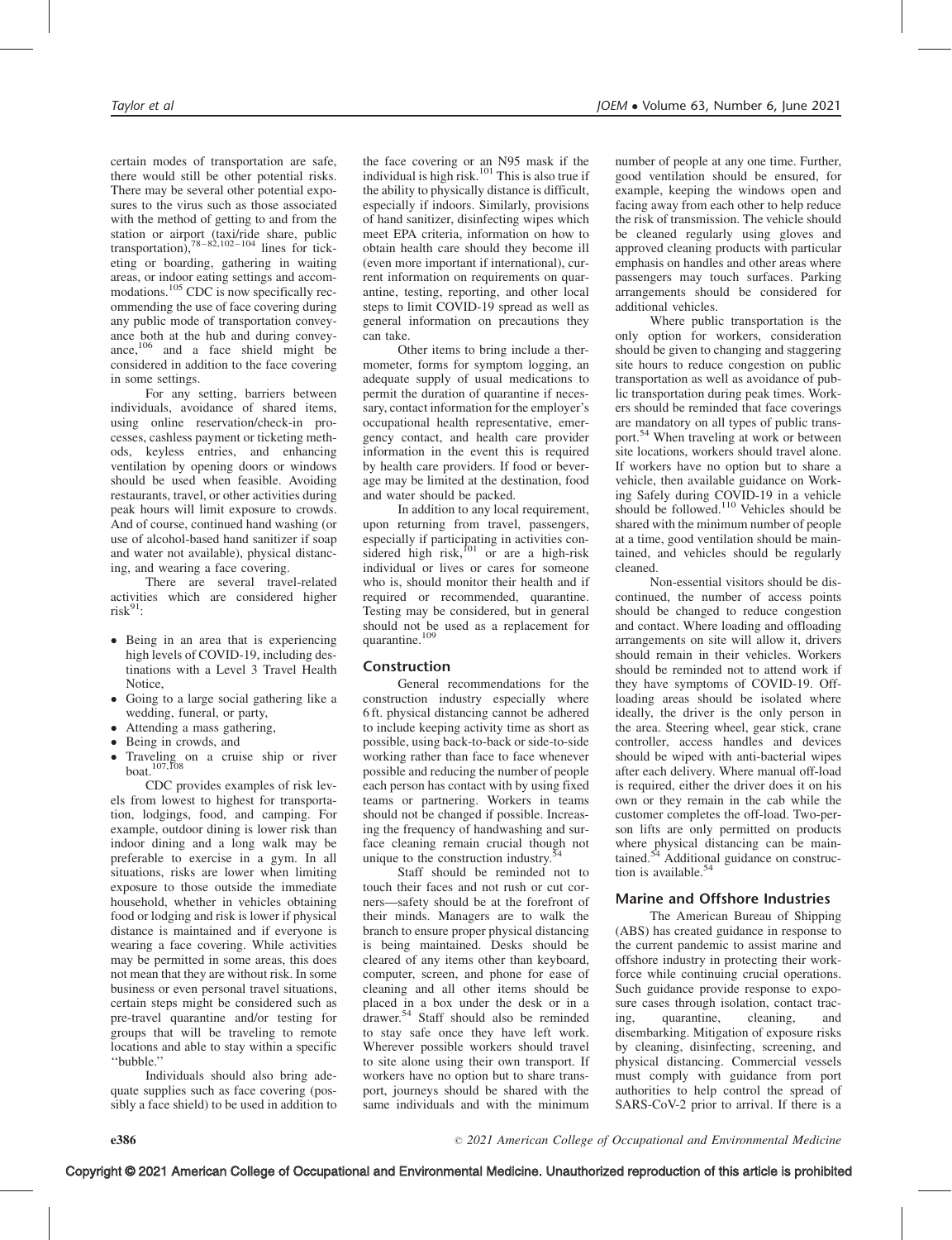suspected case of COVID-19 on board, the port health authority at the next port of call should be notified.<sup>111</sup>

Due to close quarters on vessels and other maritime and offshore assets as well as the nature of transmission of the virus, rapid spread is possible. $111$  Given the range of symptoms and disease severity, assets with suspected cases should take immediate measures to limit spread starting with isolation. Isolation on board vessels is critical in preventing potential spread to personnel, adversely impacting onboard medical resources, operations as well as the ability to disembark. Ill personnel may not be able to obtain adequate medical attention while on board.<sup>111</sup>

Further, early detection, prevention, and control of COVID-19 is important to prevent transmission.<sup>111</sup> All asset managers are to have a plan in place to minimize the risk of exposure. Due to the potential for asymptomatic spread, physical distancing measures that minimize unnecessary exposure are recommended. Prevention management plans include specific cargohandling procedures, personnel rotation and shift-change procedures, port call and liberty policies based on the prevalence of disease in a specific geographical area, access-control measures for visitors, contractors, and pilots. Areas overlapping with other industries include identification of high-risk areas to focus cleaning and disinfecting efforts including regarding accommodations, physical distances, selection, provision, education, and use of PPE as well as hand and respiratory hygiene. Work practices may need to be adjusted to avoid exposure as it pertains to meetings, meal preparation, service, work teams, and work shift adjustment.<sup>111</sup>

Special considerations are given to embarkation and disembarkation especially regarding personnel coming on board including crew, passengers, and offshore<br>workers.<sup>111</sup> The World Health Organization (WHO) advises asset owners to implement pre-boarding screening to identify potential contacts; probable and confirmed cases should not be allowed to board the asset. All crew and passengers boarding marine and offshore assets should be provided with general information on COVID-19 and preventive measures. Crew members should not come into direct contact with shore gangways and ladders. Gangway watch should wear appropriate PPE. WHO advises that until the end of the COVID-19 pandemic, all crew and passengers on board marine and offshore assets should complete a passenger/crew locator form (PLF). This form should be kept on board the asset for at least 1 month after the passenger or crew member has disembarked. PLF helps local health authorities

with contact tracing if a confirmed COVID-19 is identified following disembarkation. $111$ 

An outbreak management plan should be developed by all assets if an exposure is suspected.<sup>111</sup> Contacts should be identified and isolated before disembarking. Clinical management of suspected case(s) is important as are procedures to clean and disinfect potentially contaminated areas including isolation cabins. Contact of the suspected case(s) must be managed. Procedures for PLFs, continued service provisions for suspected cases, provision of PPE, and disembarkation policies must be clarified. All staff should have knowledge of the outbreak management plan and understanding of responsibilities.

## Energy/Utilities

According to the Department of Energy (DOE), the department has been in Phase 2 since June 29, and there is currently no specific date for the start of Phase 3.<sup>112</sup> Energy sector companies are encouraged to assess the risk within the supply chain including the effects on industry service providers. Protective measures for access to homes and businesses in specific areas should follow CDC and OSHA guidance. Non-essential work orders at businesses or customers' homes that require workers to enter may be deferred wherever possible to conserve PPE for essential emergency work protecting the health and safety of personnel.<sup>113</sup>

The Cybersecurity and Infrastructure Security Agency (CISA) and Department of Homeland Security (DHS) industry list of essential critical infrastructure workers included electricity, petroleum, natural gas, and propane workers.<sup>114</sup> Important areas for governors to consider include critical infrastructure workers needing priority access to PPE, testing, and supplies. Critical energy infrastructure employees should be identified and credentialed in the event of a shelter in place order. Further, waivers may be needed for fuel carrier standards and commercial driver's licenses needed to move critical utility cleaning supplies. Reliance on energy is a shared area of interdependence among all critical infrastructure sectors, making energy reliability a critical need for national safety and security.<sup>113</sup>

In cases where access is restricted, regional coordinators and state emergency operating centers (SEOCs) have clear protocols on how essential personnel can access restricted areas. DOE performed a thorough review of PPE inventories and other supplies including at labs, plants, and sites. DOE supports the safety and security of the energy sector workforce ensuring the energy system. Energy sectors

are monitoring the availability of PPE for essential workers. The Federal Emergency Management Agency (FEMA) released information about information about distribution of cloth masks. FEMA later issued a temporary final rule that extended the PPE allocation.<sup>115</sup>

Guidelines for optimizing PPE including reducing, reusing, or repurposing PPE in accordance with CDC's PPE optimizing strategy for use when PPE supplies<br>are stressed.<sup>116</sup> Usage of PPE should be reduced by modifying normal operations and procedures. Reuse can be accomplished by decontamination procedures. Alternative types or sources of PPE can be repurposed including NIOSH-approved respirators in lieu of N-95 for activities for which respiratory protection is required per CDC.

Decisions about testing remain at the discretion of state and local health departments or individual providers. New guidance includes screening of asymptomatic individuals if prioritized by state or local plans. Energy industry suppliers and infrastructure operators are identifying essential employees for prioritized COVID-19 testing.<sup>113</sup> CISA provided guidance across the critical infrastructure sectors including energy prioritizing testing for asymptomatic personnel performing essential jobs in support of operations centers and control rooms.<sup>117</sup>

CDC provided testing strategies in high-density critical infrastructure workplaces after case identification.<sup>118</sup> Early identification of asymptomatic individuals include initial and regular testing of everyone residing or working in such settings as well as testing of new entrants or upon reentering following a prolonged absence.

Some energy companies have implemented sequestration protocols for essential personnel to ensure uninterrupted operation of energy functions. Protocols include assessing the minimum number of essential workers and setting expectations about duration. Also, creating separate living quarters, individually assigned equipment, physical separation between workstations, testing workers prior to sequestration, and requiring appropriate PPE use.<sup>113</sup>

Wellness checks are implemented based on CDC guidance throughout work shifts of essential workers including symptom and thermal screen to monitor for symptoms of COVID-19.<sup>119</sup> CDC further issued guidance for critical infrastructure workers who may have had exposure. Workers who were exposed but remain asymptomatic should pre-screen and be monitored regularly. They should also wear a mask, physically distance, and disinfect workspaces.<sup>120</sup> Contact tracing is utilized

Copyright © 2021 American College of Occupational and Environmental Medicine. Unauthorized reproduction of this article is prohibited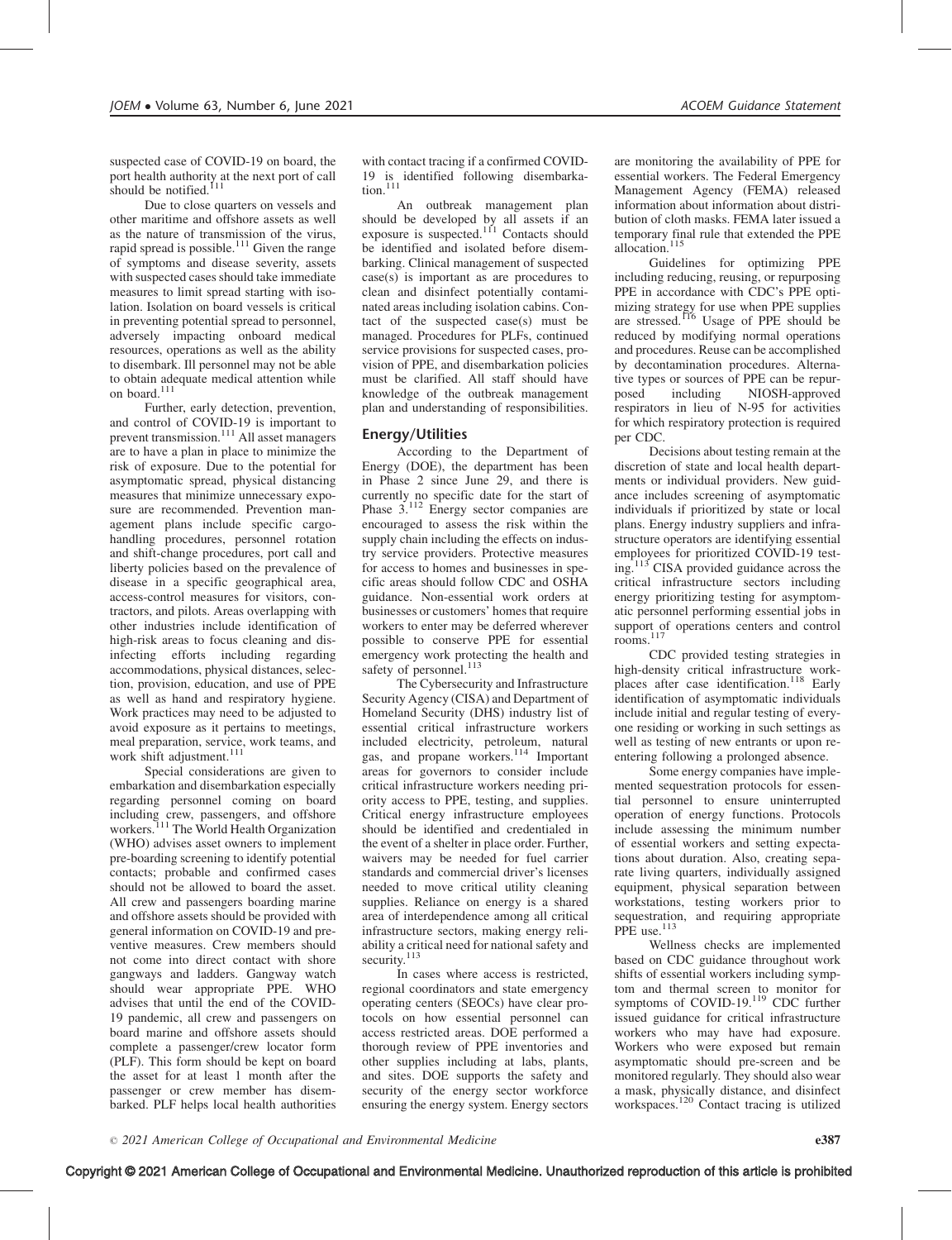to help control the spread of disease in accordance with CDC Contact Tracing Training Plan and resources for medical professionals and local health department personnel.

#### **CONCLUSION**

As the world continues to deal with the COVID-19 pandemic, many businesses struggle to remain open during surges and face challenges with continuing to work safely. Many of the changes uncovered by the COVID-19 pandemic are here to stay as workplaces continue to evolve. OEM physicians will be a part of this change in the various sectors. There are many useful tools and resources available for employers and OEM physicians to consult.

#### REFERENCES

- 1. Hamner L, Dubbel P, Capron I, et al. High SARS-CoV-2 attack rate following exposure at a choir practice – Skagit County, Washington, March 2020. MMWR Morb Mortal Wkly Rep. 2020;69:606–610.
- 2. Lu J, Gu J, Li K, et al. COVID-19 outbreak associated with air conditioning in restaurant, Guangzhou, China, 2020. Emerg Infect Dis. 2020;26:1628–1631.
- 3. Occupational Safety and Health Administration. COVID-19, Hazard Recognition. Available at: [https://www.osha.gov/SLTC/covid-](https://www.osha.gov/SLTC/covid-19/hazardrecognition.html)[19/hazardrecognition.html. Accessed July](https://www.osha.gov/SLTC/covid-19/hazardrecognition.html) [27, 2020.](https://www.osha.gov/SLTC/covid-19/hazardrecognition.html)
- 4. Occupational Safety and Health administration. What to do to Protect Workers. Available at: [https://www.osha.gov/Publications/expo](https://www.osha.gov/Publications/exposure-risk-classification-factsheet.html)[sure-risk-classification-factsheet.html.](https://www.osha.gov/Publications/exposure-risk-classification-factsheet.html) [Accessed July 27, 2020.](https://www.osha.gov/Publications/exposure-risk-classification-factsheet.html)
- 5. European Agency for Safety and Health at Work. COVID-19: Back to the Workplace. Adapting Workplaces and Protecting Workers; 2020. Available at: [https://osha.europa.eu/en/](https://osha.europa.eu/en/publications/covid-19-back-workplace-adapting-workplaces-and-protecting-workers/view) [publications/covid-19-back-workplace-adapt](https://osha.europa.eu/en/publications/covid-19-back-workplace-adapting-workplaces-and-protecting-workers/view)[ing-workplaces-and-protecting-workers/view.](https://osha.europa.eu/en/publications/covid-19-back-workplace-adapting-workplaces-and-protecting-workers/view) [Accessed January 12, 2021.](https://osha.europa.eu/en/publications/covid-19-back-workplace-adapting-workplaces-and-protecting-workers/view)
- 6. Occupational Safety and Health Administration. Guidance on Preparing Workplaces for COVID-19; 2020. Available at: [https://](https://www.osha.gov/Publications/OSHA3990.pdf) [www.osha.gov/Publications/OSHA3990.pdf.](https://www.osha.gov/Publications/OSHA3990.pdf) [Accessed January 20, 2021.](https://www.osha.gov/Publications/OSHA3990.pdf)
- 7. American Industrial Hygiene Association. COVID-19 Resource Center. Available at: [https://www.aiha.org/public-resources/con](https://www.aiha.org/public-resources/consumer-resources/coronavirus_outbreak_resources)[sumer-resources/coronavirus\\_outbreak\\_re](https://www.aiha.org/public-resources/consumer-resources/coronavirus_outbreak_resources)[sources. Accessed January 28, 2021.](https://www.aiha.org/public-resources/consumer-resources/coronavirus_outbreak_resources)
- 8. American Society of Safety Professionals. COVID-19 Latest Resources. Available at: [https://www.assp.org/resources/covid-19/lat](https://www.assp.org/resources/covid-19/latest-resources)[est-resources. Accessed January 29, 2021.](https://www.assp.org/resources/covid-19/latest-resources)
- 9. National Safety Council. Safe Actions for Employee Returns (SAFER): Return-to-Work Guidance for Office Operations; 2020. Available at: [https://www.nsc.org/Portals/0/Docu](https://www.nsc.org/Portals/0/Documents/NSCDocuments_Advocacy/Safety%20at%20Work/covid-19/safer-playbooks/operations/office-operations.pdf?ver=2020-06-10-094528-703)[ments/NSCDocuments\\_Advocacy/Safe](https://www.nsc.org/Portals/0/Documents/NSCDocuments_Advocacy/Safety%20at%20Work/covid-19/safer-playbooks/operations/office-operations.pdf?ver=2020-06-10-094528-703)[ty%20at%20Work/covid-19/safer-playbooks/](https://www.nsc.org/Portals/0/Documents/NSCDocuments_Advocacy/Safety%20at%20Work/covid-19/safer-playbooks/operations/office-operations.pdf?ver=2020-06-10-094528-703) [operations/office-operations.pdf?ver=2020-](https://www.nsc.org/Portals/0/Documents/NSCDocuments_Advocacy/Safety%20at%20Work/covid-19/safer-playbooks/operations/office-operations.pdf?ver=2020-06-10-094528-703) [06-10-094528-703. Accessed October 19,](https://www.nsc.org/Portals/0/Documents/NSCDocuments_Advocacy/Safety%20at%20Work/covid-19/safer-playbooks/operations/office-operations.pdf?ver=2020-06-10-094528-703) [2020.](https://www.nsc.org/Portals/0/Documents/NSCDocuments_Advocacy/Safety%20at%20Work/covid-19/safer-playbooks/operations/office-operations.pdf?ver=2020-06-10-094528-703)
- 10. Centers for Disease Control and Prevention. Workplaces and Businesses: Plan, Prepare and Respond. Available at: [https://www.cdc.gov/](https://www.cdc.gov/coronavirus/2019-ncov/community/organizations/businesses-employers.html) [coronavirus/2019-ncov/community/](https://www.cdc.gov/coronavirus/2019-ncov/community/organizations/businesses-employers.html)

[organizations/businesses-employers.html.](https://www.cdc.gov/coronavirus/2019-ncov/community/organizations/businesses-employers.html) [Accessed January 28, 2021.](https://www.cdc.gov/coronavirus/2019-ncov/community/organizations/businesses-employers.html)

- 11. Dhillon R, Karan A, Beier D, Sullivan A, Chowell D, Srikrishna D. A Plan to Safely Reopen the US Despite Inadequate Testing. Harvard Business Rev.; 2020. Available at: [https://hbr.org/2020/05/a-plan-to-safely](https://hbr.org/2020/05/a-plan-to-safely-reopen-the-u-s-despite-inadequate-testing?autocomplete=true)[reopen-the-u-s-despite-inadequate-testing?au](https://hbr.org/2020/05/a-plan-to-safely-reopen-the-u-s-despite-inadequate-testing?autocomplete=true)[tocomplete=true. Accessed January 20, 2021.](https://hbr.org/2020/05/a-plan-to-safely-reopen-the-u-s-despite-inadequate-testing?autocomplete=true)
- 12. EFFAT, FoodDrinkEurope. Guidelines to protect workers in food business during COVID-19 outbreak. European Agency for Safety and Health at Work; 2020. Available at: [https://](https://www.effat.org/wp-content/uploads/2020/03/FoodDrinkEurope-EFFAT-Guidelines-to-protect-the-health-and-safety-of-workers-in-food-business-during-COVID-19-oubreak_EN.pdf) [www.effat.org/wp-content/uploads/2020/03/](https://www.effat.org/wp-content/uploads/2020/03/FoodDrinkEurope-EFFAT-Guidelines-to-protect-the-health-and-safety-of-workers-in-food-business-during-COVID-19-oubreak_EN.pdf) [FoodDrinkEurope-EFFAT-Guidelines-to-pro](https://www.effat.org/wp-content/uploads/2020/03/FoodDrinkEurope-EFFAT-Guidelines-to-protect-the-health-and-safety-of-workers-in-food-business-during-COVID-19-oubreak_EN.pdf)[tect-the-health-and-safety-of-workers-in](https://www.effat.org/wp-content/uploads/2020/03/FoodDrinkEurope-EFFAT-Guidelines-to-protect-the-health-and-safety-of-workers-in-food-business-during-COVID-19-oubreak_EN.pdf)[food-business-during-COVID-19-oubrea](https://www.effat.org/wp-content/uploads/2020/03/FoodDrinkEurope-EFFAT-Guidelines-to-protect-the-health-and-safety-of-workers-in-food-business-during-COVID-19-oubreak_EN.pdf)[k\\_EN.pdf. Accessed July 27, 2020.](https://www.effat.org/wp-content/uploads/2020/03/FoodDrinkEurope-EFFAT-Guidelines-to-protect-the-health-and-safety-of-workers-in-food-business-during-COVID-19-oubreak_EN.pdf)
- 13. World Health Organization. Return to Work Guidance; 2020. Available at: [https://](https://www.who.int/teams/risk-communication/employers-and-workers) [www.who.int/teams/risk-communication/](https://www.who.int/teams/risk-communication/employers-and-workers) [employers-and-workers. Accessed November](https://www.who.int/teams/risk-communication/employers-and-workers) [23, 2020.](https://www.who.int/teams/risk-communication/employers-and-workers)
- 14. US Environmental Protection Agency. Disinfectants for Coronavirus (COVID-19). Available at: [https://www.epa.gov/pesticide](https://www.epa.gov/pesticide-registration/list-n-disinfectants-coronavirus-covid-19)[registration/list-n-disinfectants-coronavirus](https://www.epa.gov/pesticide-registration/list-n-disinfectants-coronavirus-covid-19)[covid-19. Accessed July 27, 2020.](https://www.epa.gov/pesticide-registration/list-n-disinfectants-coronavirus-covid-19)
- 15. Centers for Disease Control and Prevention. Cleaning and Disinfection for Community Facilities: Interim Recommendations for US Community Facilities with Suspected/Con-firmed Coronavirus Disease 2019 (COVID-19). Available at: [https://www.cdc.gov/coro](https://www.cdc.gov/coronavirus/2019-ncov/community/organizations/cleaning-disinfection.html)[navirus/2019-ncov/community/organizations/](https://www.cdc.gov/coronavirus/2019-ncov/community/organizations/cleaning-disinfection.html) [cleaning-disinfection.html. Accessed July 27,](https://www.cdc.gov/coronavirus/2019-ncov/community/organizations/cleaning-disinfection.html) [2020.](https://www.cdc.gov/coronavirus/2019-ncov/community/organizations/cleaning-disinfection.html)
- 16. US Equal Employment Opportunity Commission. Pandemic Preparedness in the Workplace and the Americans with Disabilities Act. Available at: [https://www.eeoc.gov/laws/guid](https://www.eeoc.gov/laws/guidance/pandemic-preparedness-workplace-and-americans-disabilities-act)[ance/pandemic-preparedness-workplace-and](https://www.eeoc.gov/laws/guidance/pandemic-preparedness-workplace-and-americans-disabilities-act)[americans-disabilities-act. Accessed July 27,](https://www.eeoc.gov/laws/guidance/pandemic-preparedness-workplace-and-americans-disabilities-act) [2020.](https://www.eeoc.gov/laws/guidance/pandemic-preparedness-workplace-and-americans-disabilities-act)
- 17. Menni C, Valdes AM, Freidin MB, et al. Realtime tracking of self-reported symptoms to predict potential COVID-19. Nat Med. 2020;26:1037–1040.
- 18. US Chamber of Commerce. Standardized Employee Screening Questionnaire; 2020. Available at: [https://www.uschamber.com/](https://www.uschamber.com/sites/default/files/coronavirus_employeequestionnaire_final.pdf) [sites/default/files/coronavirus\\_employeeques](https://www.uschamber.com/sites/default/files/coronavirus_employeequestionnaire_final.pdf)[tionnaire\\_final.pdf. Accessed July 27, 2020.](https://www.uschamber.com/sites/default/files/coronavirus_employeequestionnaire_final.pdf)
- 19. Schoen L. Guidance for building operations during the COVID-19 pandemic. ASHRAE J. 2020;72–74. Available at: [https://www.ash](https://www.ashrae.org/file%20library/technical%20resources/ashrae%20journal/2020journaldocuments/2072-2074_ieq_schoen.pdf)[rae.org/file%20library/technical%20resour](https://www.ashrae.org/file%20library/technical%20resources/ashrae%20journal/2020journaldocuments/2072-2074_ieq_schoen.pdf)[ces/ashrae%20journal/2020journaldocu](https://www.ashrae.org/file%20library/technical%20resources/ashrae%20journal/2020journaldocuments/2072-2074_ieq_schoen.pdf)[ments/2072-2074\\_ieq\\_schoen.pdf. Accessed](https://www.ashrae.org/file%20library/technical%20resources/ashrae%20journal/2020journaldocuments/2072-2074_ieq_schoen.pdf) [January 20, 2021.](https://www.ashrae.org/file%20library/technical%20resources/ashrae%20journal/2020journaldocuments/2072-2074_ieq_schoen.pdf)
- 20. US Department of Labor. US Department of Labor Adopts Revised Enforcement Policies for Coronavirus. Available at: [https://content.](https://content.govdelivery.com/accounts/USDOL/bulletins/28c71b5) [govdelivery.com/accounts/USDOL/bulletins/](https://content.govdelivery.com/accounts/USDOL/bulletins/28c71b5) [28c71b5. Accessed January 28, 2021.](https://content.govdelivery.com/accounts/USDOL/bulletins/28c71b5)
- 21. National Institute for Occupational Safety and Health. NIOSH Respirator Selection Logic. Available at: [https://www.cdc.gov/niosh/](https://www.cdc.gov/niosh/docs/2005-100/pdfs/2005-100.pdf?id=10.26616/NIOSHPUB2005100) [docs/2005-100/pdfs/2005-100.pdf?id=](https://www.cdc.gov/niosh/docs/2005-100/pdfs/2005-100.pdf?id=10.26616/NIOSHPUB2005100) [10.26616/NIOSHPUB2005100. Accessed](https://www.cdc.gov/niosh/docs/2005-100/pdfs/2005-100.pdf?id=10.26616/NIOSHPUB2005100) [July 27, 2020.](https://www.cdc.gov/niosh/docs/2005-100/pdfs/2005-100.pdf?id=10.26616/NIOSHPUB2005100)
- 22. National Institute for Occupational Safety and Health. Personal Protective Equipment: Questions and Answers. Available at: [https://](https://www.cdc.gov/coronavirus/2019-ncov/hcp/respirator-use-faq.html) [www.cdc.gov/coronavirus/2019-ncov/hcp/res](https://www.cdc.gov/coronavirus/2019-ncov/hcp/respirator-use-faq.html)[pirator-use-faq.html. Accessed July 27, 2020.](https://www.cdc.gov/coronavirus/2019-ncov/hcp/respirator-use-faq.html)
- 23. Mendelson L. Facing Your Mask Duties: A List of Statewide Orders. Available at: [https://](https://www.littler.com/publication-press/publication/facing-your-face-mask-duties-list-statewide-orders)

[www.littler.com/publication-press/publica](https://www.littler.com/publication-press/publication/facing-your-face-mask-duties-list-statewide-orders)[tion/facing-your-face-mask-duties-list-state](https://www.littler.com/publication-press/publication/facing-your-face-mask-duties-list-statewide-orders)[wide-orders. Accessed July 27, 2020.](https://www.littler.com/publication-press/publication/facing-your-face-mask-duties-list-statewide-orders)

- 24. American College of Occupational and Environmental Medicine. COVID-19 Resource Center. Web site. Available at: [https://acoe](https://acoem.org/COVID-19-Resource-Center)[m.org/COVID-19-Resource-Center. Accessed](https://acoem.org/COVID-19-Resource-Center) [January 28, 2021.](https://acoem.org/COVID-19-Resource-Center)
- 25. Clase CM, Fu EL, Joseph M, et al. Cloth masks may prevent transmission of COVID-19: an evidence-based, risk-based approach. Ann Intern Med. 2020;173:489–491.
- 26. Howard J, Huang A, Li Z, et al. Face masks against COVID-19: an evidence review. Pre-prints. 2020. doi: 10.20944/preprints202004. 0203.v2.
- 27. Kai D, Goldstein G-P, Morgunov A, Nangalia V, Rotkirch A. Universal Masking is Urgent in the COVID-19 Pandemic: SEIR and Agent Based Models, Empirical Validation, Policy Recommendations. Available at: [https://arxiv.org/pdf/2004.13553.pdf.](https://arxiv.org/pdf/2004.13553.pdf) [Accessed July 27, 2020.](https://arxiv.org/pdf/2004.13553.pdf)
- 28. Prather KA, Wang CC, Schooley RT. Reducing transmission of SARS-CoV-2. Science. 2020;368:1422–1424.
- 29. Davies A, Thompson KA, Giri K, Kafatos G, Walker J, Bennett A. Testing the efficacy of homemade masks: would they protect in an influenza pandemic? Disaster Med Public Health Prep. 2013;7:413–418.
- 30. Perencevich EN, Diekema DJ, Edmond MB. Moving personal protective equipment into the community: face shields and containment of COVID-19. JAMA. 2020;323:2252–2253.
- 31. Roberge R. Face shields for infection control: a review. J Occup Environ Hyg. 2016;13: 235–242.
- 32. American College of Occupational and Environmental Medicine. ACOEM Recommendations for Use of Cloth or Disposable Face Coverings in the Workplace During COVID-19; 2020. Available at: [https://acoem.org/](https://acoem.org/acoem/media/PDF-Library/COVID-19-ACOEM-Recommendations-Regarding-Use-of-Face-Coverings-in-the-Workplace-4-10-2020.pdf) [acoem/media/PDF-Library/COVID-19-](https://acoem.org/acoem/media/PDF-Library/COVID-19-ACOEM-Recommendations-Regarding-Use-of-Face-Coverings-in-the-Workplace-4-10-2020.pdf) [ACOEM-Recommendations-Regarding-Use](https://acoem.org/acoem/media/PDF-Library/COVID-19-ACOEM-Recommendations-Regarding-Use-of-Face-Coverings-in-the-Workplace-4-10-2020.pdf)[of-Face-Coverings-in-the-Workplace-4-10-](https://acoem.org/acoem/media/PDF-Library/COVID-19-ACOEM-Recommendations-Regarding-Use-of-Face-Coverings-in-the-Workplace-4-10-2020.pdf) [2020.pdf. Accessed January 20, 2021.](https://acoem.org/acoem/media/PDF-Library/COVID-19-ACOEM-Recommendations-Regarding-Use-of-Face-Coverings-in-the-Workplace-4-10-2020.pdf)
- 33. Characteristics of health care personnel with COVID-19 — United States, February 12– April 9, 2020. Morb Mortal Wkly Rep. 2020;69:477–481.
- 34. Kucirka LM, Lauer SA, Laeyendecker O, Boon D, Lessler J. Variation in false-negative rate of reverse transcriptase polymerase chain reaction-based SARS-CoV-2 tests by time since exposure. Ann Intern Med. 2020;173: 262–267.
- 35. American College of Occupational and Environmental Medicine. ACOEM COVID-19 Forum. Is it possible to provide an evidencebased diagnostic framework for the diagnosis of COVID-19 as a work-related illness? Available at: [https://acoem.org/COVID-19-](https://acoem.org/COVID-19-Resource-Center/COVID-19-Q-A-Forum/Is-it-possible-to-provide-an-evidence-based-diagnostic-framework-for-the-diagnosis-of-COVID-19-as-a) [Resource-Center/COVID-19-Q-A-Forum/Is](https://acoem.org/COVID-19-Resource-Center/COVID-19-Q-A-Forum/Is-it-possible-to-provide-an-evidence-based-diagnostic-framework-for-the-diagnosis-of-COVID-19-as-a)[it-possible-to-provide-an-evidence-based](https://acoem.org/COVID-19-Resource-Center/COVID-19-Q-A-Forum/Is-it-possible-to-provide-an-evidence-based-diagnostic-framework-for-the-diagnosis-of-COVID-19-as-a)[diagnostic-framework-for-the-diagnosis-of-](https://acoem.org/COVID-19-Resource-Center/COVID-19-Q-A-Forum/Is-it-possible-to-provide-an-evidence-based-diagnostic-framework-for-the-diagnosis-of-COVID-19-as-a)[COVID-19-as-a. Accessed October 20, 2020.](https://acoem.org/COVID-19-Resource-Center/COVID-19-Q-A-Forum/Is-it-possible-to-provide-an-evidence-based-diagnostic-framework-for-the-diagnosis-of-COVID-19-as-a)
- 36. Whitman JD, Hiatt J, Mowery CT, et al. Test performance evaluation of SARS-CoV-2 serological assays. medRxiv. 2020. doi: 10.1101/ 2020.04.25.20074856. Accessed January 20, 2021.
- 37. National Council on Compensation Insurance. State Activity: COVID-19 WC Compensability Presumptions; 2020. Available at: [https://](https://www.ncci.com/Articles/Documents/II_Covid-19-Presumptions.pdf) [www.ncci.com/Articles/Documents/II\\_Co](https://www.ncci.com/Articles/Documents/II_Covid-19-Presumptions.pdf)[vid-19-Presumptions.pdf. Accessed October](https://www.ncci.com/Articles/Documents/II_Covid-19-Presumptions.pdf) [19, 2020.](https://www.ncci.com/Articles/Documents/II_Covid-19-Presumptions.pdf)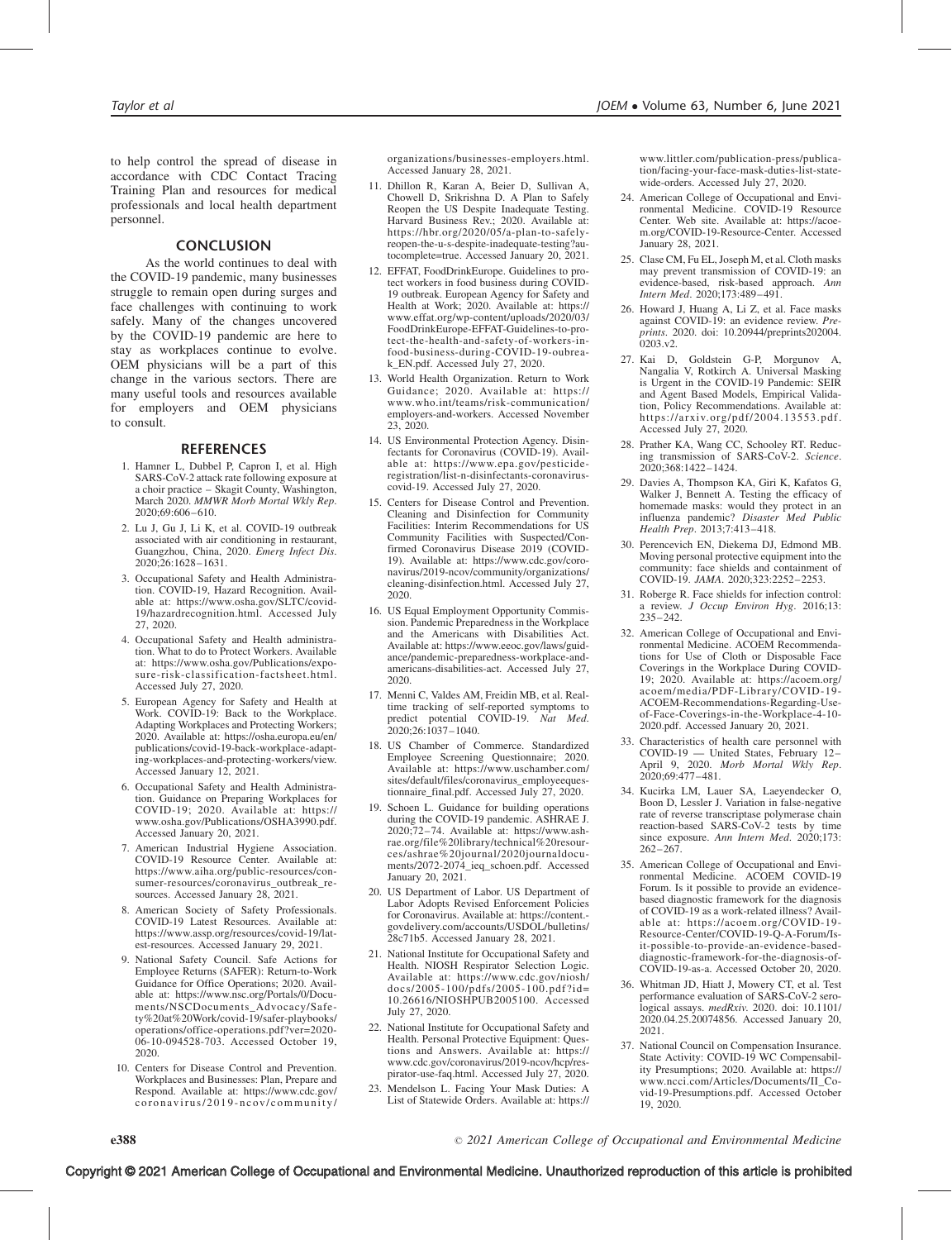- 38. Swedlow A, David R, Webb M. Integrating COVID-19 Presumptions into the California Workers' Compensation System. Oakland, CA: California Workers' Compensation Institute; 2020. Available at: [https://www.cwci.](https://www.cwci.org/document.php?file=4538.pdf) [org/document.php?file=4538.pdf.](https://www.cwci.org/document.php?file=4538.pdf) Accessed October 19, 2020.
- 39. Workers' Compensation Insurance Rating Bureau of California. Evaluation of Cost Impact of Governor Newsom's Executive Order on Rebuttable Presumption for California COVID-19 Workers' Compensation Claims; 2020. Available at: [https://www.wcirb.com/](https://www.wcirb.com/sites/default/files/documents/rb-covid19-cost_impact_of_governor_%20executive_order_0.pdf) [sites/default/files/documents/rb-covid19-cos](https://www.wcirb.com/sites/default/files/documents/rb-covid19-cost_impact_of_governor_%20executive_order_0.pdf)[t\\_impact\\_of\\_governor\\_ executive\\_order\\_0.pdf.](https://www.wcirb.com/sites/default/files/documents/rb-covid19-cost_impact_of_governor_%20executive_order_0.pdf) [Accessed October 19, 2020.](https://www.wcirb.com/sites/default/files/documents/rb-covid19-cost_impact_of_governor_%20executive_order_0.pdf)
- 40. KFF Health Tracking Poll: Late April 2020: Coronavirus, Social Distancing, and Contact Tracing. Available at: [https://www.kff.org/](https://www.kff.org/coronavirus-covid-19/issue-brief/kff-health-tracking-poll-late-april-2020/) [coronavirus-covid-19/issue-brief/kff-health](https://www.kff.org/coronavirus-covid-19/issue-brief/kff-health-tracking-poll-late-april-2020/)[tracking-poll-late-april-2020/. Accessed Octo](https://www.kff.org/coronavirus-covid-19/issue-brief/kff-health-tracking-poll-late-april-2020/)[ber 20, 2020.](https://www.kff.org/coronavirus-covid-19/issue-brief/kff-health-tracking-poll-late-april-2020/)
- 41. Gavidia M. How Has COVID-19 Affected Mental Health, Severity of Stress Among Employees? 2020. Available at: [https://www.ajmc.com/](https://www.ajmc.com/view/how-has-covid19-affected-mental-health-severity-of-stress-among-employees) [view/how-has-covid19-affected-mental](https://www.ajmc.com/view/how-has-covid19-affected-mental-health-severity-of-stress-among-employees)[health-severity-of-stress-among-employees.](https://www.ajmc.com/view/how-has-covid19-affected-mental-health-severity-of-stress-among-employees) [Accessed October 19, 2020.](https://www.ajmc.com/view/how-has-covid19-affected-mental-health-severity-of-stress-among-employees)
- 42. Center for the Study of Traumatic Stress. Leadership Communication: Anticipating and Responding to Stressful Events. Available at: [https://www.cstsonline.org/assets/media/](https://www.cstsonline.org/assets/media/documents/CSTS_FS_Leadership_Communication_Anticipating_Responding_to_Stressful_Events.pdf) [documents/CSTS\\_FS\\_Leadership\\_Communi](https://www.cstsonline.org/assets/media/documents/CSTS_FS_Leadership_Communication_Anticipating_Responding_to_Stressful_Events.pdf)[cation\\_Anticipating\\_Responding\\_to\\_Stress](https://www.cstsonline.org/assets/media/documents/CSTS_FS_Leadership_Communication_Anticipating_Responding_to_Stressful_Events.pdf)[ful\\_Events.pdf. Accessed October 19, 2020.](https://www.cstsonline.org/assets/media/documents/CSTS_FS_Leadership_Communication_Anticipating_Responding_to_Stressful_Events.pdf)
- 43. Lincoln Absence Advisor. Back to the Workplace Anxieties; 2020. Available at: [https://pod](https://podcasts.apple.com/us/podcast/lincoln-absence-advisor/id1502309245?i=1000474689702)[casts.apple.com/us/podcast/lincoln-absence](https://podcasts.apple.com/us/podcast/lincoln-absence-advisor/id1502309245?i=1000474689702)[advisor/id1502309245?i=1000474689702.](https://podcasts.apple.com/us/podcast/lincoln-absence-advisor/id1502309245?i=1000474689702) [Accessed January 20, 2021.](https://podcasts.apple.com/us/podcast/lincoln-absence-advisor/id1502309245?i=1000474689702)
- 44. Centers for Disease Control and Prevention. Coping with Stress; 2020. Available at: [https://](https://www.cdc.gov/coronavirus/2019-ncov/daily-life-coping/managing-stress-anxiety.html?CDC_AA_refVal=https%3A%2F%2Fwww.cdc.gov%2Fcoronavirus%2F2019-ncov%2Fprepare%2Fmanaging-stress-anxiety.html) [www.cdc.gov/coronavirus/2019-ncov/daily](https://www.cdc.gov/coronavirus/2019-ncov/daily-life-coping/managing-stress-anxiety.html?CDC_AA_refVal=https%3A%2F%2Fwww.cdc.gov%2Fcoronavirus%2F2019-ncov%2Fprepare%2Fmanaging-stress-anxiety.html)[life-coping/managing-stress-anxiety.html?CD-](https://www.cdc.gov/coronavirus/2019-ncov/daily-life-coping/managing-stress-anxiety.html?CDC_AA_refVal=https%3A%2F%2Fwww.cdc.gov%2Fcoronavirus%2F2019-ncov%2Fprepare%2Fmanaging-stress-anxiety.html)[C\\_AA\\_refVal=https%3A%2F%2Fwww.cdc.](https://www.cdc.gov/coronavirus/2019-ncov/daily-life-coping/managing-stress-anxiety.html?CDC_AA_refVal=https%3A%2F%2Fwww.cdc.gov%2Fcoronavirus%2F2019-ncov%2Fprepare%2Fmanaging-stress-anxiety.html) [gov%2Fcoronavirus%2F2019-ncov%2Fpre](https://www.cdc.gov/coronavirus/2019-ncov/daily-life-coping/managing-stress-anxiety.html?CDC_AA_refVal=https%3A%2F%2Fwww.cdc.gov%2Fcoronavirus%2F2019-ncov%2Fprepare%2Fmanaging-stress-anxiety.html)[pare%2Fmanaging-stress-anxiety.html.](https://www.cdc.gov/coronavirus/2019-ncov/daily-life-coping/managing-stress-anxiety.html?CDC_AA_refVal=https%3A%2F%2Fwww.cdc.gov%2Fcoronavirus%2F2019-ncov%2Fprepare%2Fmanaging-stress-anxiety.html) [Accessed October 19, 2020.](https://www.cdc.gov/coronavirus/2019-ncov/daily-life-coping/managing-stress-anxiety.html?CDC_AA_refVal=https%3A%2F%2Fwww.cdc.gov%2Fcoronavirus%2F2019-ncov%2Fprepare%2Fmanaging-stress-anxiety.html)
- 45. World Health Organization. COVID-19 and Food Safety: Guidance for Food Businesses; 2020. Available at: [https://apps.who.int/iris/](https://apps.who.int/iris/bitstream/handle/10665/331705/WHO-2019-nCoV-Food_Safety-2020.1-eng.pdf) [bitstream/handle/10665/331705/WHO-2019](https://apps.who.int/iris/bitstream/handle/10665/331705/WHO-2019-nCoV-Food_Safety-2020.1-eng.pdf) [nCoV-Food\\_Safety-2020.1-eng.pdf. Accessed](https://apps.who.int/iris/bitstream/handle/10665/331705/WHO-2019-nCoV-Food_Safety-2020.1-eng.pdf) [July 27, 2020.](https://apps.who.int/iris/bitstream/handle/10665/331705/WHO-2019-nCoV-Food_Safety-2020.1-eng.pdf)
- 46. CA.gov. Statewide Industry Guidance to Reduce Risk; 2020. Available at: [https://cov](https://covid19.ca.gov/industry-guidance/)[id19.ca.gov/industry-guidance/. Accessed](https://covid19.ca.gov/industry-guidance/) [November 23, 2020.](https://covid19.ca.gov/industry-guidance/)
- 47. Ong SWX, Tan YK, Chia PY, et al. Air, surface environmental, and personal protective equipment contamination by severe acute respiratory syndrome coronavirus 2 (SARS-CoV-2) from a symptomatic patient. JAMA. 2020;323: 1610–1612.
- 48. van Doremalen N, Bushmaker T, Morris DH, et al. Aerosol and surface stability of SARS-CoV-2 as compared with SARS-CoV-1. N Engl J Med. 2020;382:1564-1567.
- 49. US Occupational Safety and Health Administration. Protecting Temporary Workers. Available at: [https://www.osha.gov/temporaryworkers.](https://www.osha.gov/temporaryworkers) [Accessed January 28, 2021.](https://www.osha.gov/temporaryworkers)
- 50. Food and Drug Administration. Enforcement Policy for Telethermographic Systems During the Coronavirus Disease 2019 (COVID-19) Public Health Emergency: Guidance for Industry and Food and Drug Administration Staff; 2020. Available at: [https://www.fda.gov/](https://www.fda.gov/media/137079/download)

[media/137079/download. Accessed July 27,](https://www.fda.gov/media/137079/download) [2020.](https://www.fda.gov/media/137079/download)

- 51. American Industrial Hygiene Association. Reopening: Guidance for General Office Settings Guidance Document; 2020. Available at: [https://aiha-assets.sfo2.digitaloceanspaces.](https://aiha-assets.sfo2.digitaloceanspaces.com/AIHA/resources/Guidance-Documents/Reopening-Guidance-for-General-Office-Settings_GuidanceDocument.pdf) [com/AIHA/resources/Guidance-Documents/](https://aiha-assets.sfo2.digitaloceanspaces.com/AIHA/resources/Guidance-Documents/Reopening-Guidance-for-General-Office-Settings_GuidanceDocument.pdf) [Reopening-Guidance-for-General-Office-Set](https://aiha-assets.sfo2.digitaloceanspaces.com/AIHA/resources/Guidance-Documents/Reopening-Guidance-for-General-Office-Settings_GuidanceDocument.pdf)[tings\\_GuidanceDocument.pdf. Accessed](https://aiha-assets.sfo2.digitaloceanspaces.com/AIHA/resources/Guidance-Documents/Reopening-Guidance-for-General-Office-Settings_GuidanceDocument.pdf) [October 28, 2020.](https://aiha-assets.sfo2.digitaloceanspaces.com/AIHA/resources/Guidance-Documents/Reopening-Guidance-for-General-Office-Settings_GuidanceDocument.pdf)
- 52. ASHRAE. Position Document on Infectious Aerosols; 2020. Available at: [https://www.ash](https://www.ashrae.org/file%20library/about/position%20documents/pd_infectiousaerosols_2020.pdf)[rae.org/file%20library/about/position%20do](https://www.ashrae.org/file%20library/about/position%20documents/pd_infectiousaerosols_2020.pdf)[cuments/pd\\_infectiousaerosols\\_2020.pdf.](https://www.ashrae.org/file%20library/about/position%20documents/pd_infectiousaerosols_2020.pdf) [Accessed October 19, 2020.](https://www.ashrae.org/file%20library/about/position%20documents/pd_infectiousaerosols_2020.pdf)
- 53. American Industrial Hygiene Association (AIHA). Reopening: Guidance for General Office Settings Guidance Document; 2020. Available at: [https://aiha-assets.sfo2.digitalo](https://aiha-assets.sfo2.digitaloceanspaces.com/AIHA/resources/Guidance-Documents/Reopening-Guidance-for-General-Office-Settings_GuidanceDocument.pdf)[ceanspaces.com/AIHA/resources/Guidance-](https://aiha-assets.sfo2.digitaloceanspaces.com/AIHA/resources/Guidance-Documents/Reopening-Guidance-for-General-Office-Settings_GuidanceDocument.pdf)[Documents/Reopening-Guidance-for-Gen](https://aiha-assets.sfo2.digitaloceanspaces.com/AIHA/resources/Guidance-Documents/Reopening-Guidance-for-General-Office-Settings_GuidanceDocument.pdf)[eral-Office-Settings\\_GuidanceDocument.pdf.](https://aiha-assets.sfo2.digitaloceanspaces.com/AIHA/resources/Guidance-Documents/Reopening-Guidance-for-General-Office-Settings_GuidanceDocument.pdf) [Accessed October 28, 2020.](https://aiha-assets.sfo2.digitaloceanspaces.com/AIHA/resources/Guidance-Documents/Reopening-Guidance-for-General-Office-Settings_GuidanceDocument.pdf)
- 54. Builders Merchants Federation, Construction Leadership Council. Branch Operating Guidelines during Covid 19 Version Two; 2020. Available at: [http://www.constructionleader](http://www.constructionleadershipcouncil.co.uk/wp-content/uploads/2020/04/Branch-Operating-Guidelines-during-COVID-19.pdf)[shipcouncil.co.uk/wp-content/uploads/2020/](http://www.constructionleadershipcouncil.co.uk/wp-content/uploads/2020/04/Branch-Operating-Guidelines-during-COVID-19.pdf) [04/Branch-Operating-Guidelines-during-](http://www.constructionleadershipcouncil.co.uk/wp-content/uploads/2020/04/Branch-Operating-Guidelines-during-COVID-19.pdf)[COVID-19.pdf. Accessed October 20, 2020.](http://www.constructionleadershipcouncil.co.uk/wp-content/uploads/2020/04/Branch-Operating-Guidelines-during-COVID-19.pdf)
- 55. Gouda D, Singh P, Gouda P, Goudra B. An overview of health care worker reported deaths during the COVID-19 pandemic. *J Am Board* Fam Med. 2021;34(Suppl):S244–S246.
- 56. Barry J. The Great Influenza: The Epic Story of the Deadliest Plague in History. New York: Viking; 2004.
- 57. Chou R, Dana T, Buckley D, Selph S, Fu R, Totten A. Epidemiology of and risk factors for coronavirus infection in health care workers: a living rapid review. Ann Intern Med. 2020;173:120–136.
- 58. Nguyen L, Drew D, Graham M, et al. Risk of COVID-19 among front-line health-care workers and the general community: a prospective cohort study. Lancet Public Health. 2020;5:E475–E483.
- 59. Helfand D. The complicated ethics of keeping a COVID-19 patient breathing. In: The New Yorker; 2020. Available at: [https://www.ne](https://www.newyorker.com/science/medical-dispatch/the-complicated-ethics-of-keeping-a-covid-19-patient-breathing)[wyorker.com/science/medical-dispatch/the](https://www.newyorker.com/science/medical-dispatch/the-complicated-ethics-of-keeping-a-covid-19-patient-breathing)[complicated-ethics-of-keeping-a-covid-19](https://www.newyorker.com/science/medical-dispatch/the-complicated-ethics-of-keeping-a-covid-19-patient-breathing) [patient-breathing.](https://www.newyorker.com/science/medical-dispatch/the-complicated-ethics-of-keeping-a-covid-19-patient-breathing) Accessed January 10, 2021.
- 60. Tran K, Cimon K, Severn M, Pessoa-Silva C, Conly J. Aerosol generating procedures and risk of transmission on acute respiratory infections to healthcare workers: a systematic review. PLoS ONE. 2012;7:e35797.
- 61. Cohen J, Rodgers Y. Contributing factors to personal protective equipment shortages during the COVID-19 pandemic. Prev Med. 2020;141:106263.
- 62. Yombi JC, De Greef J, Marsin AS, et al. Symptom-based screening for COVID-19 in health care workers: the importance of fever. J Hosp Infect. 2020;105:428–429.
- 63. Moore JT, Ricaldi JN, Rose CE, et al. Disparities in incidence of COVID-19 among underrepresented Racial/Ethnic groups in counties identified as hotspots during June 5–18, 2020: 22 States. February-June 2020. Morb Mortal Wkly Rep. 2020;69:1122-1126.
- 64. American College of Obstetrics and Gynecology. Novel Coronavirus 2019 Update; 2020, Available at: [https://www.acog.org/clinical/](https://www.acog.org/clinical/clinical-guidance/practice-advisory/articles/2020/03/novel-coronavirus-2019) [clinical-guidance/practice-advisory/articles/](https://www.acog.org/clinical/clinical-guidance/practice-advisory/articles/2020/03/novel-coronavirus-2019) [2020/03/novel-coronavirus-2019.](https://www.acog.org/clinical/clinical-guidance/practice-advisory/articles/2020/03/novel-coronavirus-2019) Accessed March 1, 2021.
- 65. Belingheri M, Paladino M, Riva M. Risk exposure to coronavirus disease 2019 in pregnant healthcare workers. J Occup Environ Med. 2020;62:e370.
- 66. National Academies of Sciences, Engineering, and Medicine. Taking Action Against Clinician Burnout: A Systems Approach to Professional Well-Being. Washington, DC: The National Academies Press; 2021 , Available at:<https://doi.org/10.17226/25521>. Accessed January 10, 2021.
- 67. Centers for Disease Control and Prevention. Healthcare Personnel and First Responders: How to Cope with Stress and Build Resilience During the COVID-19 Pandemic; 2020. Available at: [https://www.cdc.gov/coronavirus/](https://www.cdc.gov/coronavirus/2019-ncov/hcp/mental-health-healthcare.html) [2019-ncov/hcp/mental-health-healthcar](https://www.cdc.gov/coronavirus/2019-ncov/hcp/mental-health-healthcare.html)[e.html. Accessed January 10, 2021.](https://www.cdc.gov/coronavirus/2019-ncov/hcp/mental-health-healthcare.html)
- 68. Santarone K, McKenney M, Elkbuli A. Preserving mental health and resilience in frontline healthcare workers during COVID-19. Am J Emerg Med. 2020;38:1530–1531.
- 69. Solomon DA, Sherman AC, Kanjilal S. Influenza in the COVID-19 era. JAMA. 2020;324: 1342–1343.
- 70. Centers for Disease Control and Prevention. Similarities and Differences Between Flu and COVID-19. Available at: [https://](https://www.cdc.gov/flu/symptoms/flu-vs-covid19.htm) [www.cdc.gov/flu/symptoms/flu-vs-cov](https://www.cdc.gov/flu/symptoms/flu-vs-covid19.htm)[id19.htm. Accessed July 27, 2020.](https://www.cdc.gov/flu/symptoms/flu-vs-covid19.htm)
- 71. Soucheray S. Nursing Homes Might Account for 40% of US COVID-19 Deaths. Center for Infectious Disease Research and Policy; 2020. Available at: [https://www.cidrap.umn.edu/](https://www.cidrap.umn.edu/news-perspective/2020/06/nursing-homes-might-account-40-us-covid-19-deaths) [news-perspective/2020/06/nursing-homes](https://www.cidrap.umn.edu/news-perspective/2020/06/nursing-homes-might-account-40-us-covid-19-deaths)[might-account-40-us-covid-19-deaths.](https://www.cidrap.umn.edu/news-perspective/2020/06/nursing-homes-might-account-40-us-covid-19-deaths) [Accessed November 23, 2020.](https://www.cidrap.umn.edu/news-perspective/2020/06/nursing-homes-might-account-40-us-covid-19-deaths)
- 72. CNN. Nursing home worker deaths going unscrutinized by federal government; 2020. Available at: [https://www.cnn.com/2020/07/](https://www.cnn.com/2020/07/23/us/nursing-home-worker-death-investigations-osha-invs/index.html?fbclid=IwAR3pPXoB12VjkcMK3KnQRbcPCTUds4z9wsnYGXUksK0J1mLqR8EDHqePME8) [23/us/nursing-home-worker-death-investiga](https://www.cnn.com/2020/07/23/us/nursing-home-worker-death-investigations-osha-invs/index.html?fbclid=IwAR3pPXoB12VjkcMK3KnQRbcPCTUds4z9wsnYGXUksK0J1mLqR8EDHqePME8)[tions-osha-invs/index.html?fbclid=IwAR3pP-](https://www.cnn.com/2020/07/23/us/nursing-home-worker-death-investigations-osha-invs/index.html?fbclid=IwAR3pPXoB12VjkcMK3KnQRbcPCTUds4z9wsnYGXUksK0J1mLqR8EDHqePME8)[XoB12VjkcMK3KnQRbcPCTUds4z9ws](https://www.cnn.com/2020/07/23/us/nursing-home-worker-death-investigations-osha-invs/index.html?fbclid=IwAR3pPXoB12VjkcMK3KnQRbcPCTUds4z9wsnYGXUksK0J1mLqR8EDHqePME8)[nYGXUksK0J1mLqR8EDHqePME8.](https://www.cnn.com/2020/07/23/us/nursing-home-worker-death-investigations-osha-invs/index.html?fbclid=IwAR3pPXoB12VjkcMK3KnQRbcPCTUds4z9wsnYGXUksK0J1mLqR8EDHqePME8) [Accessed January 20, 2021.](https://www.cnn.com/2020/07/23/us/nursing-home-worker-death-investigations-osha-invs/index.html?fbclid=IwAR3pPXoB12VjkcMK3KnQRbcPCTUds4z9wsnYGXUksK0J1mLqR8EDHqePME8)
- 73. Dolan J, Mejia B. As coronavirus ravaged nursing homes, inspectors were not being tested. In: Los Angeles Times; 2020. Available at: [https://www.latimes.com/california/story/](https://www.latimes.com/california/story/2020-07-24/california-failure-covid-19-test-nursing-home-inspectors) [2020-07-24/california-failure-covid-19-test](https://www.latimes.com/california/story/2020-07-24/california-failure-covid-19-test-nursing-home-inspectors)[nursing-home-inspectors](https://www.latimes.com/california/story/2020-07-24/california-failure-covid-19-test-nursing-home-inspectors). Accessed January 20, 2021.
- 74. US Department of Transportation; 2020. Available at: [https://railroads.dot.gov/corona](https://railroads.dot.gov/coronavirus)[virus. Accessed March 1, 2021.](https://railroads.dot.gov/coronavirus)
- 75. Federal Aviation Administration. Novel Coronavirus (COVID-19) Update; 2020. Available at: [https://www.faa.gov/news/updates/](https://www.faa.gov/news/updates/?newsId=94991) [?newsId=94991. Accessed November 23,](https://www.faa.gov/news/updates/?newsId=94991) [2020.](https://www.faa.gov/news/updates/?newsId=94991)
- 76. Federal Motor Carrier Safety Administration. FMCSA Coronavirus (COVID-19) Information & Resources; 2020. Available at: [https://www.fmcsa.dot.gov/COVID-19.](https://www.fmcsa.dot.gov/COVID-19) [Accessed November 7, 2020.](https://www.fmcsa.dot.gov/COVID-19)
- 77. Federal Transit Administration. Novel Coronavirus (COVID-19); 2020. Available at: [https://www.transit.dot.gov/coronavirus.](https://www.transit.dot.gov/coronavirus) [Accessed November 7, 2020.](https://www.transit.dot.gov/coronavirus)
- 78. US Departments of Transportation, Homeland Security, and Health and Human Services. Runway to recovery. In: The United States Framework for Airlines and Airports to Mitigate the Public Health Risks of Coronavirus; 2020. Available at: [https://www.transporta](https://www.transportation.gov/sites/dot.gov/files/2020-07/Runway_to_Recovery_07022020.pdf)[tion.gov/sites/dot.gov/files/2020-07/Run](https://www.transportation.gov/sites/dot.gov/files/2020-07/Runway_to_Recovery_07022020.pdf)[way\\_to\\_Recovery\\_07022020.pdf](https://www.transportation.gov/sites/dot.gov/files/2020-07/Runway_to_Recovery_07022020.pdf). Accessed November 7, 2020.

 $\degree$  2021 American College of Occupational and Environmental Medicine e389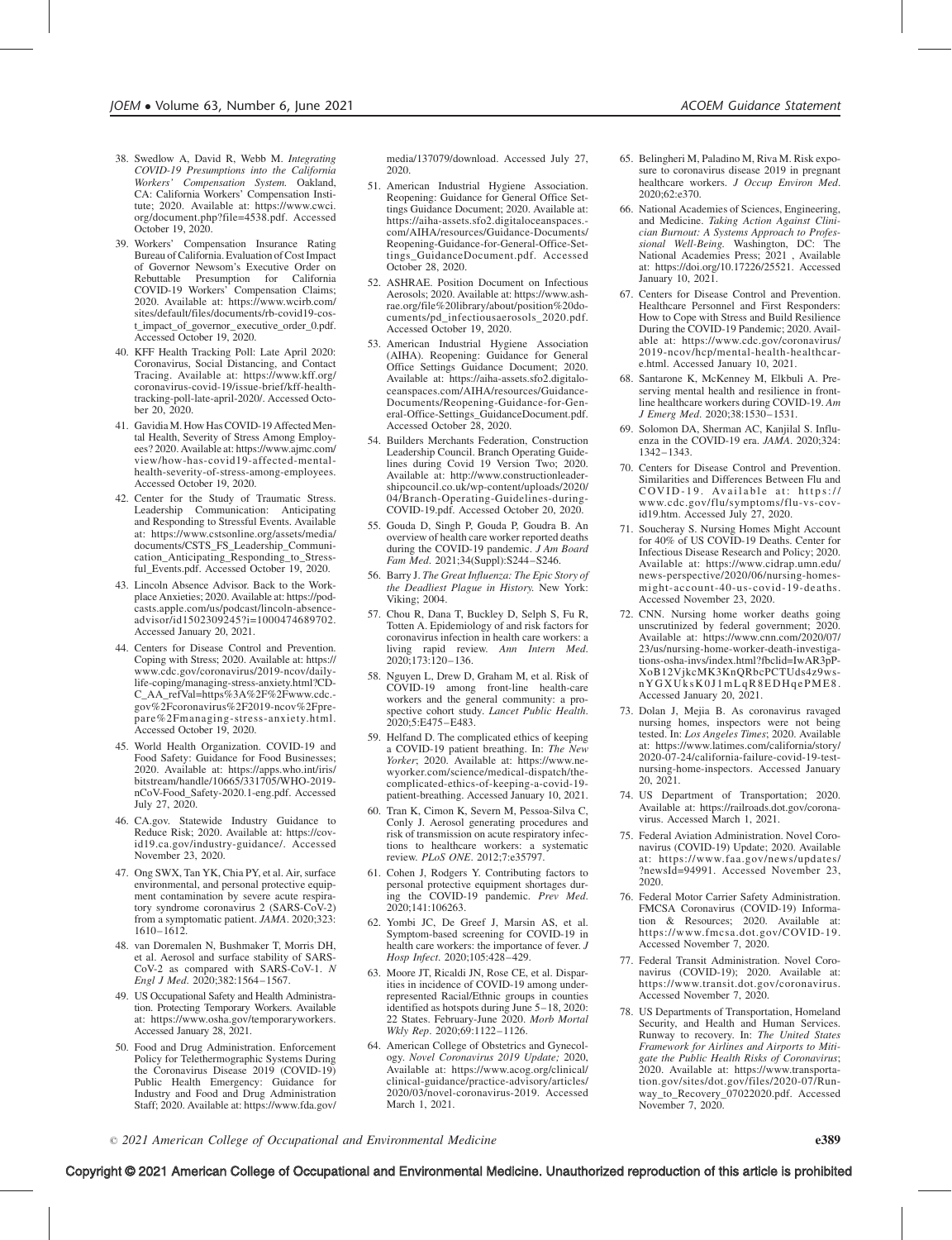- 79. American Public Transportation Association. The COVID-19 Pandemic. Public Transportation Responds: Safeguarding Riders and Employees; 2020. Available at: [https://](https://www.apta.com/wp-content/uploads/COVID-19_Transit_Guide_REVISON-2020_08_11.pdf) [www.apta.com/wp-content/uploads/COVID-](https://www.apta.com/wp-content/uploads/COVID-19_Transit_Guide_REVISON-2020_08_11.pdf)[19\\_Transit\\_Guide\\_REVISON-2020\\_08\\_11.](https://www.apta.com/wp-content/uploads/COVID-19_Transit_Guide_REVISON-2020_08_11.pdf) [pdf. Accessed November 7, 2020.](https://www.apta.com/wp-content/uploads/COVID-19_Transit_Guide_REVISON-2020_08_11.pdf)
- 80. European Commission. COVID-19: Guidelines on the Progressive Restoration of Transport Services and Connectivity; 2020. Available at: [https://ec.europa.eu/info/sites/](https://ec.europa.eu/info/sites/info/files/communication_transportservices.pdf) [info/files/communication\\_transportservi](https://ec.europa.eu/info/sites/info/files/communication_transportservices.pdf)[ces.pdf. Accessed November 7, 2020.](https://ec.europa.eu/info/sites/info/files/communication_transportservices.pdf)
- 81. American Industrial Hygiene Association. Returning to Work: Rideshare, Taxi, Limo, and other Passenger Drivers-for-Hire; 2020. Available at: [https://aiha-assets.sfo2.digitalo](https://aiha-assets.sfo2.digitaloceanspaces.com/AIHA/resources/Returning-to-Work-Rideshare-Taxi-Limo-and-other-Passenger-Drivers-for-Hire_GuidanceDocument.pdf)[ceanspaces.com/AIHA/resources/Returning](https://aiha-assets.sfo2.digitaloceanspaces.com/AIHA/resources/Returning-to-Work-Rideshare-Taxi-Limo-and-other-Passenger-Drivers-for-Hire_GuidanceDocument.pdf)[to-Work-Rideshare-Taxi-Limo-and-other-Pas](https://aiha-assets.sfo2.digitaloceanspaces.com/AIHA/resources/Returning-to-Work-Rideshare-Taxi-Limo-and-other-Passenger-Drivers-for-Hire_GuidanceDocument.pdf)[senger-Drivers-for-Hire\\_GuidanceDocu](https://aiha-assets.sfo2.digitaloceanspaces.com/AIHA/resources/Returning-to-Work-Rideshare-Taxi-Limo-and-other-Passenger-Drivers-for-Hire_GuidanceDocument.pdf)[ment.pdf. Accessed November 7, 2020.](https://aiha-assets.sfo2.digitaloceanspaces.com/AIHA/resources/Returning-to-Work-Rideshare-Taxi-Limo-and-other-Passenger-Drivers-for-Hire_GuidanceDocument.pdf)
- 82. International Air Transport Association. Air Transport & COVID-19 Coronavirus. Available at: [https://www.iata.org/en/programs/](https://www.iata.org/en/programs/safety/health/diseases/) [safety/health/diseases/. Accessed November](https://www.iata.org/en/programs/safety/health/diseases/) [7, 2020.](https://www.iata.org/en/programs/safety/health/diseases/)
- 83. Centers for Disease Control and Prevention. For Specific Industries and Occupations: Plan, Prepare, and Respond: Health and Safety Steps for Specific Occupations – Transportation and Delivery; 2020. Available at: [https://www.cdc.](https://www.cdc.gov/coronavirus/2019-ncov/community/workplaces-businesses/specific-industries.html?CDC_AA_refVal=https%3A%2F%2Fwww.cdc.gov%2Fcoronavirus%2F2019-ncov%2Fcommunity%2Fworker-safety-support%2Findex.html) [gov/coronavirus/2019-ncov/community/work](https://www.cdc.gov/coronavirus/2019-ncov/community/workplaces-businesses/specific-industries.html?CDC_AA_refVal=https%3A%2F%2Fwww.cdc.gov%2Fcoronavirus%2F2019-ncov%2Fcommunity%2Fworker-safety-support%2Findex.html)[places-businesses/specific-industries.html?](https://www.cdc.gov/coronavirus/2019-ncov/community/workplaces-businesses/specific-industries.html?CDC_AA_refVal=https%3A%2F%2Fwww.cdc.gov%2Fcoronavirus%2F2019-ncov%2Fcommunity%2Fworker-safety-support%2Findex.html) [CDC\\_AA\\_refVal=https%3A%2F%2Fwww.](https://www.cdc.gov/coronavirus/2019-ncov/community/workplaces-businesses/specific-industries.html?CDC_AA_refVal=https%3A%2F%2Fwww.cdc.gov%2Fcoronavirus%2F2019-ncov%2Fcommunity%2Fworker-safety-support%2Findex.html) [cdc.gov%2Fcoronavirus%2F2019-ncov%2F](https://www.cdc.gov/coronavirus/2019-ncov/community/workplaces-businesses/specific-industries.html?CDC_AA_refVal=https%3A%2F%2Fwww.cdc.gov%2Fcoronavirus%2F2019-ncov%2Fcommunity%2Fworker-safety-support%2Findex.html)[community%2Fworker-safety-support%2Fin](https://www.cdc.gov/coronavirus/2019-ncov/community/workplaces-businesses/specific-industries.html?CDC_AA_refVal=https%3A%2F%2Fwww.cdc.gov%2Fcoronavirus%2F2019-ncov%2Fcommunity%2Fworker-safety-support%2Findex.html)[dex.html. Accessed November 7, 2020.](https://www.cdc.gov/coronavirus/2019-ncov/community/workplaces-businesses/specific-industries.html?CDC_AA_refVal=https%3A%2F%2Fwww.cdc.gov%2Fcoronavirus%2F2019-ncov%2Fcommunity%2Fworker-safety-support%2Findex.html)
- 84. Federal Motor Carrier Safety Administration. Extension of the Modified Expanded Emergency Declaration No. 2020-002 Under 49 CFR § 390.25; 2020. Available at: [https://](https://www.fmcsa.dot.gov/emergency/extension-modified-expanded-emergency-declaration-no-2020-002-under-49-cfr-ss-39025) [www.fmcsa.dot.gov/emergency/extension](https://www.fmcsa.dot.gov/emergency/extension-modified-expanded-emergency-declaration-no-2020-002-under-49-cfr-ss-39025)[modified-expanded-emergency-declaration](https://www.fmcsa.dot.gov/emergency/extension-modified-expanded-emergency-declaration-no-2020-002-under-49-cfr-ss-39025)[no-2020-002-under-49-cfr-ss-39025.](https://www.fmcsa.dot.gov/emergency/extension-modified-expanded-emergency-declaration-no-2020-002-under-49-cfr-ss-39025) [Accessed November 7, 2020.](https://www.fmcsa.dot.gov/emergency/extension-modified-expanded-emergency-declaration-no-2020-002-under-49-cfr-ss-39025)
- 85. National Safety Council. NSC Fatigue Reports; 2020. Available at: [https://safety.n](https://safety.nsc.org/fatigue-in-safety-critical-industries-report)[sc.org/fatigue-in-safety-critical-industries](https://safety.nsc.org/fatigue-in-safety-critical-industries-report)[report. Accessed November 7, 2020.](https://safety.nsc.org/fatigue-in-safety-critical-industries-report)
- 86. National Safety Council. Fatigue in Safety Critical Industries: Impact, Risks & Recommendations; 2020. Available at: [https://safe](https://safety.nsc.org/fatigue-in-safety-critical-industries-report)[ty.nsc.org/fatigue-in-safety-critical-industries](https://safety.nsc.org/fatigue-in-safety-critical-industries-report)[report. Accessed November 7, 2020.](https://safety.nsc.org/fatigue-in-safety-critical-industries-report)
- 87. SleepFoundation.org. Sleep Guidelines during the COVID-19 Pandemic; 2020. Available at: [https://www.sleepfoundation.org/sleep-guide](https://www.sleepfoundation.org/sleep-guidelines-covid-19-isolation)[lines-covid-19-isolation. Accessed November](https://www.sleepfoundation.org/sleep-guidelines-covid-19-isolation) [7, 2020.](https://www.sleepfoundation.org/sleep-guidelines-covid-19-isolation)
- 88. US Department of Transportation, Office of Drug and Alcohol Policy & Compliance. DOT Guidance on Compliance with DOT Drug and Alcohol Testing Regulations; 2020. Available at: [https://www.transportation.gov/odapc/](https://www.transportation.gov/odapc/compliance-with-dot-drug-and-alcohol-testing-regulations) [compliance-with-dot-drug-and-alcohol-test](https://www.transportation.gov/odapc/compliance-with-dot-drug-and-alcohol-testing-regulations)[ing-regulations. Accessed November 7, 2020.](https://www.transportation.gov/odapc/compliance-with-dot-drug-and-alcohol-testing-regulations)
- 89. US Department of Transportation, Office of Drug and Alcohol Policy & Compliance. DOT COVID-19 Drug & Alcohol Testing Statement of Enforcement Discretion for Substance Abuse Professionals and Service Agents; 2020. Available at: [https://www.transporta](https://www.transportation.gov/odapc/Statement_of_Enforcement_Discretion_SAPs_and_Service_Agents)[tion.gov/odapc/Statement\\_of\\_Enforcement\\_-](https://www.transportation.gov/odapc/Statement_of_Enforcement_Discretion_SAPs_and_Service_Agents) [Discretion\\_SAPs\\_and\\_Service\\_Agents.](https://www.transportation.gov/odapc/Statement_of_Enforcement_Discretion_SAPs_and_Service_Agents) [Accessed March 1, 2021.](https://www.transportation.gov/odapc/Statement_of_Enforcement_Discretion_SAPs_and_Service_Agents)
- 90. Centers for Disease Control and Prevention. Travel During the COVID-19 Pandemic; 2020.

Available at: [https://www.cdc.gov/coronavi](https://www.cdc.gov/coronavirus/2019-ncov/travelers/travel-in-the-us.html)[rus/2019-ncov/travelers/travel-in-the-us.html.](https://www.cdc.gov/coronavirus/2019-ncov/travelers/travel-in-the-us.html) [Accessed November 7, 2020.](https://www.cdc.gov/coronavirus/2019-ncov/travelers/travel-in-the-us.html)

- 91. Centers for Disease Control and Prevention. Know Your Travel Risk; 2020. Available at: [https://www.cdc.gov/coronavirus/2019-ncov/](https://www.cdc.gov/coronavirus/2019-ncov/travelers/travel-risk.html) [travelers/travel-risk.html. Accessed Novem](https://www.cdc.gov/coronavirus/2019-ncov/travelers/travel-risk.html)[ber 7, 2020.](https://www.cdc.gov/coronavirus/2019-ncov/travelers/travel-risk.html)
- 92. International SOS. COVID-19; 2020. Available at: [https://pandemic.internationalso](https://pandemic.internationalsos.com/2019-ncov)[s.com/2019-ncov. Accessed March 1, 2021.](https://pandemic.internationalsos.com/2019-ncov)
- 93. TravelCentre. COVID-19 Travel Regulations Map; 2020. Available at: [https://www.iatatra](https://www.iatatravelcentre.com/world.php)[velcentre.com/world.php. Accessed Novem](https://www.iatatravelcentre.com/world.php)[ber 23, 2020.](https://www.iatatravelcentre.com/world.php)
- 94. Centers for Disease Control and Prevention. COVID-19 Travel Recommendations by Destination; 2020. Available at: [https://](https://www.cdc.gov/coronavirus/2019-ncov/travelers/map-and-travel-notices.html) [www.cdc.gov/coronavirus/2019-ncov/travel](https://www.cdc.gov/coronavirus/2019-ncov/travelers/map-and-travel-notices.html)[ers/map-and-travel-notices.html. Accessed](https://www.cdc.gov/coronavirus/2019-ncov/travelers/map-and-travel-notices.html) [November 23, 2020.](https://www.cdc.gov/coronavirus/2019-ncov/travelers/map-and-travel-notices.html)
- 95. European Centre for Disease Prevention and Control. Traveller Health; 2020. Available at: [https://www.ecdc.europa.eu/en/travellers](https://www.ecdc.europa.eu/en/travellers-health)[health. Accessed November 7, 2020.](https://www.ecdc.europa.eu/en/travellers-health)
- 96. US Department of State, Bureau of Consular Affairs. COVID-19 Country Specific Information; 2020. Available at: [https://travel.state.](https://travel.state.gov/content/travel/en/traveladvisories/COVID-19-Country-Specific-Information.html) [gov/content/travel/en/traveladvisories/](https://travel.state.gov/content/travel/en/traveladvisories/COVID-19-Country-Specific-Information.html) [COVID-19-Country-Specific-Informa](https://travel.state.gov/content/travel/en/traveladvisories/COVID-19-Country-Specific-Information.html)[tion.html. Accessed November 7, 2020.](https://travel.state.gov/content/travel/en/traveladvisories/COVID-19-Country-Specific-Information.html)
- 97. Public Health Professionals Gateway. State & Territorial Health Department Websites; 2020. Available at: [https://www.cdc.gov/publi](https://www.cdc.gov/publichealthgateway/healthdirectories/healthdepartments.html)[chealthgateway/healthdirectories/healthde](https://www.cdc.gov/publichealthgateway/healthdirectories/healthdepartments.html)[partments.html. Accessed November 7, 2020.](https://www.cdc.gov/publichealthgateway/healthdirectories/healthdepartments.html)
- 98. MultiState. COVID-19 Policy Tracker. Available at: [https://www.multistate.us/issues/](https://www.multistate.us/issues/covid-19-policy-tracker) [covid-19-policy-tracker. Accessed March 1,](https://www.multistate.us/issues/covid-19-policy-tracker) [2021.](https://www.multistate.us/issues/covid-19-policy-tracker)
- 99. COVID Act Now. America's COVID Warning System; 2020. Available at: [https://covidact](https://covidactnow.org/?s=1364350)[now.org/?s=1364350. Accessed January 20,](https://covidactnow.org/?s=1364350) 2021
- 100. Brown School of Public Health. Pandemics explained: unlocking evidence for better decision making. In: COVID-19 Risk Levels; 2020. Available at: [https://globalepidemics.org/.](https://globalepidemics.org/) Accessed November 7, 2020.
- 101. Centers for Disease Control and Prevention. People with Certain Medical Conditions; 2020. Available at: [https://www.cdc.gov/coro](https://www.cdc.gov/coronavirus/2019-ncov/need-extra-precautions/people-with-medical-conditions.html)[navirus/2019-ncov/need-extra-precautions/](https://www.cdc.gov/coronavirus/2019-ncov/need-extra-precautions/people-with-medical-conditions.html) [people-with-medical-conditions.html.](https://www.cdc.gov/coronavirus/2019-ncov/need-extra-precautions/people-with-medical-conditions.html) [Accessed November 7, 2020.](https://www.cdc.gov/coronavirus/2019-ncov/need-extra-precautions/people-with-medical-conditions.html)
- 102. National Safety Council. Safe Actions for Employee Returns. Transportation Considerations Return-to-Work; 2020. Available at: [https://www.nsc.org/getmedia/6fa9f7e9-](https://www.nsc.org/getmedia/6fa9f7e9-166d-476c-9fdb-9f9f97a2dbae/transpotation-considerations.pdf.aspx) [166d-476c-9fdb-9f9f97a2dbae/transpotation](https://www.nsc.org/getmedia/6fa9f7e9-166d-476c-9fdb-9f9f97a2dbae/transpotation-considerations.pdf.aspx)[considerations.pdf.aspx. Accessed November](https://www.nsc.org/getmedia/6fa9f7e9-166d-476c-9fdb-9f9f97a2dbae/transpotation-considerations.pdf.aspx) [7, 2020.](https://www.nsc.org/getmedia/6fa9f7e9-166d-476c-9fdb-9f9f97a2dbae/transpotation-considerations.pdf.aspx)
- 103. World Health Organization. Coronavirus Disease (COVID-19) Travel Advice; 2020. Available at: [https://www.who.int/emergencies/](https://www.who.int/emergencies/diseases/novel-coronavirus-2019/travel-advice) [diseases/novel-coronavirus-2019/travel](https://www.who.int/emergencies/diseases/novel-coronavirus-2019/travel-advice)[advice. Accessed November 7, 2020.](https://www.who.int/emergencies/diseases/novel-coronavirus-2019/travel-advice)
- 104. Centers for Disease Control and Prevention. Protect Yourself When Using Transportation; 2020. Available at: [https://www.cdc.gov/coro](https://www.cdc.gov/coronavirus/2019-ncov/daily-life-coping/using-transportation.html)[navirus/2019-ncov/daily-life-coping/using](https://www.cdc.gov/coronavirus/2019-ncov/daily-life-coping/using-transportation.html)[transportation.html. Accessed November 7,](https://www.cdc.gov/coronavirus/2019-ncov/daily-life-coping/using-transportation.html) [2020.](https://www.cdc.gov/coronavirus/2019-ncov/daily-life-coping/using-transportation.html)
- 105. Centers for Disease Control and Prevention. Personal and Social Activities; 2020. Available at: [https://www.cdc.gov/coronavirus/](https://www.cdc.gov/coronavirus/2019-ncov/daily-life-coping/personal-social-activities.html)

[2019-ncov/daily-life-coping/personal-social](https://www.cdc.gov/coronavirus/2019-ncov/daily-life-coping/personal-social-activities.html)[activities.html. Accessed November 7, 2020.](https://www.cdc.gov/coronavirus/2019-ncov/daily-life-coping/personal-social-activities.html)

- 106. Centers for Disease Control and Prevention. Wear Face Masks on Public Transportation Conveyances and at Transportation Hubs; 2020. Available at: [https://www.cdc.gov/coro](https://www.cdc.gov/coronavirus/2019-ncov/daily-life-coping/personal-social-activities.html)[navirus/2019-ncov/daily-life-coping/per](https://www.cdc.gov/coronavirus/2019-ncov/daily-life-coping/personal-social-activities.html)[sonal-social-activities.html. Accessed](https://www.cdc.gov/coronavirus/2019-ncov/daily-life-coping/personal-social-activities.html) [November 7, 2020.](https://www.cdc.gov/coronavirus/2019-ncov/daily-life-coping/personal-social-activities.html)
- 107. Centers for Disease Control and Prevention. Travelers Returning from Cruise Ship and River Cruise Voyages; 2020. Available at: [https://www.cdc.gov/coronavirus/2019-ncov/](https://www.cdc.gov/coronavirus/2019-ncov/travelers/returning-cruise-voyages.html) [travelers/returning-cruise-voyages.html.](https://www.cdc.gov/coronavirus/2019-ncov/travelers/returning-cruise-voyages.html) [Accessed November 7, 2020.](https://www.cdc.gov/coronavirus/2019-ncov/travelers/returning-cruise-voyages.html)
- 108. Centers for Disease Control and Prevention. CDC's Role in Helping Cruise Ship Travelers During the COVID-19 Pandemic; 2020. Available at: [https://www.cdc.gov/coronavirus/](https://www.cdc.gov/coronavirus/2019-ncov/travelers/cruise-ship/what-cdc-is-doing.html) [2019-ncov/travelers/cruise-ship/what-cdc-is](https://www.cdc.gov/coronavirus/2019-ncov/travelers/cruise-ship/what-cdc-is-doing.html)[doing.html. Accessed November 7, 2020.](https://www.cdc.gov/coronavirus/2019-ncov/travelers/cruise-ship/what-cdc-is-doing.html)
- 109. American College of Occupational and Environmental Medicine. ACOEM COVID-19 Forum: Testing after Travel; 2020. Available at: [https://acoem.org/COVID-19-Resource-](https://acoem.org/COVID-19-Resource-Center/COVID-19-Q-A-Forum/What-are-your-thoughts-about-testing-following-high-risk-travel-Should-testing-be-done-within-72h-o)[Center/COVID-19-Q-A-Forum/What-are](https://acoem.org/COVID-19-Resource-Center/COVID-19-Q-A-Forum/What-are-your-thoughts-about-testing-following-high-risk-travel-Should-testing-be-done-within-72h-o)[your-thoughts-about-testing-following-high](https://acoem.org/COVID-19-Resource-Center/COVID-19-Q-A-Forum/What-are-your-thoughts-about-testing-following-high-risk-travel-Should-testing-be-done-within-72h-o)[risk-travel-Should-testing-be-done-within-](https://acoem.org/COVID-19-Resource-Center/COVID-19-Q-A-Forum/What-are-your-thoughts-about-testing-following-high-risk-travel-Should-testing-be-done-within-72h-o)[72h-o. Accessed January 20, 2021.](https://acoem.org/COVID-19-Resource-Center/COVID-19-Q-A-Forum/What-are-your-thoughts-about-testing-following-high-risk-travel-Should-testing-be-done-within-72h-o)
- 110. Government of the UK, Department for Business, Energy & Industrial Strategy, Department for Digital, Culture, Media & Sport.<br>Working Safely During Coronavirus Coronavirus (COVID-19): Vehicles; 2020. Available at: [https://www.gov.uk/guidance/working-safely](https://www.gov.uk/guidance/working-safely-during-coronavirus-covid-19/vehicles)[during-coronavirus-covid-19/vehicles.](https://www.gov.uk/guidance/working-safely-during-coronavirus-covid-19/vehicles) [Accessed December 2, 2020.](https://www.gov.uk/guidance/working-safely-during-coronavirus-covid-19/vehicles)
- 111. American Bureau of Shipping. Guidance Notes on Response Measures to COVID-19 for the Marine and Offshore Industries; 2020. Available at: [https://acoem.org/acoem/media/](https://acoem.org/acoem/media/PDF-Library/covid-19-gn-may2020.pdf) [PDF-Library/covid-19-gn-may2020.pdf.](https://acoem.org/acoem/media/PDF-Library/covid-19-gn-may2020.pdf) [Accessed October 28, 2020.](https://acoem.org/acoem/media/PDF-Library/covid-19-gn-may2020.pdf)
- 112. US Department of Energy. COVID-19 Hub. Available at: [https://www.energy.gov/covid-](https://www.energy.gov/covid-19-hub)[19-hub. Accessed October 25, 2020.](https://www.energy.gov/covid-19-hub)
- 113. US Department of Energy, Office of Cybersecurity, Energy Security, and Emergency Response. COVID-19 Energy Sector Response Efforts and Frequently Asked Questions; 2020. Available at: [https://www.energy.](https://www.energy.gov/ceser/articles/covid-19-energy-sector-response-efforts-and-frequently-asked-questions) [gov/ceser/articles/covid-19-energy-sector](https://www.energy.gov/ceser/articles/covid-19-energy-sector-response-efforts-and-frequently-asked-questions)[response-efforts-and-frequently-asked-ques](https://www.energy.gov/ceser/articles/covid-19-energy-sector-response-efforts-and-frequently-asked-questions)[tions. Accessed October 25, 2020.](https://www.energy.gov/ceser/articles/covid-19-energy-sector-response-efforts-and-frequently-asked-questions)
- 114. Cybersecurity and Infrastructure Security Agency. Guidance on the Essential Critical Infrastructure Workforce; 2020. Available at: [https://www.cisa.gov/publication/guidance](https://www.cisa.gov/publication/guidance-essential-critical-infrastructure-workforce)[essential-critical-infrastructure-workforce.](https://www.cisa.gov/publication/guidance-essential-critical-infrastructure-workforce) [Accessed October 25, 2020.](https://www.cisa.gov/publication/guidance-essential-critical-infrastructure-workforce)
- 115. FEMA. Allocation Rule on Exports of Personal Protective Equipment; 2020. Available at: [https://www.fema.gov/fact-sheet/alloca](https://www.fema.gov/fact-sheet/allocation-rule-personal-protective-equipment-exports)[tion-rule-personal-protective-equipment](https://www.fema.gov/fact-sheet/allocation-rule-personal-protective-equipment-exports)[exports. Accessed October 25, 2020.](https://www.fema.gov/fact-sheet/allocation-rule-personal-protective-equipment-exports)
- 116. Centers for Disease Control and Prevention. Optimizing PPE Supplies; 2020. Available at: [https://www.cdc.gov/coronavirus/2019-ncov/](https://www.cdc.gov/coronavirus/2019-ncov/hcp/ppe-strategy/index.html) [hcp/ppe-strategy/index.html. Accessed Octo-](https://www.cdc.gov/coronavirus/2019-ncov/hcp/ppe-strategy/index.html)[ber 25, 2020.](https://www.cdc.gov/coronavirus/2019-ncov/hcp/ppe-strategy/index.html)
- 117. Cybersecurity and Infrastructure Security Agency. Critical Infrastructure Operations Centers and Control Rooms: A Guide for Pandemic Response; 2020. Available at: [https://www.cisa.](https://www.cisa.gov/sites/default/files/publications/20_0423_COVID-19_CI_Ops_Center_Control_Room_Guide.pdf) [gov/sites/default/files/publications/20\\_0423\\_](https://www.cisa.gov/sites/default/files/publications/20_0423_COVID-19_CI_Ops_Center_Control_Room_Guide.pdf) [COVID-19\\_CI\\_Ops\\_Center\\_Control\\_Room\\_-](https://www.cisa.gov/sites/default/files/publications/20_0423_COVID-19_CI_Ops_Center_Control_Room_Guide.pdf) [Guide.pdf. Accessed October 25, 2020.](https://www.cisa.gov/sites/default/files/publications/20_0423_COVID-19_CI_Ops_Center_Control_Room_Guide.pdf)